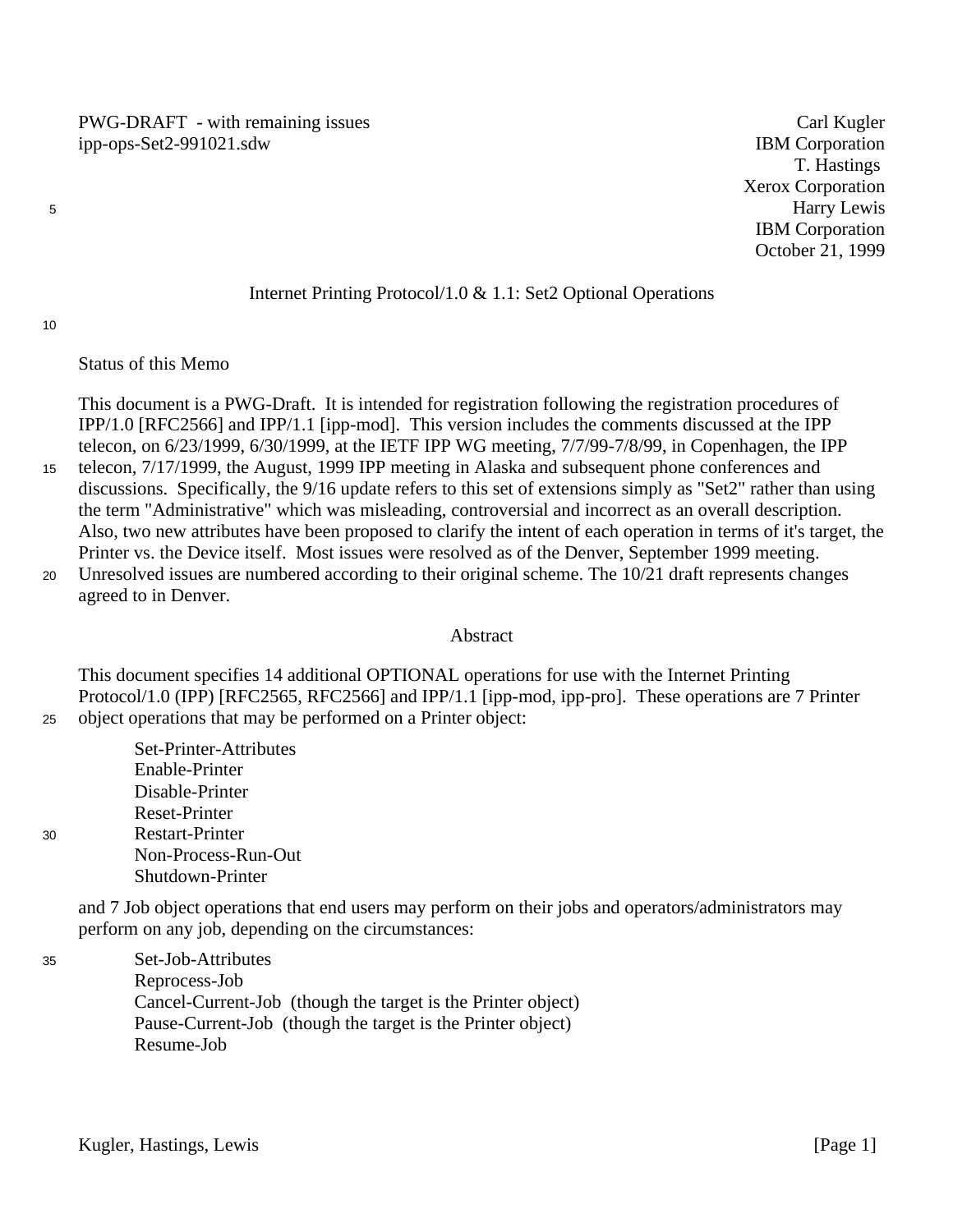Promote-Job

Space-Current-Job (though the target is the Printer object)

In addition, two operation attributes are defined: "printer-message-from-operator" and "job-message-fromoperator" are included to set the corresponding Printer and Job Description attributes with the same names. The "factory-settings" operation attribute is added for Get-Printer-Attributes, and the "when" operation attribute is added to the IPP/1.1 Pause-Printer operation.

45

40

Finally, new status codes: 'client-error-attributes-not-settable' and 'server-error-printer-is-in-standby-mode' are added.

The scope of IPP, is characterized in RFC2526 "Design Goals for an Internet Printing Protocol". It is not the intent of this document to revise or clarify this scope or conjecture as to the degree of industry adoption

50

or trends related to IPP within printing systems. It is the intent of this document to extend the original set of operations - in a similar fashion to the Set1 extensions which referred to IPPv1.0 and were later incorporated into IPPv1.1.

The full set of IPP documents includes:

5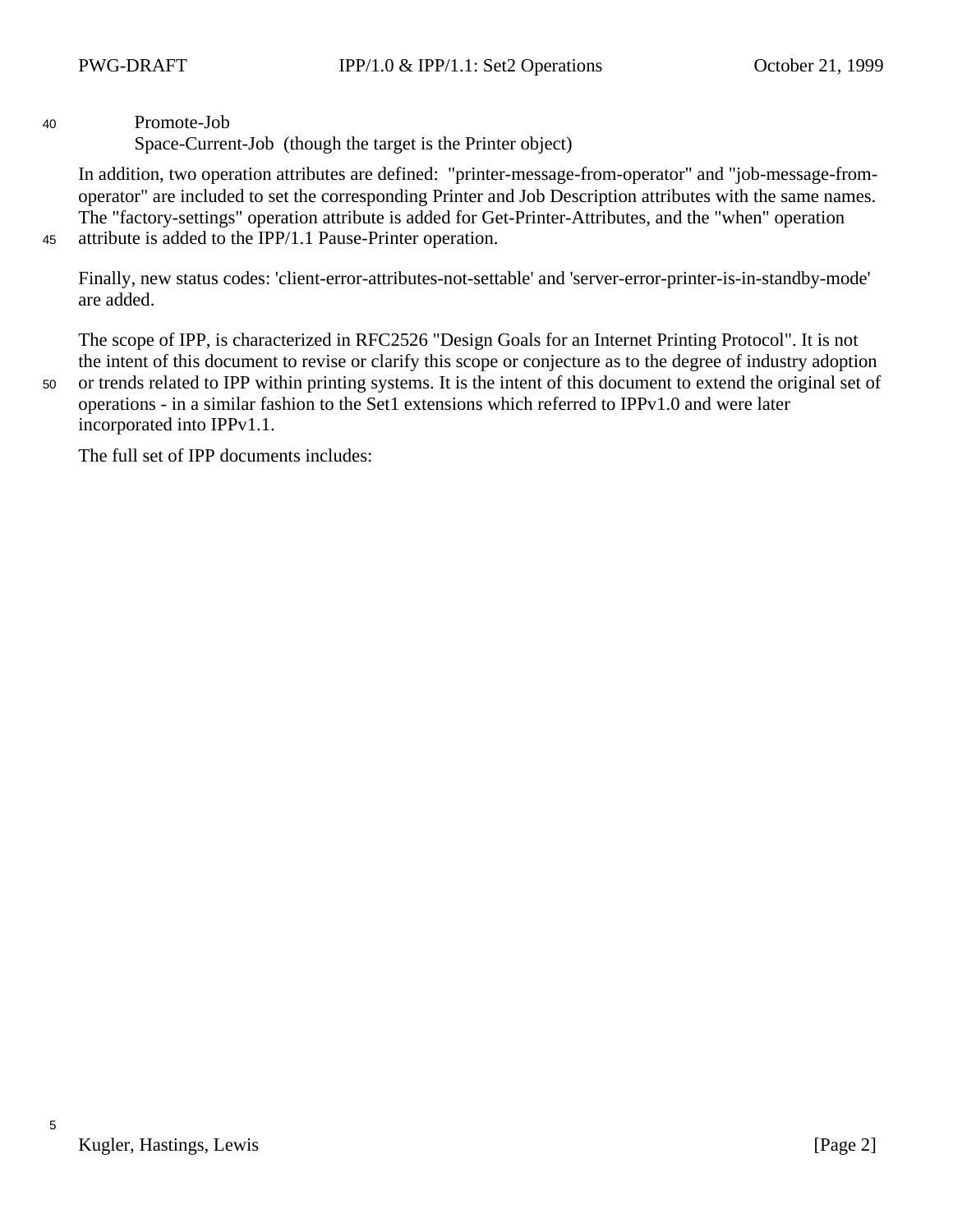65

70

75

Design Goals for an Internet Printing Protocol [RFC2567] Rationale for the Structure and Model and Protocol for the Internet Printing Protocol [RFC2568] Internet Printing Protocol/1.1: Model and Semantics (this document) Internet Printing Protocol/1.1: Encoding and Transport [IPP-PRO] Internet Printing Protocol/1.1: Implementer's Guide [IPP-IIG] Mapping between LPD and IPP Protocols [RFC2569] 55 60

The "Design Goals for an Internet Printing Protocol" document takes a broad look at distributed printing functionality, and enumerates real-life scenarios that help to clarify the features that need to be included in a printing protocol for the Internet. It identifies requirements for three types of users: end users, operators, and administrators. It calls out a subset of end user requirements that are satisfied in IPP/1.0. A few OPTIONAL operator operations have been added to IPP/1.1.

The "Rationale for the Structure and Model and Protocol for the Internet Printing Protocol" document describes IPP from a high level view, defines a roadmap for the various documents that form the suite of IPP specification documents, and gives background and rationale for the IETF working group's major decisions.

The "Internet Printing Protocol/1.1: Encoding and Transport" document is a formal mapping of the abstract operations and attributes defined in the model document onto HTTP/1.1 [RFC2616]. It defines the encoding rules for a new Internet MIME media type called "application/ipp". This document also defines the rules for transporting over HTTP a message body whose Content-Type is "application/ipp". This document defines a new scheme named 'ipp' for identifying IPP printers and jobs.

The "Internet Printing Protocol/1.1: Implementer's Guide" document gives insight and advice to implementers of IPP clients and IPP objects. It is intended to help them understand IPP/1.1 and some of the considerations that may assist them in the design of their client and/or IPP object implementations. For example, a typical order of processing requests is given, including error checking. Motivation for some of the specification decisions is also included.

80

The "Mapping between LPD and IPP Protocols" document gives some advice to implementers of gateways between IPP and LPD (Line Printer Daemon) implementations.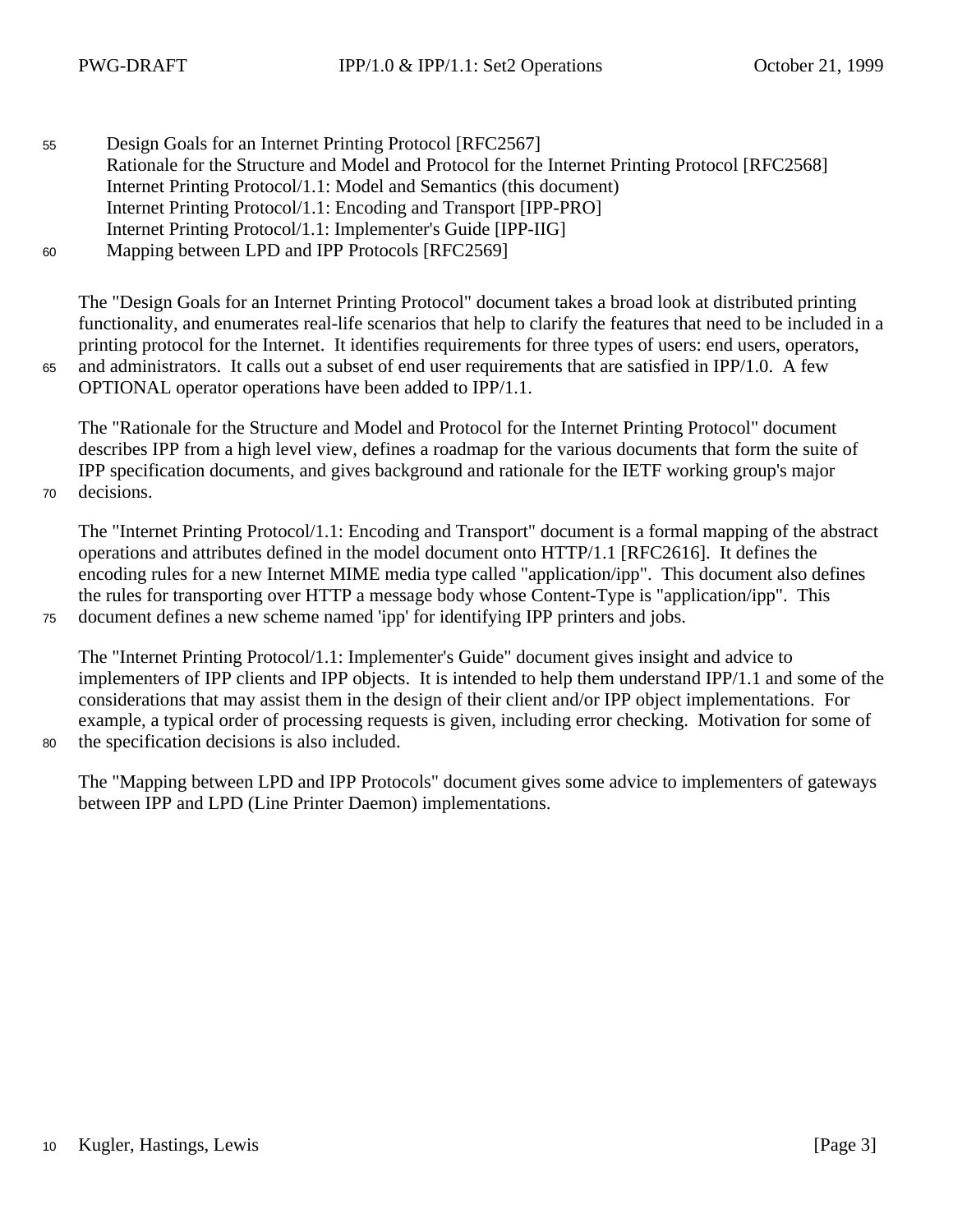# **Table of Contents**

| 85  |  |
|-----|--|
|     |  |
|     |  |
|     |  |
|     |  |
| 90  |  |
|     |  |
|     |  |
|     |  |
|     |  |
| 95  |  |
|     |  |
|     |  |
|     |  |
|     |  |
| 100 |  |
|     |  |
|     |  |
|     |  |
|     |  |
| 105 |  |
|     |  |
|     |  |
|     |  |
|     |  |
| 110 |  |
|     |  |
|     |  |
|     |  |
|     |  |
| 115 |  |
|     |  |
|     |  |
|     |  |
|     |  |
| 120 |  |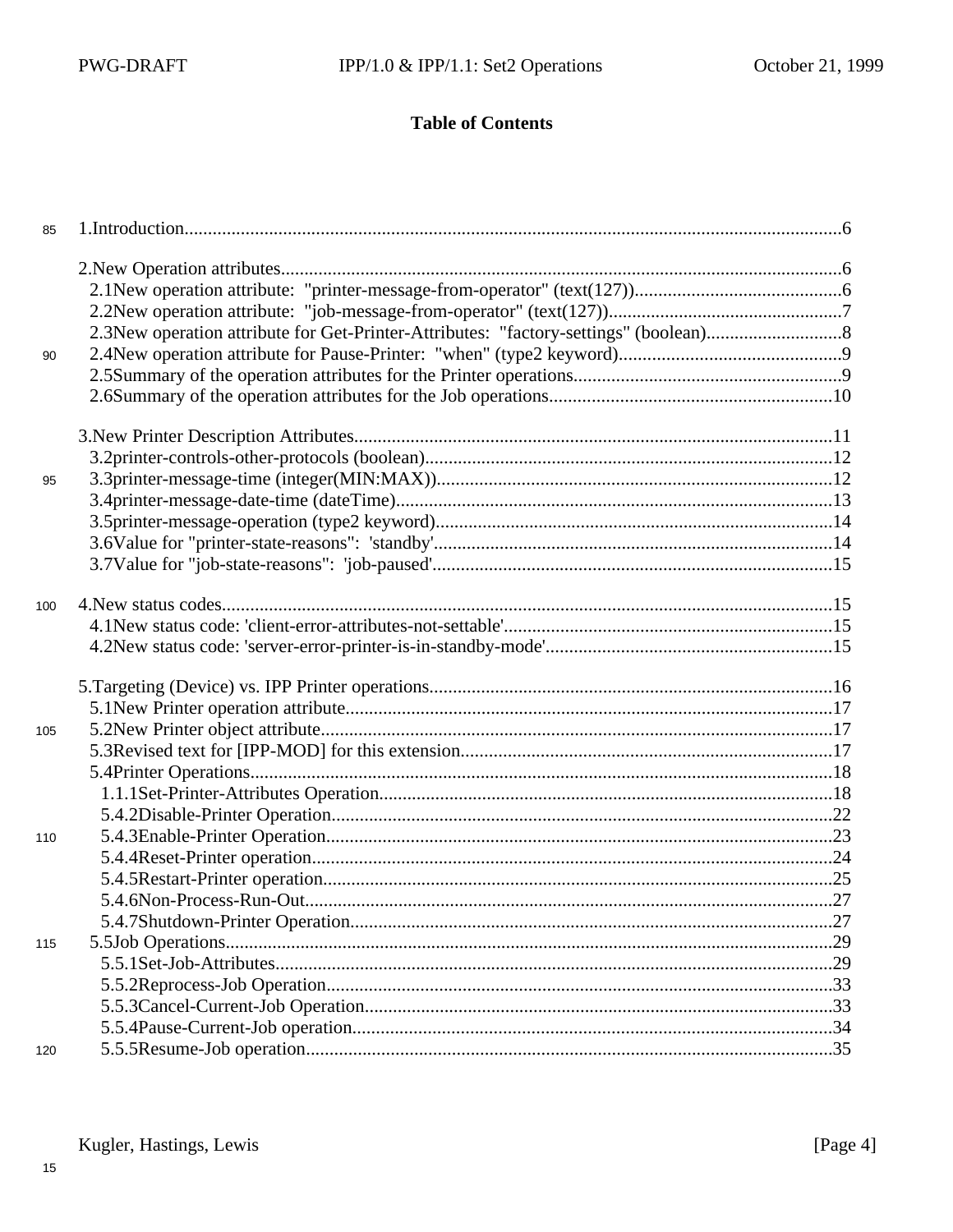| 125 |                                                                                  |  |
|-----|----------------------------------------------------------------------------------|--|
|     | 7.2Changes to the July 19, 1999 version to make the September 19, 1999 version40 |  |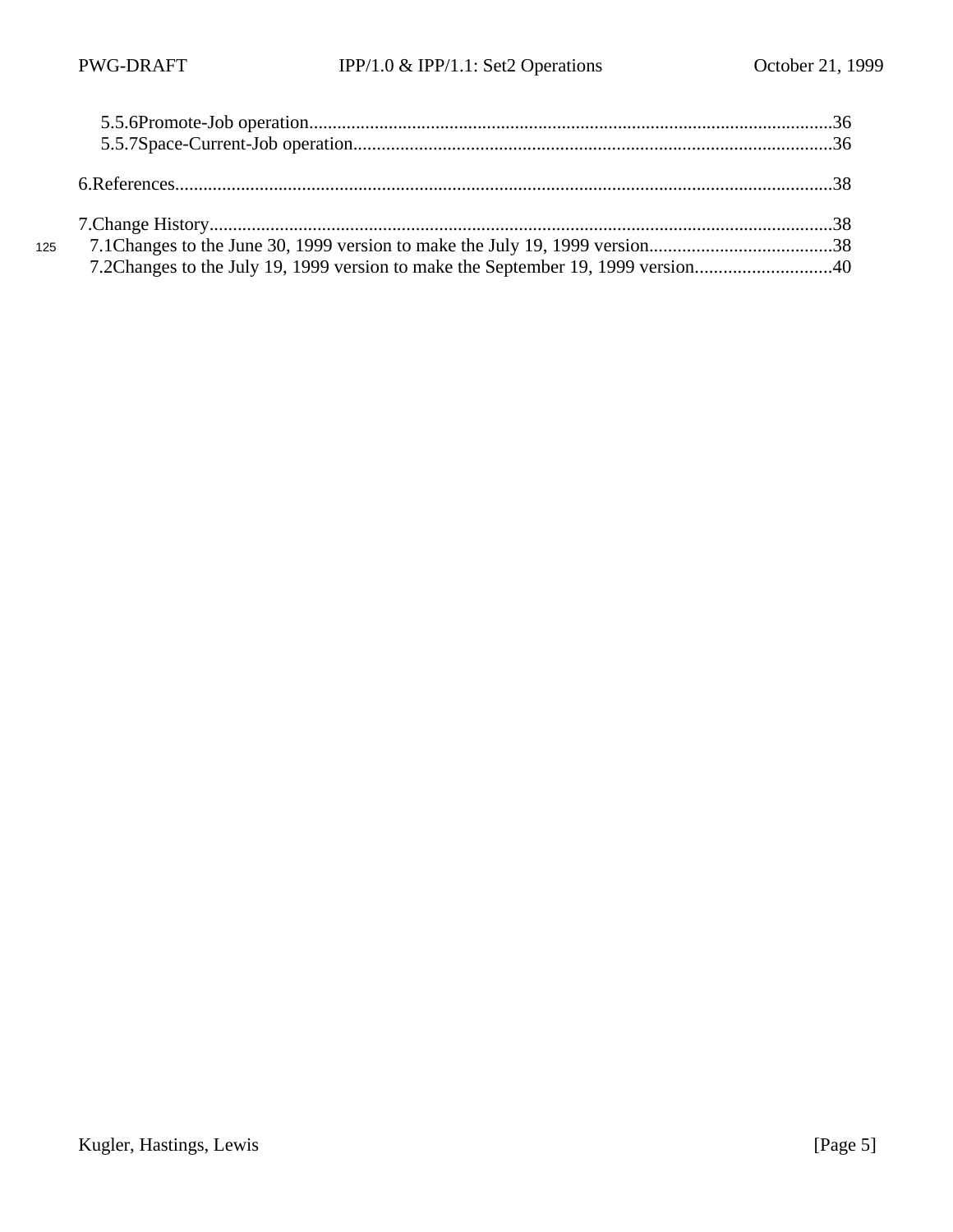1. Introduction

The Internet Printing Protocol (IPP) is an application level protocol that can be used for distributed printing using Internet tools and technologies. IPP version 1.1 (IPP/1.1) focuses on end user functionality with a few administrative operations included. This document defines additional OPTIONAL end user, operator and administrative operations used to control Jobs and Printers. This document is a registration proposal for an extension to IPP/1.0 and IPP/1.1 following the registration procedures in those documents. 130

2. New Operation attributes

This section defines the new "printer-message-from-operation" and "job-message-from-operator" operation attributes that set the corresponding Printer and Job Description attributes. 135

2.1New operation attribute: "printer-message-from-operator" (text(127))

Type of registration: attribute

Proposed keyword name of this attribute: "printer-message-from-operator"

Types of attribute (Operation, Job Template, Job Description, Printer Description): Operation

Operations to be used with if the attribute is an operation attribute: See below 140

Object (Job, Printer, etc. if bound to an object): Printer (already in IPP/1.0 and IPP/1.1)

Attribute syntax(es) (include 1setOf and range as in Section 4.2): text(127)

Specification of this attribute (follow the style of IPP Model Section 4.2):

145

150

155

"printer-message-from-operator" (text(127))

The client OPTIONALLY supplies this attribute. The Printer object SHOULD supports this operation attribute if it supports the corresponding Printer Description attribute. The value of this attribute is a message from the operator about the Printer object on which the operator is performing the operation. If supported, the Printer copies the value to the Printer's "printer-message-fromoperator" Printer Description attribute (see [ipp-mod] section 4.4.25), automatically sets the value of the Printer's "printer-message-time" with the current value of the Printer's "printer-up-time" attribute, the value of the "printer-message-date-time" with the current value of the Printer's printercurrent-date-time" attribute, and the value of the Printer's "printer-message-operation" with the operation-id value of this operation (see [ipp-mod] section 4.4.15).

If the client omits this attribute, the Printer does not change the value of its "printer-message-fromoperator", "printer-message-time", "printer-message-date-time", and "printer-message-operation" Printer Description attributes.

160

165

If the client supplies this attribute with a zero-length text value or with a value consisting solely of white space, the Printer copies that value as any other value to the Printer's "printer-message-fromoperator" and sets the "printer-message-time", "printer-message-date-time", and "printer-messageoperation" attributes. Supplying such a value is the way that the operator indicates that there is no longer a printer message from the operator (rather than using the "out-of-band" 'no-value' value).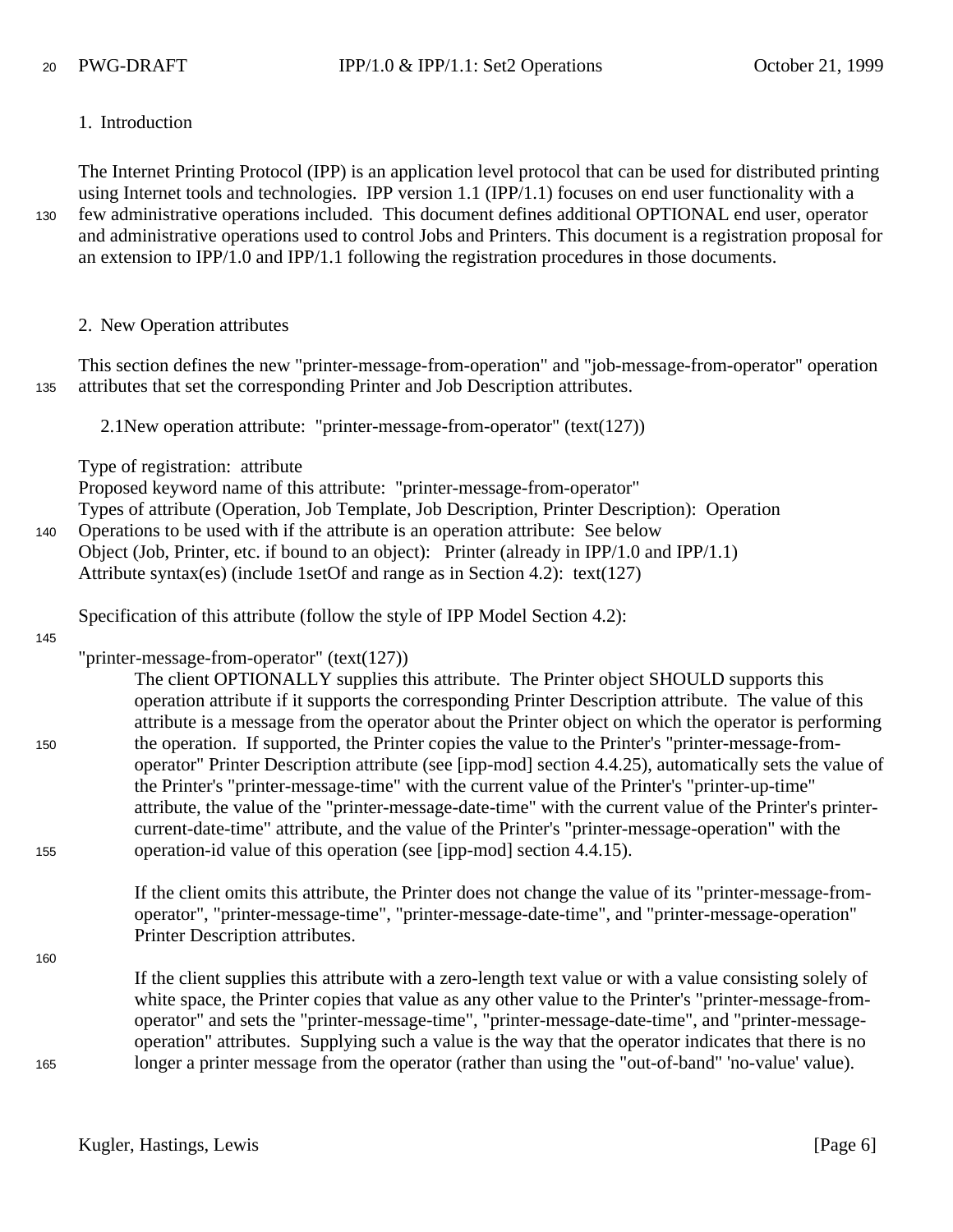This operation attribute is defined for use with the following operator operations on the Printer object:

| 170 | Pause-Printer - see [ipp-mod] section 3.2.7<br>Resume-Printer - see [ipp-mod] section 3.2.8<br>Purge-Jobs - see [ipp-mod] section 3.2.9 |
|-----|-----------------------------------------------------------------------------------------------------------------------------------------|
|     | Disable-Printer - see section                                                                                                           |
|     | Enable-Printer - see section                                                                                                            |
|     | Reset-Printer - see section                                                                                                             |
|     | <b>Restart-Printer - see section</b>                                                                                                    |
| 175 | Non-Process-Run-Out - see section                                                                                                       |
|     | Shutdown-Printer - see section                                                                                                          |
|     |                                                                                                                                         |

The "printer-message-from-operator" operation attribute MUST NOT be supported as an operation attribute for the Set-Printer-Attributes operation. If the operator wants to set the Printer's "printer-message-fromoperator" Printer Description attribute when issuing the Set-Printer-Attributes operation, the client supplies the "printer-message-from-operator" with its new value as one of the Printer Description attributes in Group 2 in the request. The Printer also updates the Printer's "printer-message-date-time" and "printer-messageoperation" Printer Description attributes. If the client does not explicitly supply the "printer-message-fromoperator" with its new value, the Printer leaves the value of the Printer's "printer-message-from-operator" Printer Description attribute unchanged. 180 185

2.2New operation attribute: "job-message-from-operator" (text(127))

Type of registration: attribute

Proposed keyword name of this attribute: "job-message-from-operator" Types of attribute (Operation, Job Template, Job Description, Printer Description): Operation Operations to be used with if the attribute is an operation attribute: See below Object (Job, Printer, etc. if bound to an object): Job (already in IPP/1.0 and IPP/1.1) Attribute syntax(es) (include 1setOf and range as in Section 4.2): text(127)

Specification of this attribute (follow the style of IPP Model Section 4.2):

195

190

"job-message-from-operator" (text(127))

The client OPTIONALLY supplies this attribute. The Printer object SHOULD supports this operation attribute if it supports the corresponding Job Description attribute. The value of this attribute is a message from the operator about the Job object on which the operator has just performed an operation. If supported, the Printer copies the value to the Job's "job-message-fromoperator" Job Description attribute (see [ipp-mod] section 4.3.16).

If the client omits this attribute, the Printer does not change the value of its "printer-message-fromoperator" Job Description attribute.

205

200

If the client supplies this attribute with a zero-length text value or with a value consisting solely of

25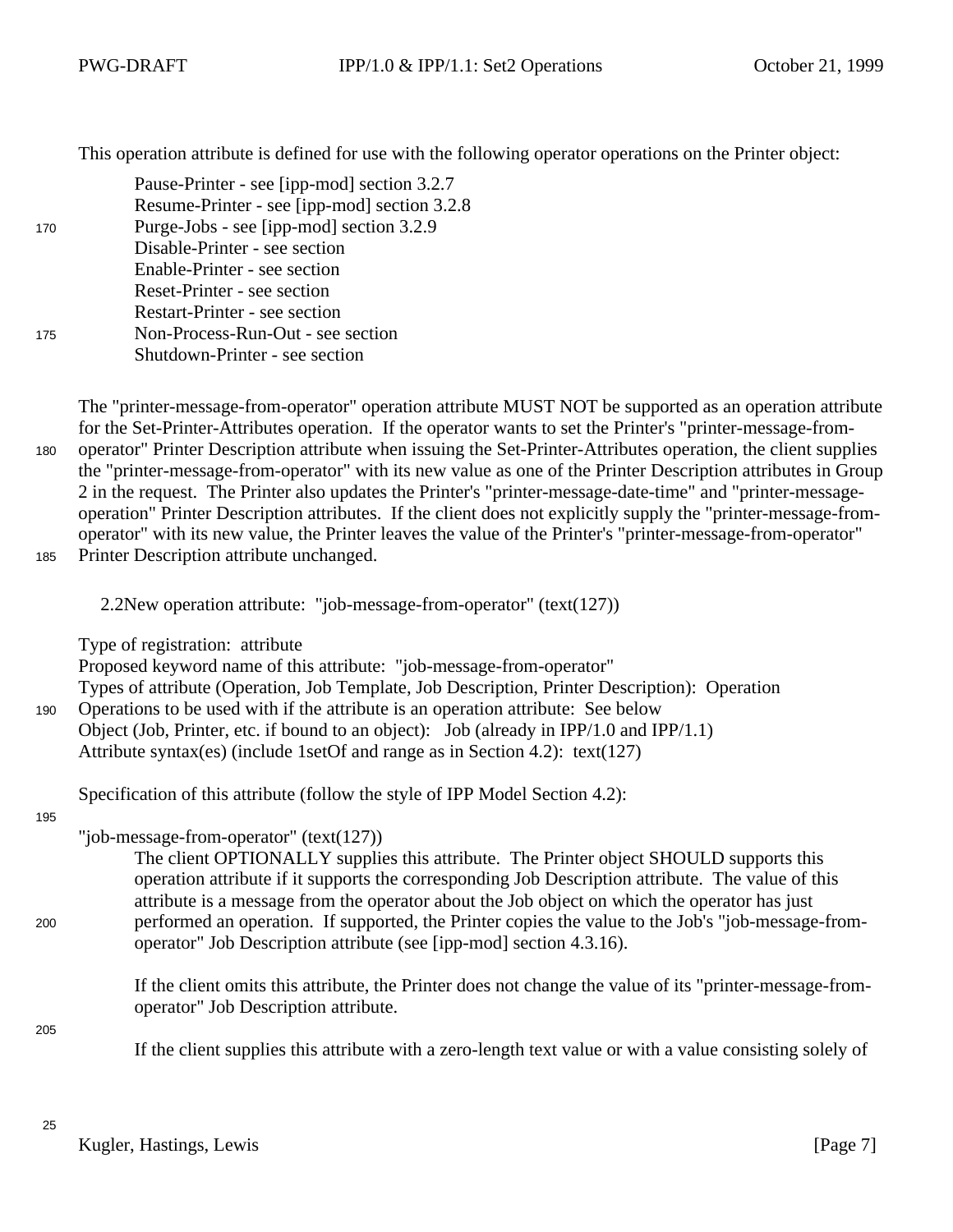white space, the Printer copies that value as any other value to the job's "job-message-fromoperator". Supplying such a value is the way that the operator indicates that there is no longer a job message from the operator (rather than using the "out-of-band" 'no-value' value).

210

Note: There are no corresponding 'job-message-time", "job-message-date-time", and "job-messageoperation" Job Description attributes, since the usual lifetime of a job is limited.

This operation attribute is defined for use with the following operator operations on the Job object:

- Cancel-Job see [ipp-mod] section 3.2.4 Hold-Job - see [ipp-mod] section 3.3.5 Release-Job - see [ipp-mod] section 3.3.6 Restart-Job - see [ipp-mod] section 3.3.7 Reprocess-Job - see section Cancel-Current-Job - see section Pause-Current-Job - see section Resume-Job - see section Promote-Job - see section Space-Current-Job - see section 215 220
- 225

The "job-message-from-operator" operation attribute MUST NOT be supported as an operation attribute for the Set-Job-Attributes operation. If the operator wants to set the Job's "job-message-from-operator" Job Description attribute when issuing the Set-Job-Attributes operation, the client supplies the "job-messagefrom-operator" with its new value as one of the Job Description attributes in Group 2 in the request. Otherwise, the Printer leaves the value of the Job's "job-message-from-operator" Job Description attribute

230

245

unchanged by not explicitly setting the attribute.

2.3New operation attribute for Get-Printer-Attributes: "factory-settings" (boolean)

Type of registration: attribute

Proposed keyword name of this attribute: "factory-settings"

Types of attribute (Operation, Job Template, Job Description, Printer Description): Operation Operations to be used with if the attribute is an operation attribute: Get-Printer-Attributes Object (Job, Printer, etc. if bound to an object): N/A Attribute syntax(es) (include 1setOf and range as in Section 4.2): boolean 235

Specification of this attribute (follow the style of IPP Model Section 4.2): 240

"factory-settings" (boolean)

The client OPTIONALLY supplies this attribute. The Printer object OPTIONALLY supports this attribute, if it supports the Set-Printer-Attributes operation. If the client omits this attribute or supplies the 'false' value, the Printer returns the current values of the requested attributes that are settable, i.e., the values that have been set by previous Set-Printer-Attributes. If the client supplies the 'true' value, the Printer returns the factory settings, i.e., the inherent values supported by the implementation as shipped from the manufacturer or established at install time. This operation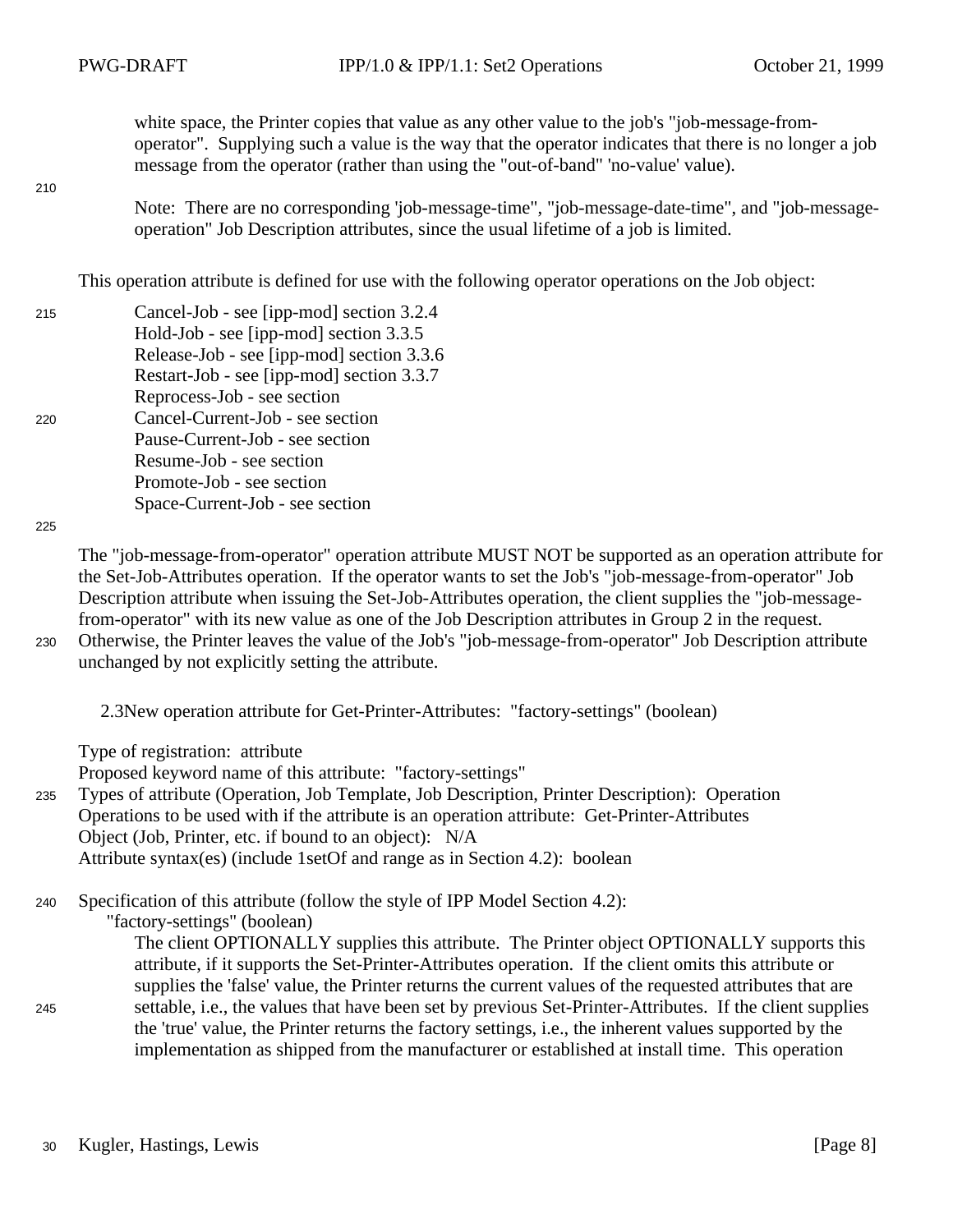| 250 | attribute allows an operator to determine which values are supported in an implementation after<br>having modified a settable attribute. Attributes that are not settable are not affected by this<br>operation attribute, so that the Printer returns the same values for non-settable attribute when either<br>the 'true' or 'false' value has been supplied. If this operation attribute is supported, both values<br>MUST be supported.                                                                                                                               |
|-----|---------------------------------------------------------------------------------------------------------------------------------------------------------------------------------------------------------------------------------------------------------------------------------------------------------------------------------------------------------------------------------------------------------------------------------------------------------------------------------------------------------------------------------------------------------------------------|
|     | 2.4New operation attribute for Pause-Printer: "when" (type2 keyword)                                                                                                                                                                                                                                                                                                                                                                                                                                                                                                      |
| 255 | Type of registration: attribute<br>Proposed keyword name of this attribute: "when"<br>Types of attribute (Operation, Job Template, Job Description, Printer Description): Operation<br>Operations to be used with if the attribute is an operation attribute: Pause-Printer, Reset-Printer, Non-<br>Process-Run-Out, Shutdown-Printer, and Pause-Current-Job<br>Object (Job, Printer, etc. if bound to an object): N/A                                                                                                                                                    |
| 260 | Attribute syntax(es) (include 1setOf and range as in Section 4.2): type2 keyword                                                                                                                                                                                                                                                                                                                                                                                                                                                                                          |
| 265 | Specification of this attribute (follow the style of IPP Model Section 4.2):<br>"when" (type2 keyword)<br>The client OPTIONALLY supplies this attribute. The Printer object OPTIONALLY supports this<br>attribute, if it supports this operation. The value of this attribute indicates when to pause, reset, or<br>shutdown the printer. If the client omits this attribute, the Printer assumes the 'after-current-job'<br>value. The 'after-current-job' value is REQUIRED to be supported if the "when" attribute is<br>supported; the remaining values are OPTIONAL. |
| 270 |                                                                                                                                                                                                                                                                                                                                                                                                                                                                                                                                                                           |
| 275 | Standard keyword values are:<br>'now' - cancel the currently printing job(s) and shutdown the Printer. Jobs in the 'held' and<br>'pending' state remain in those states.<br>'after-current-copy' - shutdown the Printer after the current job finishes printing its current<br>copy. Jobs in the 'held' and 'pending' state remain in those states.<br>'after-current-job' - shutdown the Printer after the current job finishes printing (all its copies).                                                                                                               |
| 280 | Jobs in the 'held' and 'pending' state remain in those states.<br>'after-all' - shutdown the Printer after all 'pending' jobs finish printing. Jobs in the 'held' state<br>remain in the 'held' state.                                                                                                                                                                                                                                                                                                                                                                    |

2.5Summary of the operation attributes for the Printer operations

The following table shows the operation attributes for the Printer operations that a client MAY supply in a request. Operation parameters and attributes that a client MUST supply are not shown. Also "requestinguser-name" is not shown, though it is RECOMMENDED that a client supply it in every request. Legend: 285

R - REQUIRED for a Printer to support

O - OPTIONAL for a Printer to support; the Printer ignores the attribute if not supported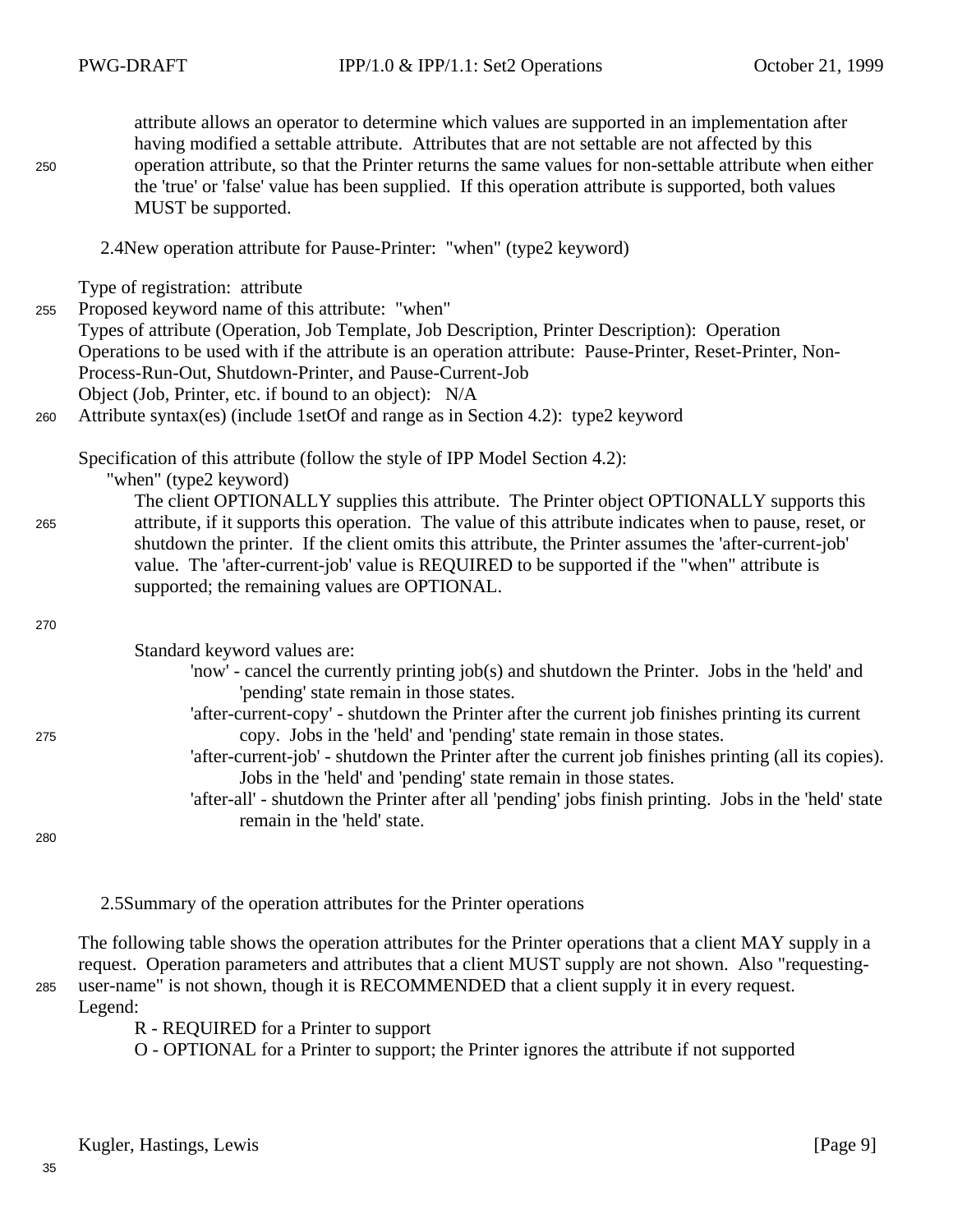| Operation<br>Attribute            | Paus<br>$e-$<br>Print<br>er | Resu<br>me-<br>Printe<br>r | Purg<br>$e-$<br>Jobs | Get-<br>Printer-<br>Attribute<br>S | Set-<br>Printer-<br>Attribute Print<br>S | $e-$        | Enabl Disabl Reset Resta<br>$e-$<br>Printe<br>r | $-Print   rt$<br>er | r        | Non-<br>Proces down<br>Printe   s-Run-   - Print  <br>Out | Shut<br>er  |
|-----------------------------------|-----------------------------|----------------------------|----------------------|------------------------------------|------------------------------------------|-------------|-------------------------------------------------|---------------------|----------|-----------------------------------------------------------|-------------|
| document-format                   |                             |                            |                      | $\mathbf R$                        | $\mathbf R$                              |             |                                                 |                     |          |                                                           |             |
| factory-settings                  |                             |                            |                      | $\Omega$                           |                                          |             |                                                 |                     |          |                                                           |             |
| printer-message-<br>from-operator | $\Omega$                    | $\Omega$                   | $\Omega$             |                                    |                                          | $\mathbf O$ | $\Omega$                                        | $\Omega$            | $\Omega$ |                                                           | ∩           |
| job-type                          |                             |                            |                      |                                    |                                          | $\Omega$    | $\Omega$                                        |                     |          |                                                           |             |
| when                              | $\Omega$                    |                            |                      |                                    |                                          |             |                                                 | $\Omega$            |          |                                                           | $\Omega$    |
| reset-function                    |                             |                            |                      |                                    |                                          |             |                                                 | $\mathbf R$         |          |                                                           |             |
|                                   |                             |                            |                      |                                    |                                          |             |                                                 |                     |          |                                                           |             |
| synchronize                       |                             |                            |                      |                                    |                                          |             |                                                 |                     |          |                                                           | $\Omega$    |
| shutdown-function                 |                             |                            |                      |                                    |                                          |             |                                                 |                     |          |                                                           | $\mathbf R$ |

2.6Summary of the operation attributes for the Job operations

- The following table shows the operation attributes for the Job operations that a client MAY supply in a request. Operation attributes that specify the Printer or Job object as the target are shown in the first two rows, respectively. Other operation attributes and parameters that a client MUST supply are not shown. Also "requesting-user-name" is not shown, though it is RECOMMENDED that a client supply it in every request. 290
- Legend: 295

R - REQUIRED for a Printer to support

| Operation                        |             | Cance Cance Hol |             |             | Relea Space Pause Resu |             |             | Get-        | Set-        | Restar      | Reproc      | Prom        |
|----------------------------------|-------------|-----------------|-------------|-------------|------------------------|-------------|-------------|-------------|-------------|-------------|-------------|-------------|
| Attribute                        | $1-Job$     | 1-              | $d-$        | se-         | -Curr                  | $-Curr$     | me-         | Job-        | Job-        | $t$ -Job    | ess-Job     | ote-        |
|                                  |             | Curre           | Job         | Job         | ent-                   | ent-        | Job         | Attrib      | Attribut    |             |             | Job         |
|                                  |             | $nt-Job$        |             |             | Job                    | Job         |             | utes        | es          |             |             |             |
| printer-uri                      |             | $\mathbf R$     |             |             | $\mathbf R$            | $\mathbf R$ |             |             |             |             |             |             |
| printer-uri/job-id<br>or job-uri | $\mathbf R$ |                 | $\mathbf R$ | $\mathbf R$ |                        |             | $\mathbf R$ | $\mathbf R$ | $\mathbf R$ | $\mathbf R$ | $\mathbf R$ | $\mathbf R$ |
| job-id                           |             | $\mathbf R$     |             |             | $\mathbf R$            | $\mathbf R$ |             |             |             |             |             |             |
| requested-<br>attributes         |             |                 |             |             |                        |             |             | $\mathbf R$ |             |             |             |             |
| back-space                       |             |                 |             |             | $\Omega$               |             |             |             |             |             |             |             |
| forward-space                    |             |                 |             |             | $\Omega$               |             |             |             |             |             |             |             |
|                                  |             |                 |             |             |                        |             |             |             |             |             |             |             |
| synchronize                      |             |                 |             |             | $\overline{O}$         | $\mathbf O$ |             |             |             |             |             |             |

O - OPTIONAL for a Printer to support; the Printer ignores the attribute if not supported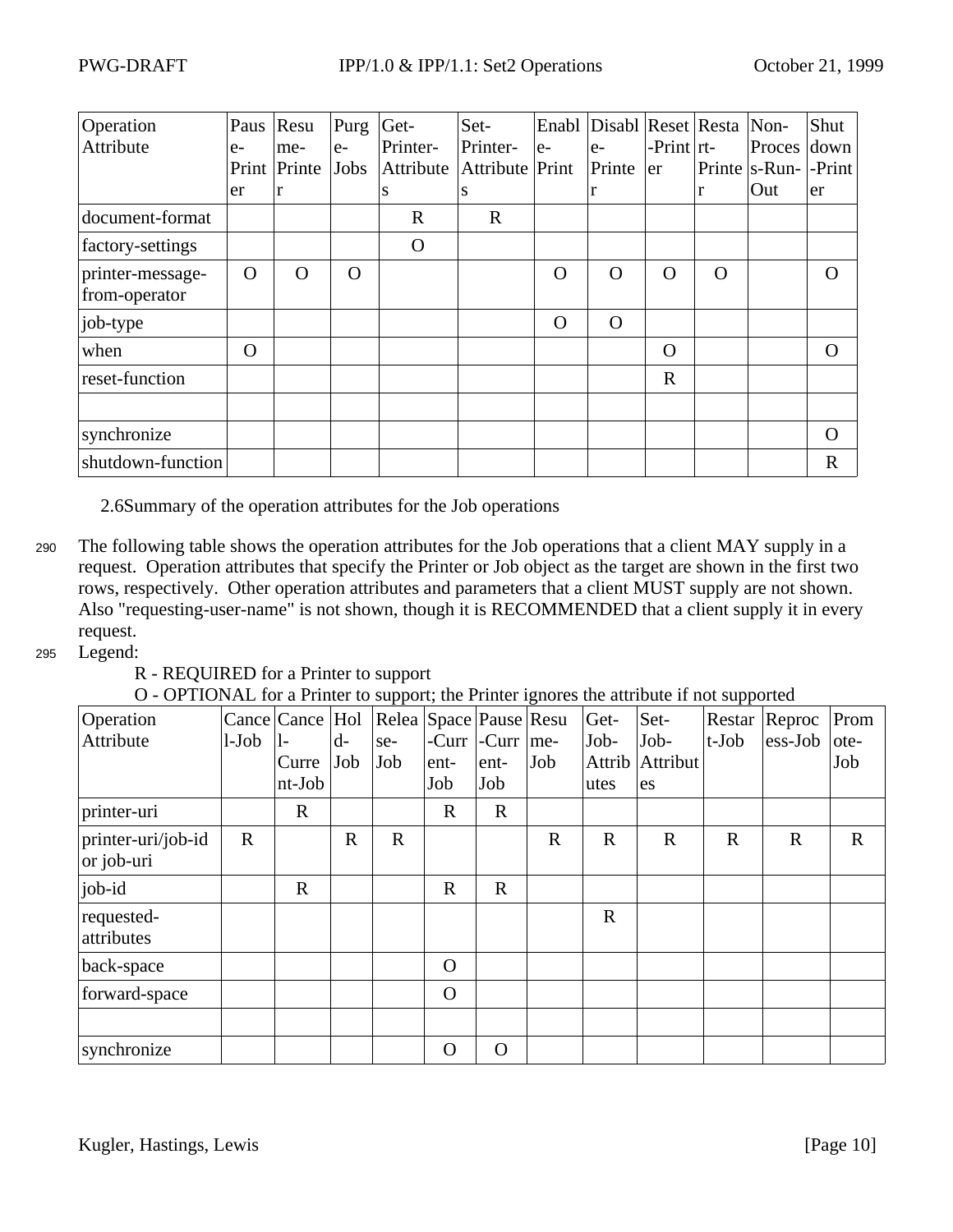| when                          |  |    |    | O |     |  |       |  |
|-------------------------------|--|----|----|---|-----|--|-------|--|
| job-message-<br>from-operator |  |    |    |   |     |  |       |  |
| message [to-<br>operator]     |  |    |    |   | . . |  |       |  |
| job-hold-until                |  | ገ* | า∗ |   |     |  | $O**$ |  |

\* The Printer MUST support the "job-hold-until" operation attribute if it supports the "job-hold-until" Job Template attribute.

\*\* The Printer MUST support the "job-hold-until" operation attribute if it supports the Set-Job-Attributes operation, so that the client can hold the job with the Reprocess-Job operation and the modify the job before releasing it to be processed. 300

### 3. New Printer Description Attributes

The following new Printer Description attributes are needed to support the new operations defined in this document. 305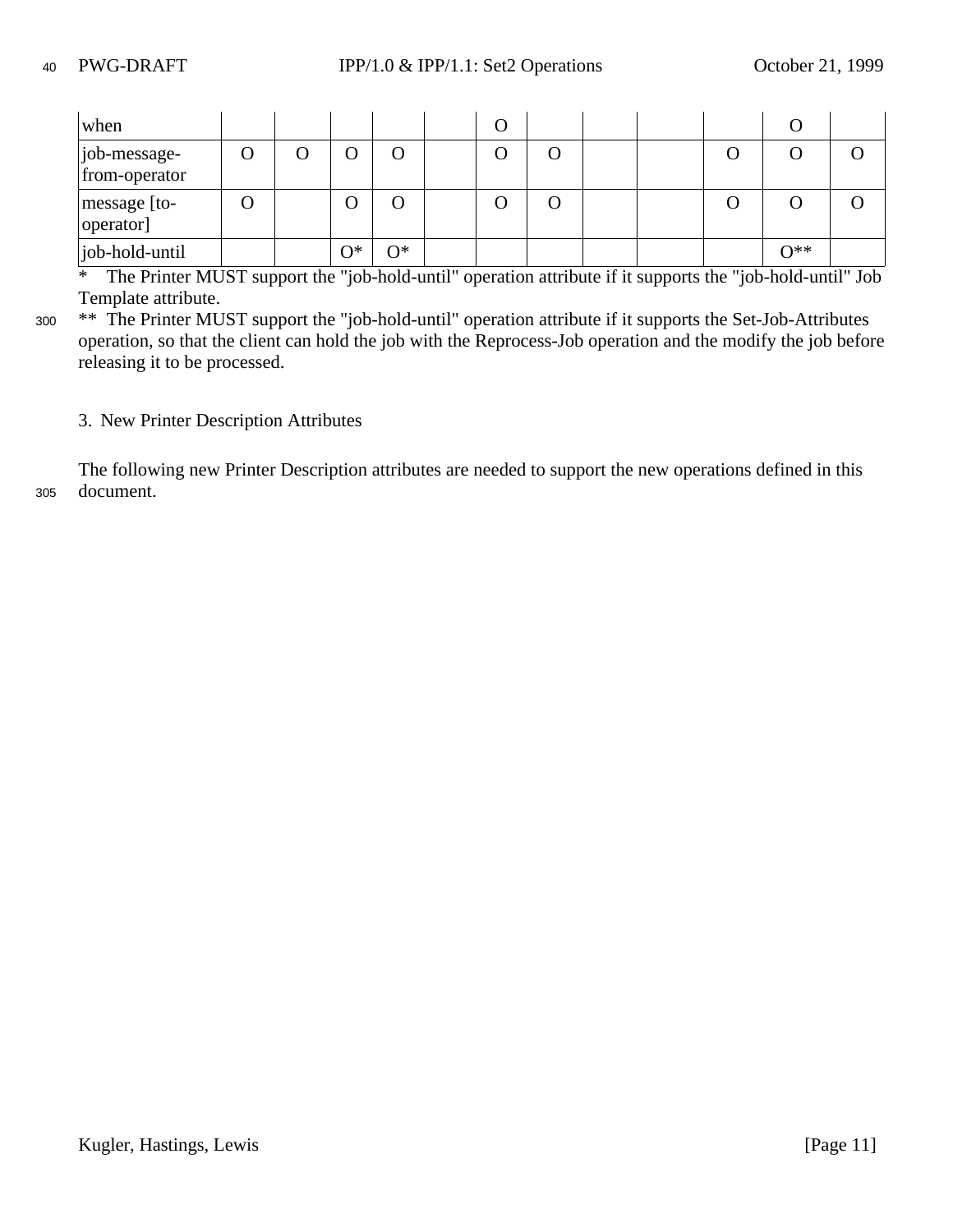3.1

3.2printer-controls-other-protocols (boolean)

Type of registration: attribute

Proposed keyword name of this attribute: printer-controls-other-protocols Types of attribute (Operation, Job Template, Job Description, Printer Description): Printer Description Operations to be used with if the attribute is an operation attribute: N/A Object (Job, Printer, etc. if bound to an object): Printer Attribute syntax(es) (include 1setOf and range as in Section 4.2): boolean If attribute syntax is 'keyword' or 'enum', is it type2 or type3: N/A 310

If this is a Printer attribute, MAY the value returned depend on "document-format" (See Section 6.2): No If this is a Job Template attribute, how does its specification depend on the value of the "multipledocument-handling" attribute: N/A Specification of this attribute (follow the style of IPP Model Section 4.2): 315

4.2.? printer-controls-other-protocols (boolean)

- This Printer attribute indicates whether all IPP printer and job operations, such as Disable-Printer, Pause-Printer, Cancel-Job, etc., affect non-IPP protocols that may be supported. It is RECOMMENDED that IPP control other non-IPP protocols. However, this attribute permits an implementation to indicate explicitly whether it does affect other protocols or not. 320
- A 'false' value indicates that IPP operations only affect jobs submitted by the IPP Protocol. For example, a 'true' value indicates that a Disable-Printer operation prevents all protocols from submitting jobs, not just the IPP protocol. A 'true' value indicates that the Pause-Printer operation would pause the current job, no matter what job submission protocol had submitted it. A 'true' value indicates that the Cancel-Job operation will cancel the specified job even if it was submitted using a different job submission protocol, such as LPR. 325
- 330

As with any Printer Description attribute that this specification does not list as READ-ONLY, an implementation MAY allow the value of this attribute to change using Set-Printer-Attributes, thereby changing the way that the IPP operations affect other non-IPP protocols. An implementation MAY also support other means to change the value of this attribute, such as via the console or at installation time.

335

3.3printer-message-time (integer(MIN:MAX))

Type of registration: attribute

Proposed keyword name of this attribute: printer-message-time

Types of attribute (Operation, Job Template, Job Description, Printer Description): Printer Description 340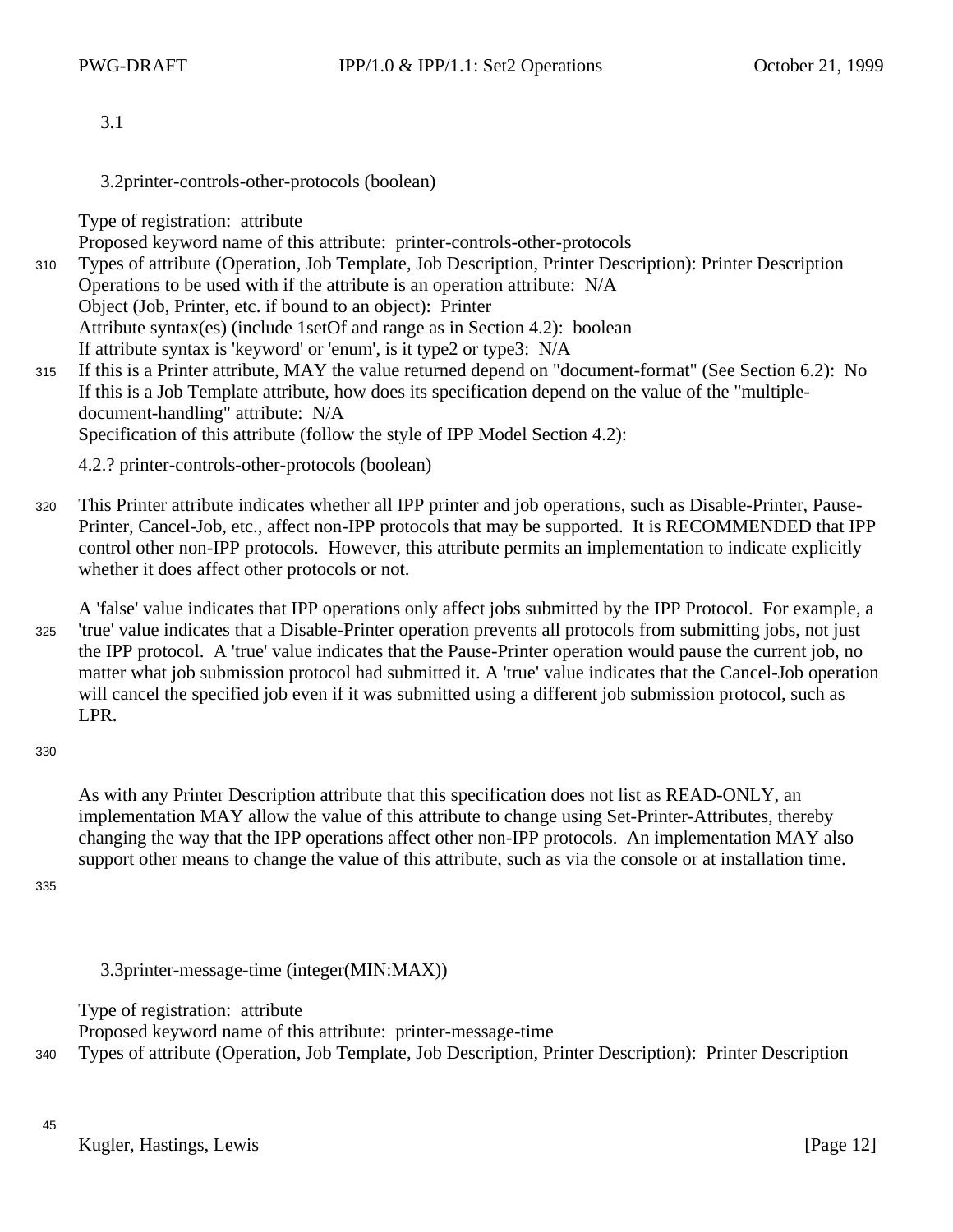Operations to be used with if the attribute is an operation attribute: N/A Object (Job, Printer, etc. if bound to an object): Printer Attribute syntax(es) (include 1setOf and range as in Section 4.2): integer(MIN:MAX) If attribute syntax is 'keyword' or 'enum', is it type2 or type3: N/A

If this is a Printer attribute, MAY the value returned depend on "document-format" (See Section 6.2): No If this is a Job Template attribute, how does its specification depend on the value of the "multipledocument-handling" attribute: N/A Specification of this attribute (follow the style of IPP Model Section 4.2): 345

4.2.? printer-message-time (integer(MIN:MAX))

- This READ-ONLY Printer Description attribute contains the time that the Printer's "printer-message-fromoperator" was changed by the operator using any operation where the client supplied the "printer-messagefrom-operator" operation attribute (see section ) or was explicitly set using the Set-Printer-Attributes operation (see section ). This attribute allows the users to know when the "printer-message-from-operator" attribute was last set. 350
- The Printer sets the value of this attribute by copying the value of the Printer's "printer-up-time" attribute (see [ipp-mod] section 4.3.14). If the Printer resets its "printer-up-time" attribute to 1 on power-up, then it MUST change the value of the "printer-message-time" to 0 or a negative number as specified in [ipp-mod] section 4.3.14. 355

Note: This attribute helps users better understand the context for the "printer-message-from-operator" message. 360

3.4printer-message-date-time (dateTime)

Type of registration: attribute

Proposed keyword name of this attribute: printer-message-date-time

Types of attribute (Operation, Job Template, Job Description, Printer Description): Printer Description Operations to be used with if the attribute is an operation attribute: N/A 365

Object (Job, Printer, etc. if bound to an object): Printer

Attribute syntax(es) (include 1setOf and range as in Section 4.2): dateTime

If attribute syntax is 'keyword' or 'enum', is it type2 or type3: N/A

- If this is a Printer attribute, MAY the value returned depend on "document-format" (See Section 6.2): No If this is a Job Template attribute, how does its specification depend on the value of the "multiple-370
- document-handling" attribute: N/A Specification of this attribute (follow the style of IPP Model Section 4.2):

4.2.? printer-message-date-time (dateTime)

This READ-ONLY Printer Description attribute contains the date and time that the Printer's "printermessage-from-operator" was changed by the operator using any operation where the client supplied the "printer-message-from-operator" operation attribute (see section ) or was explicitly set using the Set-Printer-Attributes operation (see section ). This attribute allows the users to know when the "printer-375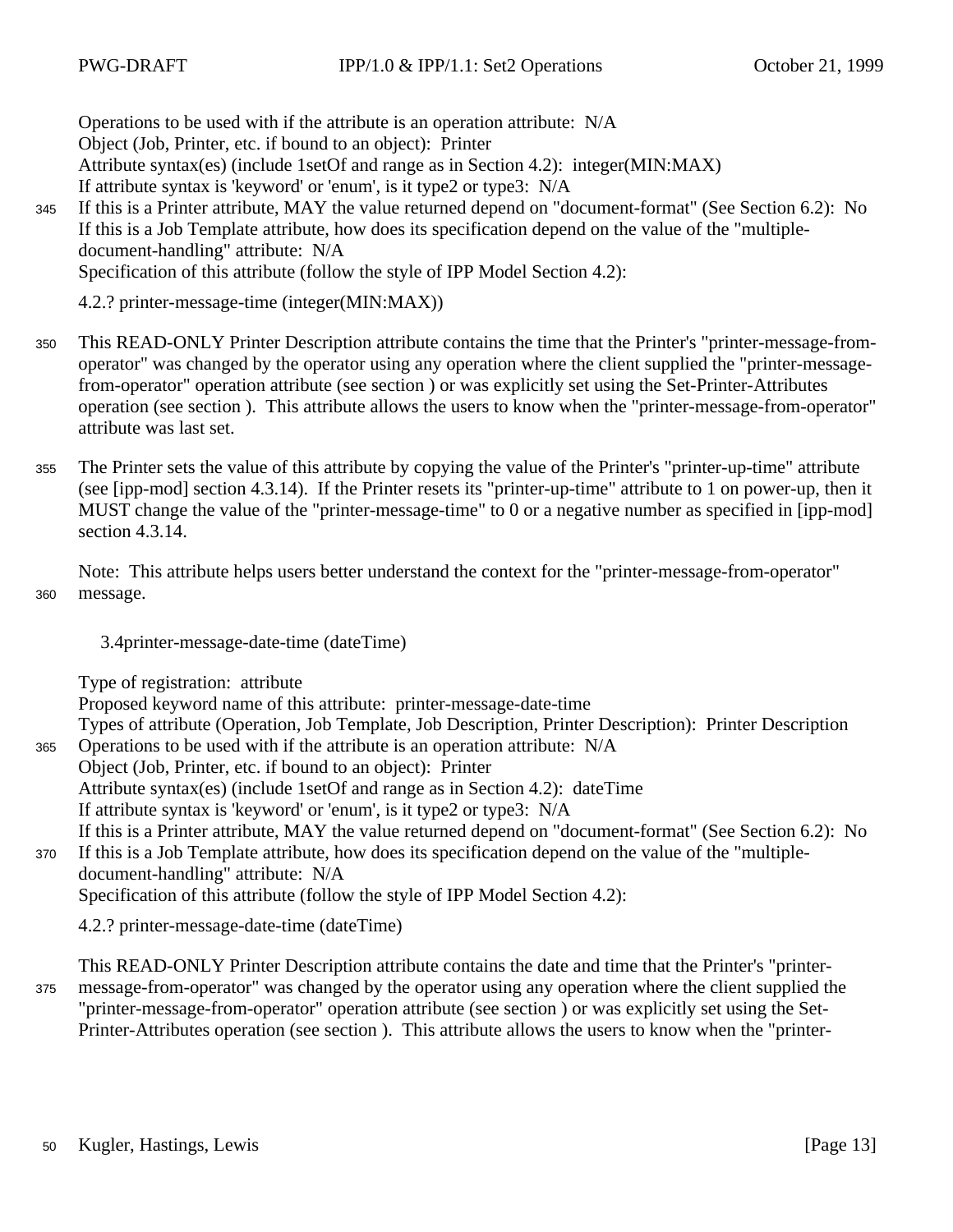message-from-operator" attribute was last set. This attribute MUST be supported if the Printer supports both the "printer-message-from-operator" and the "printer-current-date-time" attributes.

Note: This attribute helps users better understand the context for the "printer-message-from-operator" message. 380

3.5printer-message-operation (type2 keyword)

Type of registration: attribute

Proposed keyword name of this attribute: printer-message-operation

- Types of attribute (Operation, Job Template, Job Description, Printer Description): Printer Description Operations to be used with if the attribute is an operation attribute: N/A Object (Job, Printer, etc. if bound to an object): Printer Attribute syntax(es) (include 1setOf and range as in Section 4.2): type2 enum If attribute syntax is 'keyword' or 'enum', is it type2 or type3: type2 385
- If this is a Printer attribute, MAY the value returned depend on "document-format" (See Section 6.2): No If this is a Job Template attribute, how does its specification depend on the value of the "multipledocument-handling" attribute: N/A 390

Specification of this attribute (follow the style of IPP Model Section 4.2):

4.2.? printer-message-operation (type2 enum)

- This READ-ONLY Printer Description attribute contains the operation that was used to changed the Printer's "printer-message-from-operator" by the operator using any operation where the client supplied the "printer-message-from-operator" operation attribute (see section ) or explicitly set using the Set-Printer-Attributes operation (see section ). This attribute allows the users to know which operation was used to change the "printer-message-from-operator" attribute when it was last set. 395
- Note: This attribute helps users better understand the context for the "printer-message-from-operator" message.Additional values for "printer-state-reasons" and "job-state-reasons" attributes 400

The following values are added to the "printer-state-reasons" and "job-state-reasons" for use with the operations defined in this document.

3.6Value for "printer-state-reasons": 'standby'

Type of registration: type2 keyword attribute value Name of attribute to which this keyword specification is to be added: printer-state-reasons Proposed keyword name of this keyword value: standby Specification of this keyword value (follow the style of IPP Model Section 4.1.2.3): 405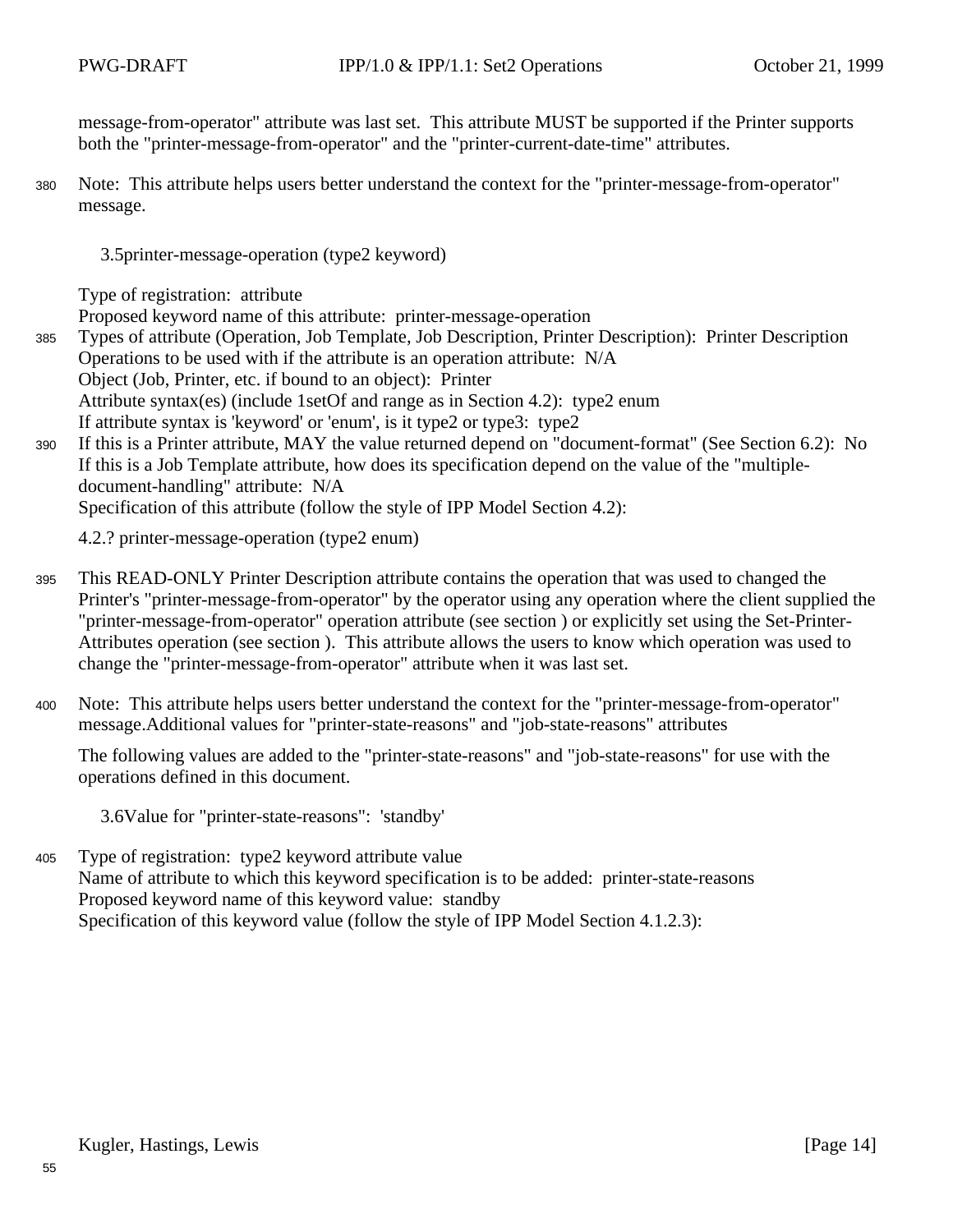'standby': The Printer has been shutdown in standby mode. Only Restart-Printer and Get-Printer-Attributes operations are accepted in this state; all other operations are rejected with the 'servererror-printer-is-in-standby-mode'.

3.7Value for "job-state-reasons": 'job-paused'

Type of registration: type2 keyword attribute value

Name of attribute to which this keyword specification is to be added: job-state-reasons

Proposed keyword name of this keyword value: job-paused 415

Specification of this keyword value (follow the style of IPP Model Section 4.1.2.3):

'job-paused': The job has been paused while processing using the Pause-Current-Job operations and other jobs can be processed on the Printer. The Job can be resumed using the Resume-Job operation which removes this value.

420

410

4. New status codes

This section defines new status codes used by the operations defined in this document.

4.1New status code: 'client-error-attributes-not-settable'

Type of registration: status code

Keyword symbolic name of this status code value: 'client-error-attributes-not-settable' Numeric value (to be assigned by the IPP Designated Expert in consultation with IANA): Operations that this status code may be used with: Set-Printer-Attributes, Set-Job-Attributes Specification of this status code (follow the style of IPP Model Section 13 APPENDIX B: Status Codes and Suggested Status Code Messages): 425

4.1.0.113.1.4.20 client-error-attributes-not-settable (0x0413) 430

In a Set-Printer-Attributes or Set-Job-Attributes request, if the Printer object does not support one or more attributes as settable, the Printer object MUST return this status code. The Printer object MUST also return in the Unsupported Attributes Group all the attributes and/or values supplied by the client that are not settable. See [ipp-mod] section 3.1.7. For example, if the request indicates 'job-state', all implementations MUST reject the request. As another example, if the request indicates an attribute that is supported, but not

settable by this implementation, such as, say, "printer-name", the implementation rejects the request. 435

4.2New status code: 'server-error-printer-is-in-standby-mode'

Type of registration: status code

Keyword symbolic name of this status code value: 'server-error-printer-is-in-standby-mode'

Numeric value (to be assigned by the IPP Designated Expert in consultation with IANA): 440

Operations that this status code may be used with: Shutdown-Printer

Specification of this status code (follow the style of IPP Model Section 13 APPENDIX B: Status Codes and Suggested Status Code Messages):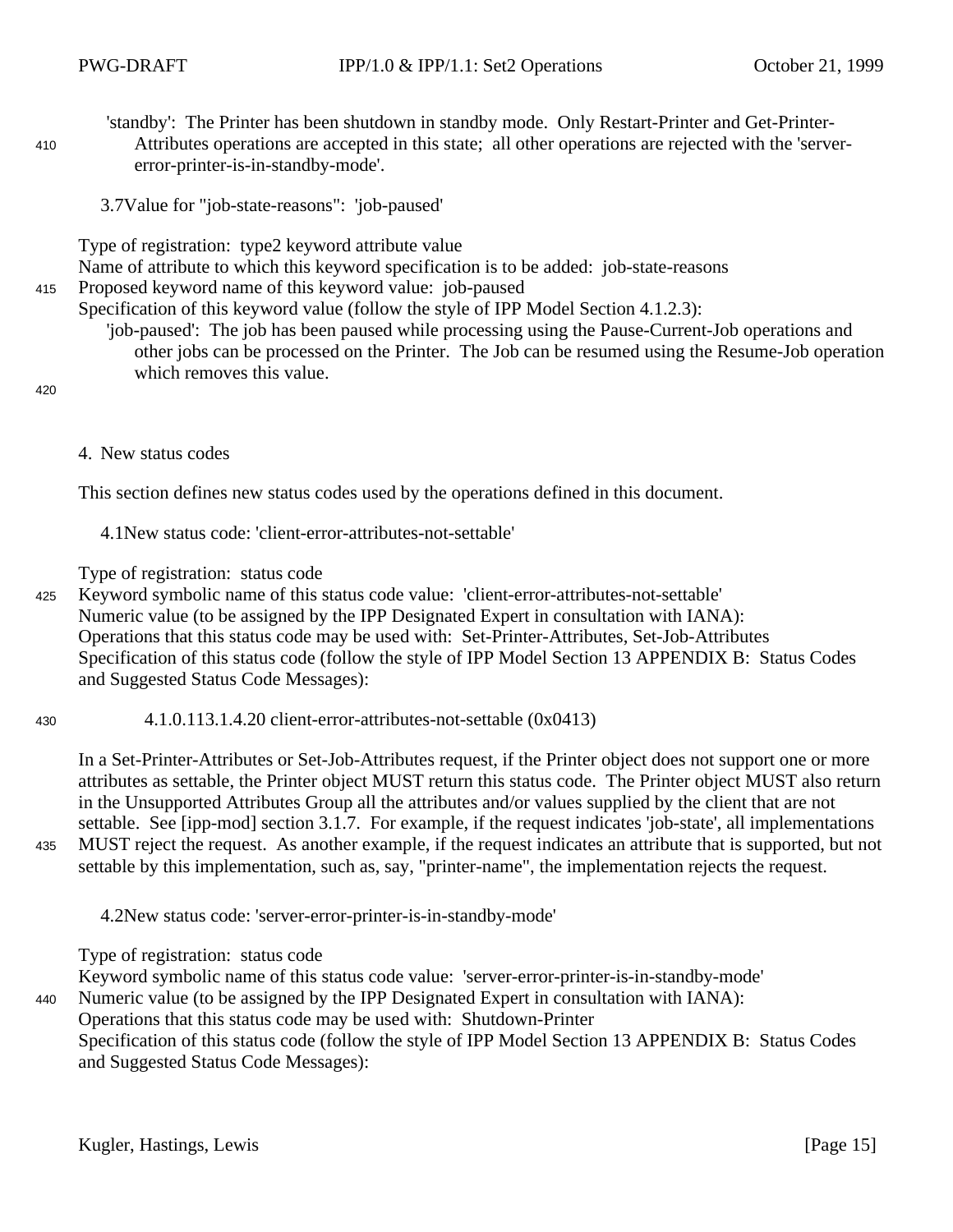#### 13.1.5.8 server-error-printer-is-in-standby-mode

The Printer has been shutdown and is only accepting the Restart-Printer (see section ) and Get-Printer-Attributes operations. An operator can perform the Restart-Printer operation to allow the Printer to accept other operations. 445

5. Targeting (Device) vs. IPP Printer operations

Den> Move this section forward

As operations are added, some of which are specifically targeted toward the printer 450

Den> device

, and others which are targeted either for the printer

Den> device

or the

460

465

470

Den> IPP Printer 455

> , the need to distinguish the IPP operation target is introduced. A straightforward method is proposed which adds:

> 1) Add an OPTIONAL operation attribute to (most) IPP Printer operations - "device-name" (to cause explicit pass-through of the Printer operation to the named device - not necessarily by speaking IPP to the named device, but by some print or management protocol) Den> While this attritube is optional you better darn well support it if you are in a fan out environment. Else, ignoring it may result in unexptectd consequences. Like something targeted for one device occurs on every device. Den2> We rejected the notion of making this mandatory.

2) Add an OPTIONAL (multi-valued) attribute to IPP Printer objects - "device-names-supported" for discovery of named devices via the IPP Printer. <sup>1</sup>

<sup>&</sup>lt;sup>1</sup> The new attribute "device-names-supported" will also enhance the usefulness of the existing IPP Job object attribute "outputdevice-assigned". This attribute identifies the output device to which the Printer object has assigned a job, for example, when a single Printer object is supporting multiple devices.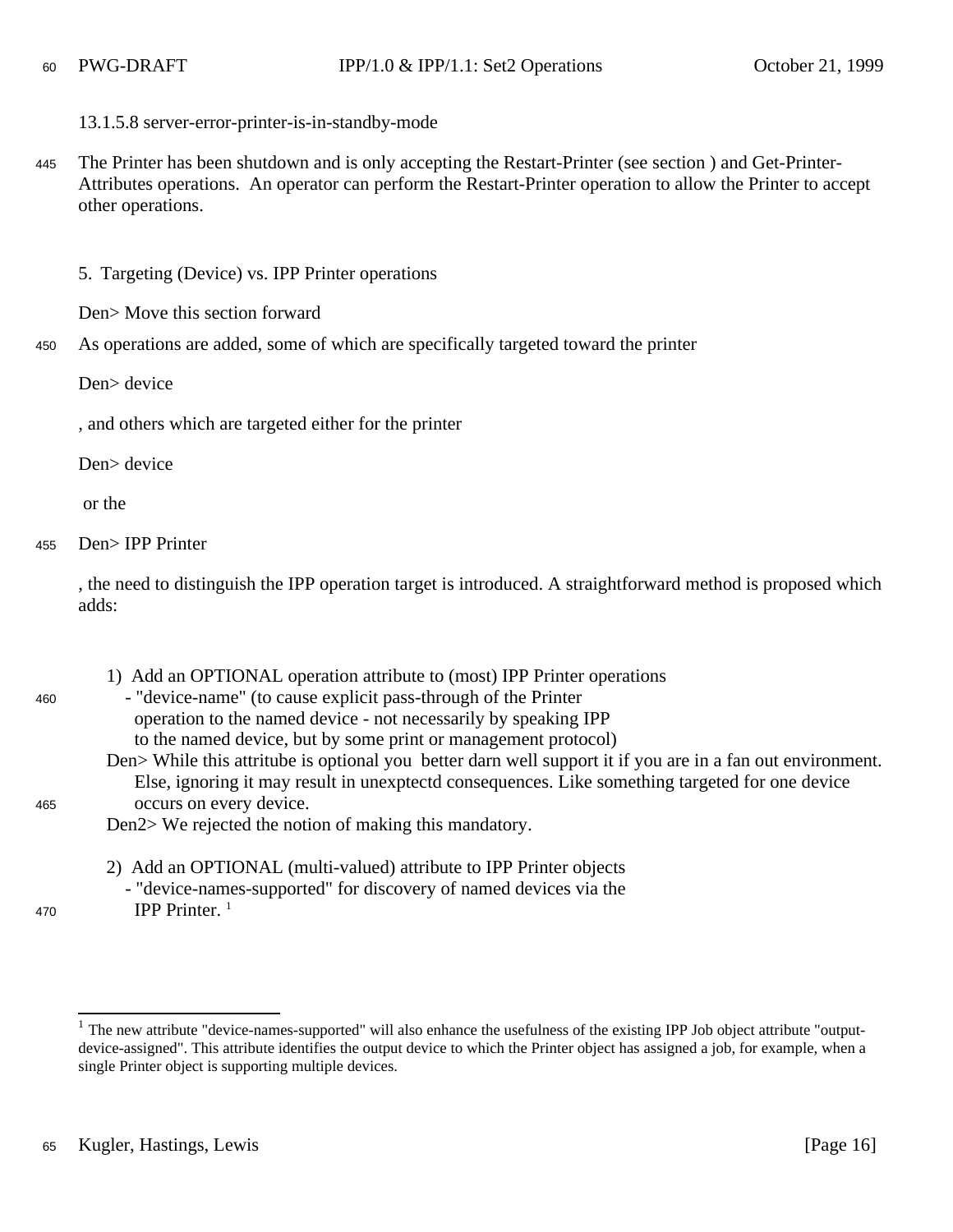5.1New Printer operation attribute

device-name (name (127))

This OPTIONAL Printer operation attribute contains the name of a device which is associated with this Printer object. The named device is the actual target of the specified Printer operation (that is, the operation is passed through to the device rather than affecting the Printer object specified by the "printer-uri" operation attribute). 475

See the Job object attribute "output-device-assigned" in [IPP-MOD].

See the Printer object attribute "device-names-supported" in this document.

480

5.2New Printer object attribute

device-names-supported (1setOf name (127))

This OPTIONAL Printer attribute contains at least one device name which is associated with this Printer object. It OPTIONALLY contains more than one device name which is associated with this Printer object.

A Printer object which is NOT associated with a named device MUST NOT set this attribute. An Administrator determines device names and configures this attribute to contain those device names via IPP SetPrinterAttributes or by some means outside the scope of this document. The precise format of these device names is implementation dependent and MAY depend on the protocol stack and the directory namespace. 485

See the Job object attribute "output-device-assigned" in [IPP-MOD]. 490

See the Printer operation attribute "device-name" in this document.

5.3Revised text for [IPP-MOD] for this extension

This proposal recommends the following text be added to the IPP-MOD document in section 3.2, "Printer Operations"

"All Printer operations are directed at Printer objects OR at named devices associated with Printer objects. A client MUST always supply the "printer-uri" operation attribute in order to identify the correct target of the operation. A client MAY also supply the "device-name" operation attribute in order to pass the operation to the named device (rather than affecting the Printer object specified by "printer-uri")." 495

Summary of Set2 operations and Operation-Id Assignments

The Set2 operations are summarized in the following table: 500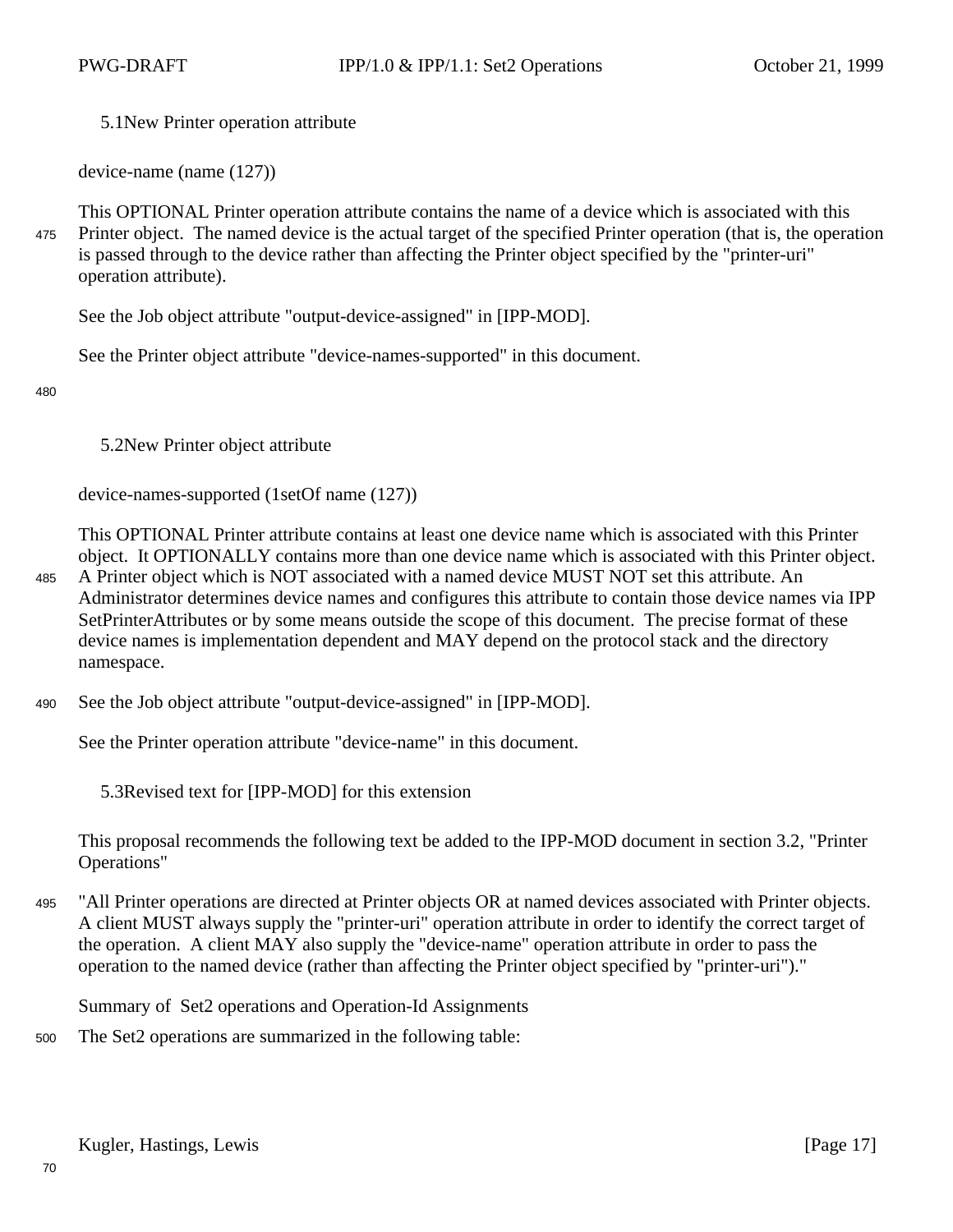| <b>Operation Name</b>  | Operation-<br>Id | <b>Brief</b> description                                                                                                                                 |
|------------------------|------------------|----------------------------------------------------------------------------------------------------------------------------------------------------------|
| Set-Printer-Attributes | $0x$ ??          | Sets attribute values of the target Printer object                                                                                                       |
| Enable-Printer         | $0x$ ??          | Allows the target Printer to accept create job operations                                                                                                |
| Disable-Printer        | $0x$ ??          | Prevents the target Printer from accepting create job<br>operations                                                                                      |
| <b>Reset-Printer</b>   | $0x$ ??          | Resets the target Printer to one of several indicated ways                                                                                               |
| <b>Restart-Printer</b> | $0x$ ??          | Restarts the target Printer from a standby shutdown mode                                                                                                 |
| Non-Process-Run-Out    | $0x$ ??          | Moves last printed sheet to the exit or stacker                                                                                                          |
| Shutdown-Printer       | $0x$ ??          | Shuts down the target Printer in several ways                                                                                                            |
| Set-Job-Attributes     | $0x$ ??          | Sets attribute values of the target Job object                                                                                                           |
| Reprocess-Job          | $0x$ ??          | Creates a copy of a completed target job with a new Job ID<br>and processes it                                                                           |
| Cancel-Current-Job     | $0x$ ??          | Cancels the current job on the target Printer or the specified<br>job if it is the current job                                                           |
|                        |                  |                                                                                                                                                          |
| Pause-Current-Job      | $0x$ ??          | Pauses the current processing job on the target Printer or the<br>specified job if it is the current job, allowing other jobs to be<br>processed instead |
| Resume-Job             | $0x$ ??          | Resume the paused target job                                                                                                                             |
| Promote-Job            | $0x$ ??          | Promote the pending target job to be next after the current<br>job(s) complete                                                                           |
| Space-Current-Job      | $0x$ ??          | Skips or repeats the specified number of impressions for the<br>current job on the target Printer or the specified job if it is<br>the current job       |

All of the operations in this registration proposal specification are OPTIONAL for an IPP object to support. Unless the specification of an OPTIONAL operation requires support of another OPTIONAL operation, conforming implementations may support any combination of these operations.

## 5.4Printer Operations

- All Printer operations are directed at Printer objects. A client MUST always supply the "printer-uri" operation attribute in order to identify the correct target of the operation. These descriptions assume all of the common semantics of IPP/1.1 Model and Semantics document [ipp-mod] section 3.1. 505
	- 1.1.1Set-Printer-Attributes Operation

Type of registration: operation

Proposed name of this operation: Set-Printer-Attributes 510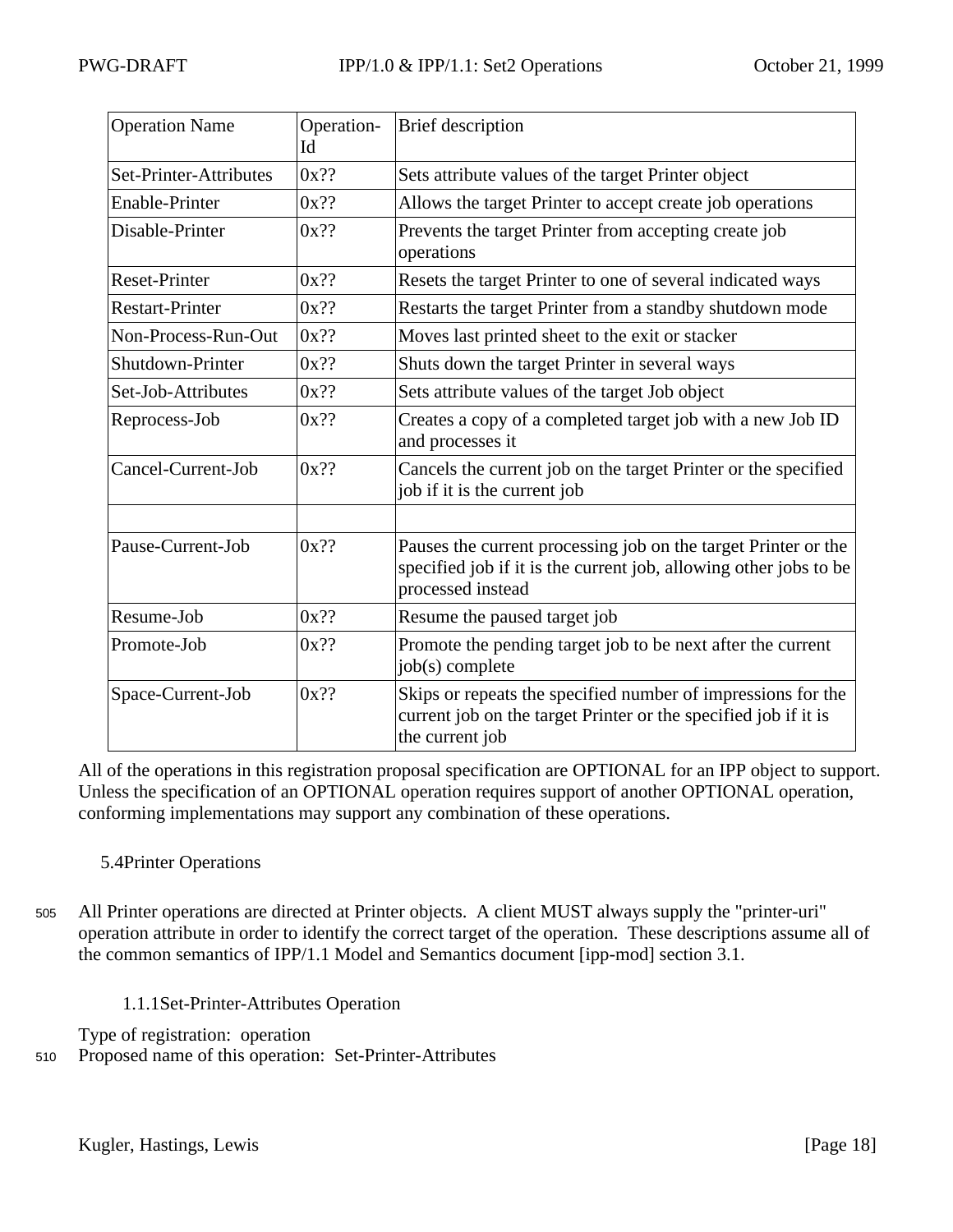Object Target: Printer Specification of this operation:

This OPTIONAL operation allows a client to set the values of the attributes of a Printer object. In the request, the client supplies the set of Printer attribute names and values that are to be set. In the response, the Printer object returns success or rejects the request with indications of which attribute or attributes could not be set. 515

How the Printer object validates the client-supplied attributes in the Set-Printer-Attributes request is implementation-dependent, since there are no corresponding Printer attributes that specify the allowed values that may be set on the Printer object.

- The Printer MUST accept this operation in any state, i.e., for any of the values of the Printer object's "printer-state" attribute. 520
	- 5.4.1.1Settable and READ-ONLY Printer Description attributes

If the Printer supports the "printer-message-from-operator" Printer Description attribute (see [ipp-mod] section 4.4.25) and the client explicitly supplies a new value for the "printer-message-from-operator" in the request, then the Printer MUST set the "printer-message-from-operator" Printer attribute to this new value and MUST also set the "printer-message-time", "printer-message-date-time", and "printer-messageoperation" attributes, if supported (see sections , , and ). 525

If the Printer supports the Set-Printer-Attributes operation, then it SHOULD support setting of:

- all Job Template Default ("xxx-default") attributes
- all Job Template Supported ("xxx-supported") attributes all Job Template Ready ("xxx-ready") attributes 530

that the implementation supports (see [ipp-mod] section 4.2 and extensions).

The following Printer Description attributes (see [ipp-mod] section 4.4) MUST NOT be settable, i.e., they are READ-ONLY:

| 535 | printer-state                                                                                                                                                                                                                                                                                                                                          |
|-----|--------------------------------------------------------------------------------------------------------------------------------------------------------------------------------------------------------------------------------------------------------------------------------------------------------------------------------------------------------|
|     | printer-state-reasons                                                                                                                                                                                                                                                                                                                                  |
|     | printer-state-message                                                                                                                                                                                                                                                                                                                                  |
|     | printer-is-accepting-jobs - see Enable-Printer/Disable-Printer                                                                                                                                                                                                                                                                                         |
|     | queued-job-count                                                                                                                                                                                                                                                                                                                                       |
| 540 | printer-message-time - see Set-Printer-Attributes when setting "printer-message-from-operator"<br>printer-message-date-time - see Set-Printer-Attributes when setting "printer-message-from-operator"<br>printer-message-operation - see Set-Printer-Attributes when setting "printer-message-from-operator"<br>printer-up-time<br>settable-attributes |

The remaining Printer Description attributes MAY be settable using the Set-Printer-Attributes operation, depending on implementation. If "xxx-supported" Printer Description attribute are settable, then they MUST affect the behavior of the implementation. If they are READ-ONLY then they reflect the 545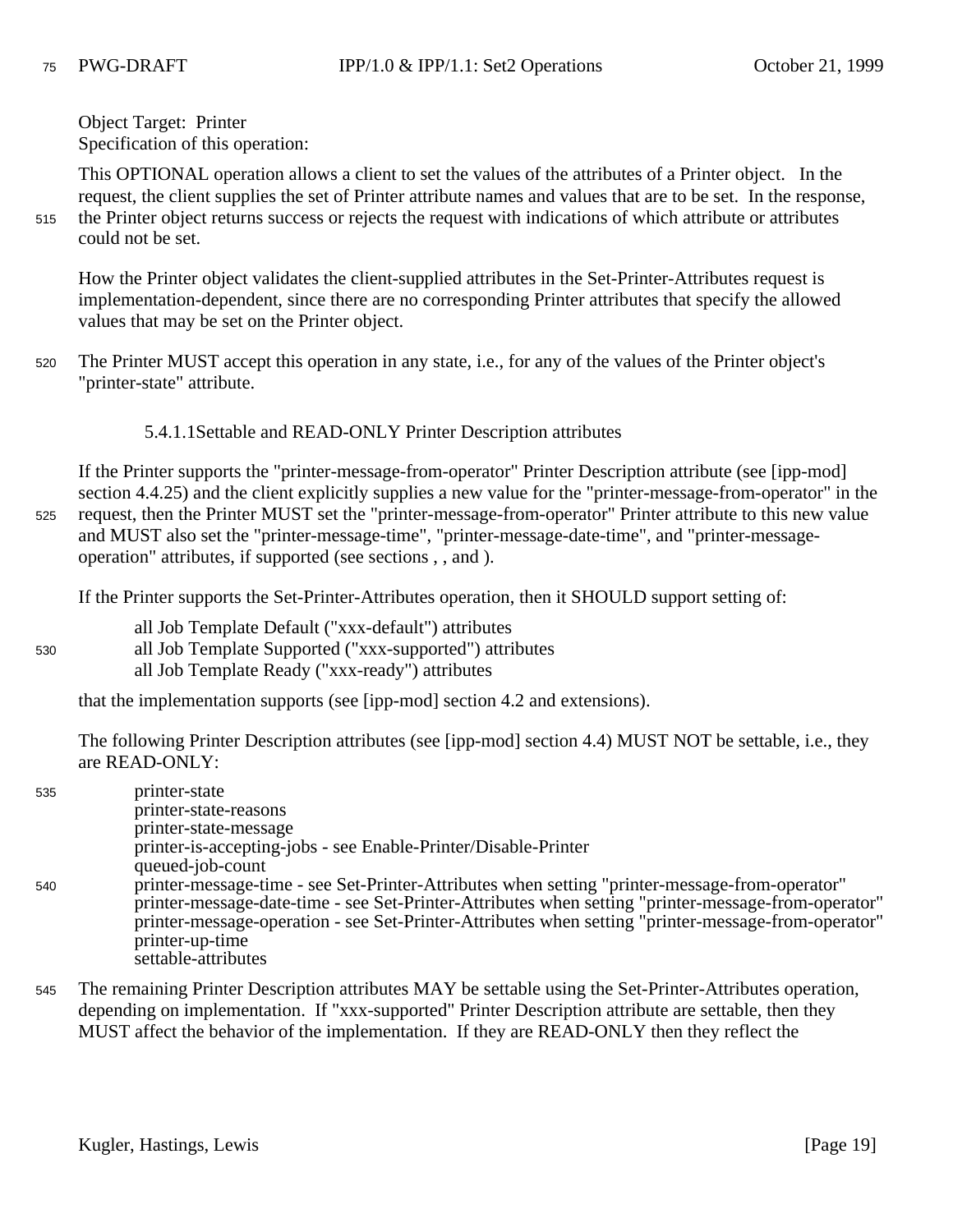implementation and cannot be changed using the Set-Printer-Attributes operation. Consider the following examples:

- For example, if the "operations-supported" Printer Description attribute (see [ipp-mod] section 4.4.15) is settable, then changing its value MUST affect the operations that the implementation accepts or rejects. Such an implementation will need to be able to reject values for operations that it contains no code support for. 550
- As another example, if the "ipp-versions-supported" Printer Description attribute (see [ipp-mod] section 4.4.14) is settable, then changing its value MUST affect the protocol versions that are accepted or rejected. Such an implementation will need to be able to reject values for operations that it contains no code support for. 555

See the "factory-settings" operation attribute (see section ) for a way to query the implementation supported values using the Get-Printer-Attributes operation. See the "reset-function" operation attribute of the Reset-Printer operation (see section ) for a way to restore the values to the factory settings.

*Access Rights:* Authentication and access control (see ipp-mod sections 1, 8.3 and 8.5) applies to this operation"*.*

Most Printer attributes will require administrator privileges to set, such as "xxx-supported", while some will require operator privileges only, such as "media-ready" and "printer-message-from-operator". Which attributes require which privileges depends on implementation and MAY depend on site policy.

1.1.1.1Set-Printer-Attributes Request

The following sets of attributes are part of the Set-Printer-Attributes Request:

Group 1: Operation Attributes

Natural Language and Character Set:

The "attributes-charset" and "attributes-natural-language" attributes as described in [ipp-mod] section 3.1.4.1.

Target:

The "printer-uri" (uri) operation attribute which is the target for this operation as described in [ippmod] section 3.1.5.

Requesting User Name:

The "requesting-user-name" (name(MAX)) attribute SHOULD be supplied by the client as described in [ipp-mod] section 8.3.

580

560

565

570

575

"document-format" (mimeMediaType):

The client SHOULD supply this attribute. The Printer object MUST support this attribute. This attribute is useful for a client to select the Interpreter object to which the attribute modification

Kugler, Hastings, Lewis [Page 20]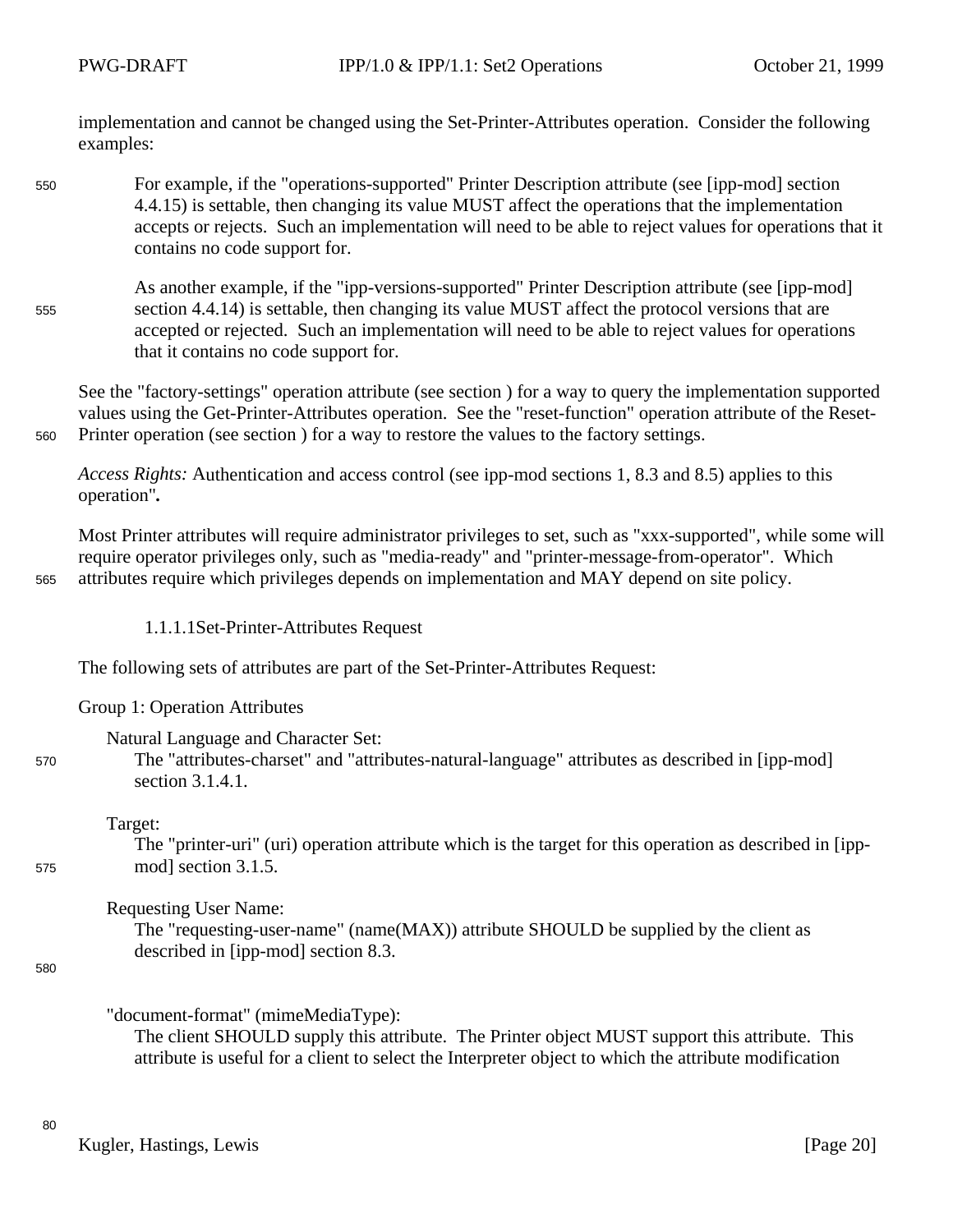| 585<br>590 | should be applied. Each Printer object is modeled to contain one or more Interpreter objects. Those<br>Printer attributes whose values vary from Interpreter to Interpreter, are modeled as Interpreter<br>objects, while those that do not are Printer object attributes. Thus the target of a Get-Printer-<br>Attributes or Set-Printer-Attributes operation is either the Printer object or the Interpreter object<br>identified by the "document-format" operation attribute supplied by the client. Except for Get-<br>Printer-Attributes and Set-Printer-Attributes, there are no other operations with the Interpreter object<br>as a target. See [ipp-mod] section 3.2.5.1 "Get-Printer-Attributes Request". |
|------------|----------------------------------------------------------------------------------------------------------------------------------------------------------------------------------------------------------------------------------------------------------------------------------------------------------------------------------------------------------------------------------------------------------------------------------------------------------------------------------------------------------------------------------------------------------------------------------------------------------------------------------------------------------------------------------------------------------------------|
| 595        | If a client wants to set an attribute of all of the Interpreter objects to the same value, it can query the<br>Printer's "document-format-supported" Printer Description attribute and perform separate Set-<br>Printer-Attributes for each document format supported.                                                                                                                                                                                                                                                                                                                                                                                                                                               |
| 600        | If the Printer object does not distinguish between different sets of supported values for each<br>different document format when validating jobs in the create and Validate-Job operations, it MUST<br>NOT distinguish between different document formats in the Set-Printer-Attributes operation. If the<br>Printer object does distinguish between different sets of supported values for each different<br>document format specified by the client, this specialization applies only to the same Printer<br>attributes as the Get-Printer-Attributes operation (see [ipp-mod] section 3.2.5.1).                                                                                                                   |
| 605<br>610 | If the client omits this "document-format" operation attribute, the Printer object MUST respond as if<br>the attribute had been supplied with the value of the Printer object's "document-format-default"<br>attribute. It is recommended that the client always supply a value for "document-format", since the<br>Printer object's "document-format-default" may be 'application/octet-stream', in which case the set<br>attributes and values are for the union of the document formats that the Printer can automatically<br>sense. For more details, see the description of the 'mimeMediaType' attribute syntax in [ipp-mod]<br>section 4.1.9.                                                                 |
| 615        | If the client supplies a value for the "document-format" Operation attribute that is not supported by<br>the Printer, i.e., is not among the values of the Printer object's "document-format-supported"<br>attribute, the Printer object MUST reject the operation and return the 'client-error-document-format-<br>not-supported' status code.                                                                                                                                                                                                                                                                                                                                                                      |

#### Group 2: Printer Attributes

The client MUST supply a set of Printer attributes as defined in [ipp-mod] section 4.2 Job Template Attributes ("xxx-default", "xxx-supported", and "xxx-ready" attributes) and section 4.4 Printer Description Attributes. Each Printer attribute supplied in Group 2 replaces the value(s) of the corresponding Printer attribute on the target Printer object. If a Printer object attribute had not been configured yet and so had the 'no-value' out-of-band value (see [ipp-mod] 4.1), the supplied value(s) replace the 'no-value' value. For attributes that can have multiple values (1setOf), all values supplied by the client replace all values of the corresponding Printer object attribute. 620

625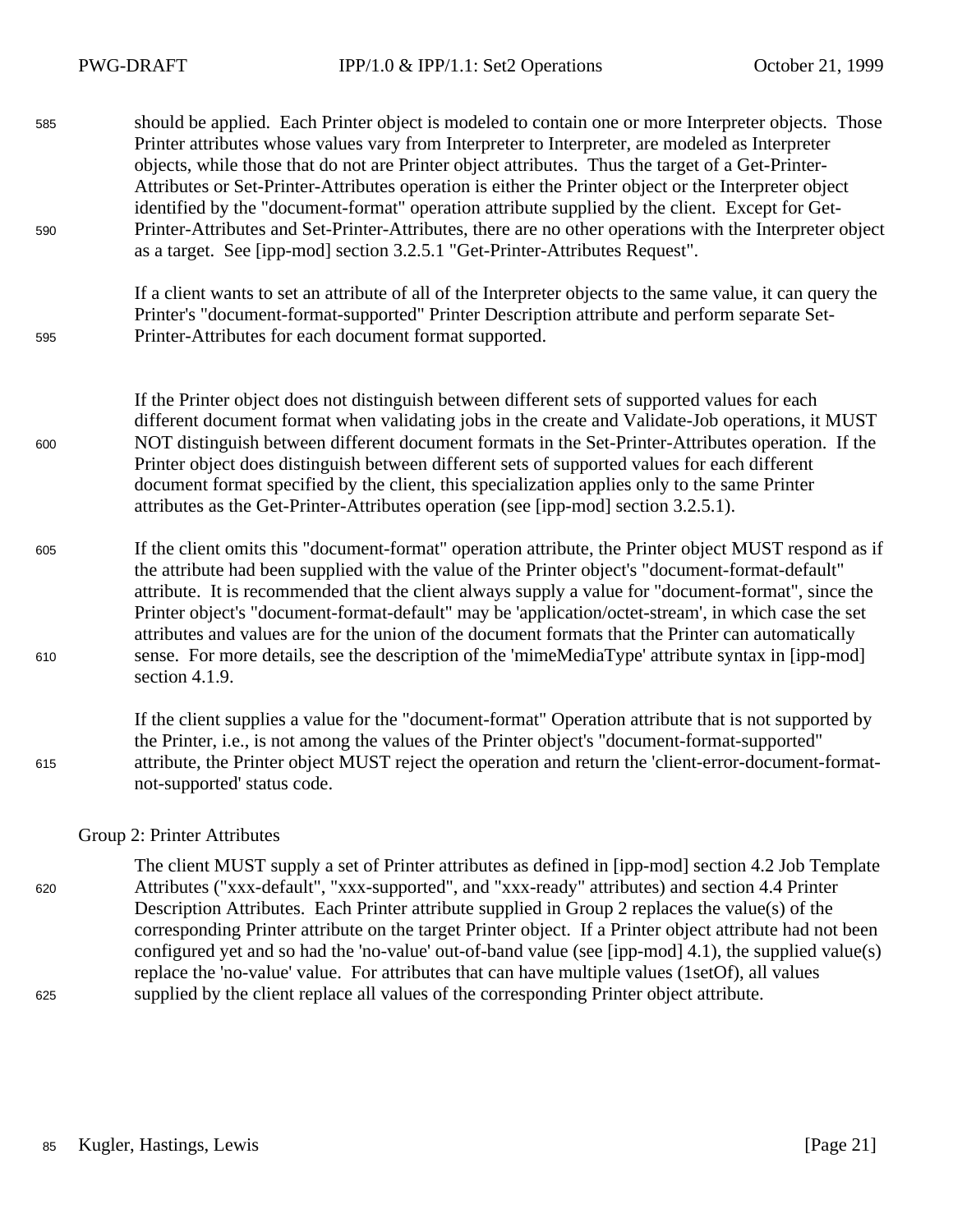### 1.1.1.2Set-Printer-Attributes Response

The Printer object returns the following sets of attributes as part of the Get-Printer-Attributes Response:

Group 1: Operation Attributes

| 630 | <b>Status Message:</b><br>In addition to the <b>REQUIRED</b> status code returned in every response, the response OPTIONALLY<br>includes a "status-message" (text(255)) and/or a "detailed-status-message" (text(MAX)) operation<br>attribute as described in [ipp-mod] sections 13 and 3.1.6.                                                                                                                                                                                                                                                                                                                                                                           |
|-----|--------------------------------------------------------------------------------------------------------------------------------------------------------------------------------------------------------------------------------------------------------------------------------------------------------------------------------------------------------------------------------------------------------------------------------------------------------------------------------------------------------------------------------------------------------------------------------------------------------------------------------------------------------------------------|
| 635 | Natural Language and Character Set:<br>The "attributes-charset" and "attributes-natural-language" attributes as described in [ipp-mod]<br>section 3.1.4.2.                                                                                                                                                                                                                                                                                                                                                                                                                                                                                                               |
|     | Group 2: Unsupported Attributes                                                                                                                                                                                                                                                                                                                                                                                                                                                                                                                                                                                                                                          |
| 640 | See [ipp-mod] section 3.1.7 for details on returning Unsupported Attributes.                                                                                                                                                                                                                                                                                                                                                                                                                                                                                                                                                                                             |
| 645 | In the case of attributes that are supported, but are not settable by the implementation, i.e., are not<br>among the values of the Printer's "settable-attributes" Printer Description attribute (see section), the<br>Printer object returns the client-supplied attribute(s) with a substituted value of 'not-supported'<br>(same out-of-band value as for attributes that are not supported). This value's syntax type is "out-of-<br>band" and its encoding is defined by special rules for "out-of-band" values in the "Encoding and<br>Transport" document [IPP-PRO]. Its value indicates that the attribute is either not settable or is not<br>supported at all. |
| 650 | <b>ISSUE 7:</b> Why not have a separate out-of-band 'not-settable' value, so that the client can distinguish<br>between the cases of the attribute isn't supported versus the attribute is supported, but is not<br>settable? True, the client can query the "settable-attributes" to see which attributes can be set,<br>before or after issuing the Set-Printer-Attributes operation.                                                                                                                                                                                                                                                                                  |
| 655 | TH> I think that providing a separate out-of-band code is useful, since a reply could contain both<br>unsupported attributes and ones that were supported, but are not settable in this implementation.                                                                                                                                                                                                                                                                                                                                                                                                                                                                  |
|     | HRL> What's wrong with what's already described? How is the new proposal better?                                                                                                                                                                                                                                                                                                                                                                                                                                                                                                                                                                                         |
|     | Den> Agreed that "not-settable" should be distinguished from "not-supportted"                                                                                                                                                                                                                                                                                                                                                                                                                                                                                                                                                                                            |

- 5.4.2Disable-Printer Operation
- Type of registration: operation Proposed name of this operation: Disable-Printer Object Target: Printer Specification of this operation: 660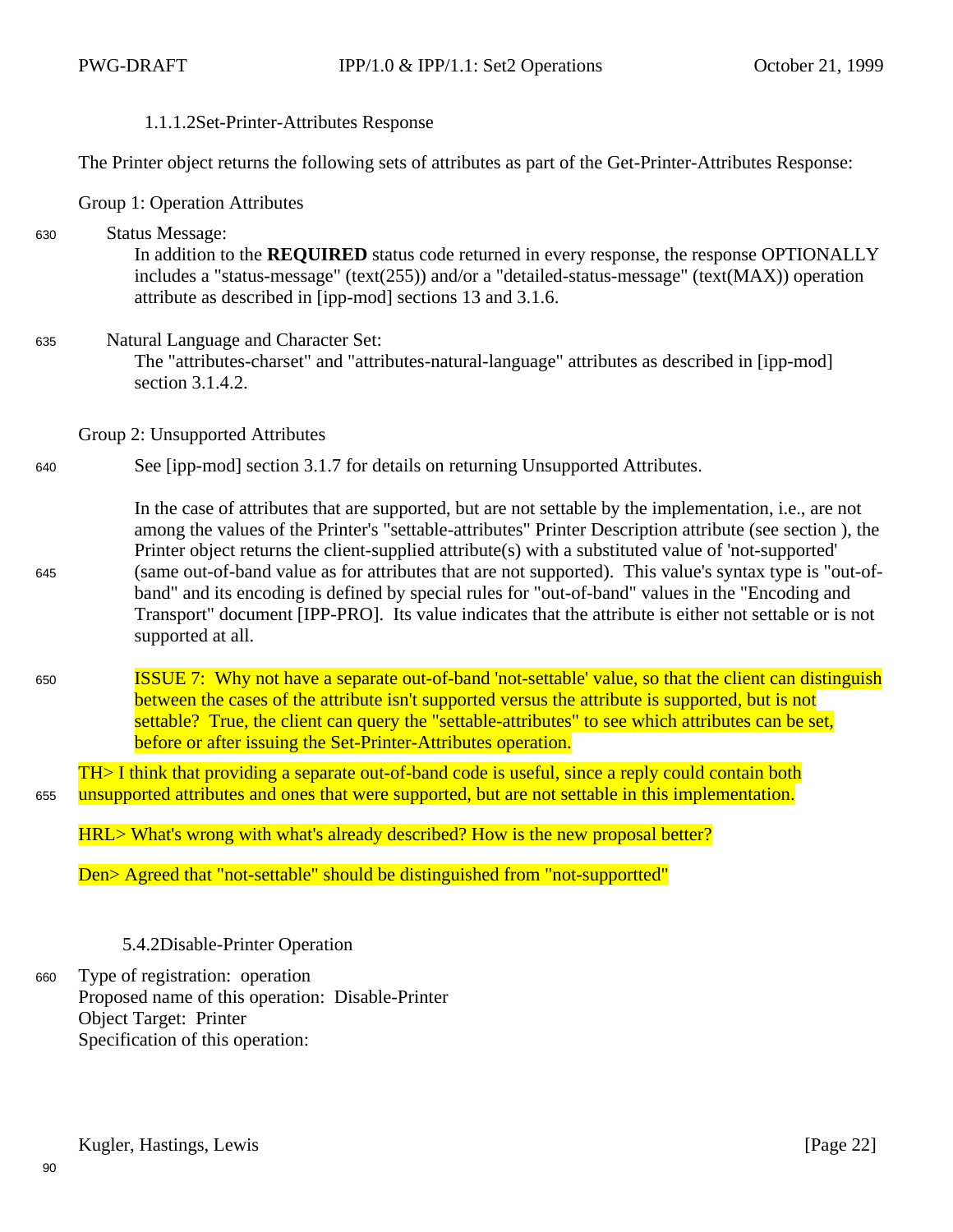This OPTIONAL operation allows a client to stop the Printer object from accepting jobs, i.e., cause the Printer to reject subsequent create job operations (Print-Job, Print-URI, and Create-Job operation) and return the 'server-error-not-accepting-jobs' status code. The Printer still accepts all other operations. All previously submitted Jobs and currently processing Jobs continue unaffected. The Printer sets the value of its "printer-is-accepting-jobs" READ-ONLY Printer Description attribute to 'false' (see [ipp-mod] section 4.4.20), no matter what the previous value was. This operation has no immediate effect on the Printer's "printer-state" and "printer-state-reasons" attributes. 665 670

Note: Use the Enable-Printer operation (section ) to enable a Printer to accept Jobs again.

If the Disable-Printer operation is supported, then the Enable-Printer operation MUST be supported, and vice-versa.

Note: Use the Enable-Printer and Disable-Printer operations to allow or prevent input to a Printer. Use the Pause-Printer and Resume-Printer operations to prevent or allow output from the Printer. 675

Whether or not the Disable-Printer operation stops jobs that are submitted using job submission protocols other than IPP, depends on implementation, i.e., on whether the IPP protocol is being used as a universal management protocol or just to manage IPP jobs, respectively. See "printer-controls-other-protocols" (section ).

*Access Rights:* Authentication and access control (see ipp-mod sections 1, 8.3 and 8.5) applies to this operation". 680

The Disable-Printer Request and Disable-Printer Response have the same attribute groups and attributes as the Resume-Printer operation (see [ipp-mod] sections 3.2.7.1 and 3.2.7.2), including the new "printermessage-from-operator" operation attribute (see section ), and with the addition of the following Group 1 operation attribute in the request:

"job-type" (type2 keyword):

The client OPTIONALLY supplies this attribute. The Printer object OPTIONALLY supports this attribute. The value of this attribute indicates the type of job to be disabled. If the client omits this attribute, the Printer assumes the 'network-jobs' value.

690

685

Standard keyword values are:

'network-jobs' - disable jobs submitted using the create job operations. 'walk-up-jobs' - disable jobs submitted locally, such as walkup copy jobs 'all-jobs' - disable all type of jobs

5.4.3Enable-Printer Operation 695

> Type of registration: operation Proposed name of this operation: Enable-Printer Object Target: Printer Specification of this operation: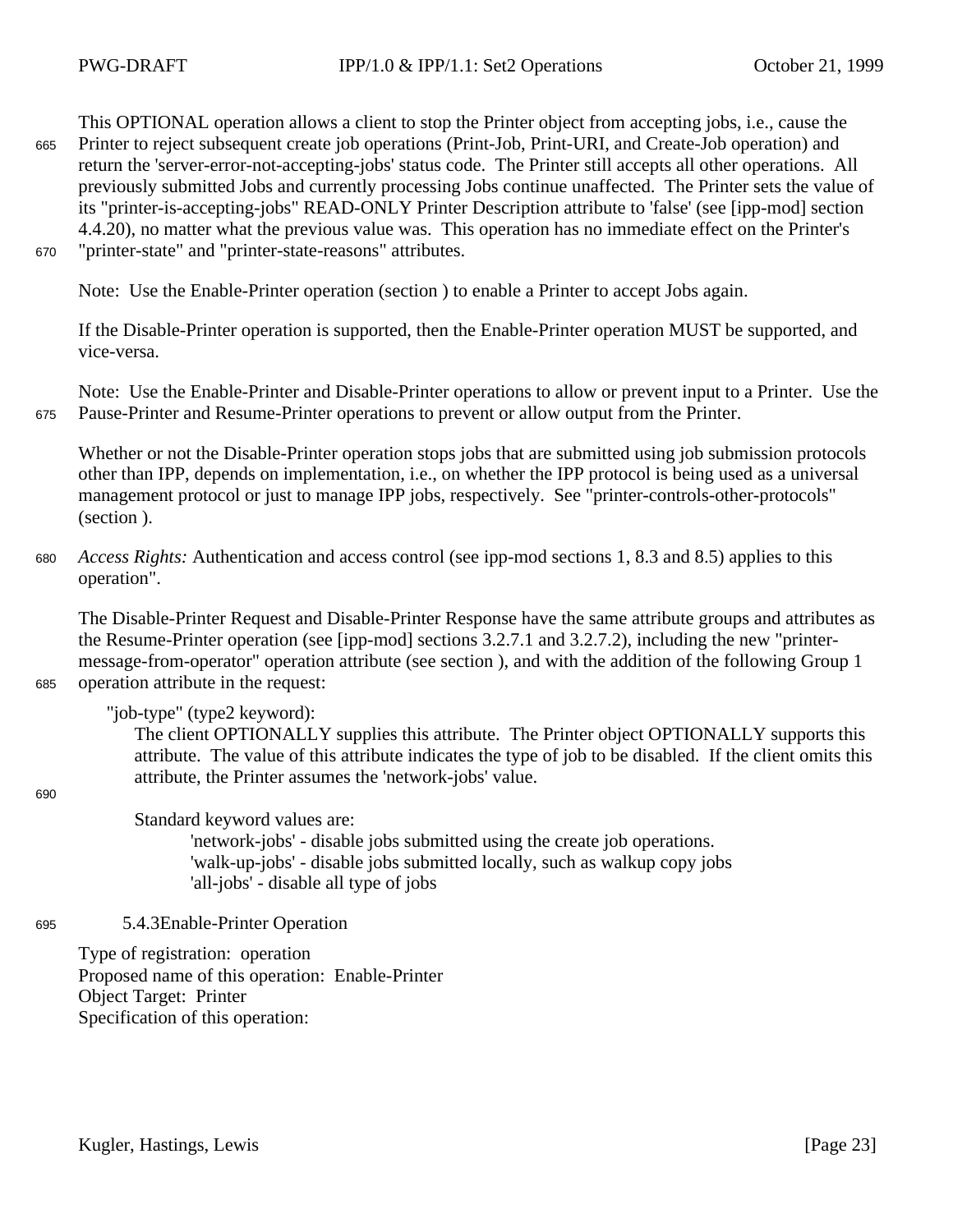#### 95

This OPTIONAL operation allows a client to start the Printer object accepting jobs, i.e., cause the Printer to accept subsequent create job operations (Print-Job, Print-URI, and Create-Job operation). The Printer still accepts all other operations. All previously submitted Jobs and currently processing Jobs continue unaffected. The Printer sets the value of its "printer-is-accepting-jobs" READ-ONLY Printer Description attribute to 'true' (see [ipp-mod] section 4.4.20), no matter what the previous value was. This operation has no immediate effect on the Printer's "printer-state" and "printer-state-reasons" attributes. 700 705

Note: Use the Disable-Printer operation (section ) to stop a Printer from accepting Jobs.

If the Enable-Printer operation is supported, then the Disable-Printer operation MUST be supported, and vice-versa.

Note: Use the Enable-Printer and Disable-Printer operations to allow or prevent input to a Printer. Use the Pause-Printer and Resume-Printer operations to prevent or allow output from the Printer.

Whether or not the Enable-Printer operation allows acceptance of jobs that are submitted using job submission protocols other than IPP, depends on implementation, i.e., on whether the IPP protocol is being used as a universal management protocol or just to manage IPP jobs, respectively. See "printer-controlsother-protocols" (section ).

*Access Rights:* Authentication and access control (see ipp-mod sections 1, 8.3 and 8.5) applies to this operation". 715

The Enable-Printer Request and Enable-Printer Response have the same attribute groups and attributes as the Resume-Printer operation (see [ipp-mod] sections 3.2.8.1 and 3.2.8.2), including the new "printermessage-from-operator" operation attribute (see section ), and with the addition of the following Group 1 operation attribute in the request:

"job-type" (type2 keyword):

The client OPTIONALLY supplies this attribute. The Printer object OPTIONALLY supports this attribute. The value of this attribute indicates the type of job to be enabled. If the client omits this attribute, the Printer assumes the 'network-jobs' value.

725

720

710

Standard keyword values are:

'network-jobs' - enable jobs submitted using the create job operations. 'walk-up-jobs' - enable jobs submitted locally, such as walkup copy jobs 'all-jobs' - enable all types of jobs

5.4.4Reset-Printer operation 730

> Type of registration: operation Proposed name of this operation: Reset-Printer Object Target: Printer Specification of this operation:

This OPTIONAL operation allows a client to reset the Printer in a number of ways, depending on the "reset-function" operation attribute. The keyword values of this attribute map one-to-one to the enum 735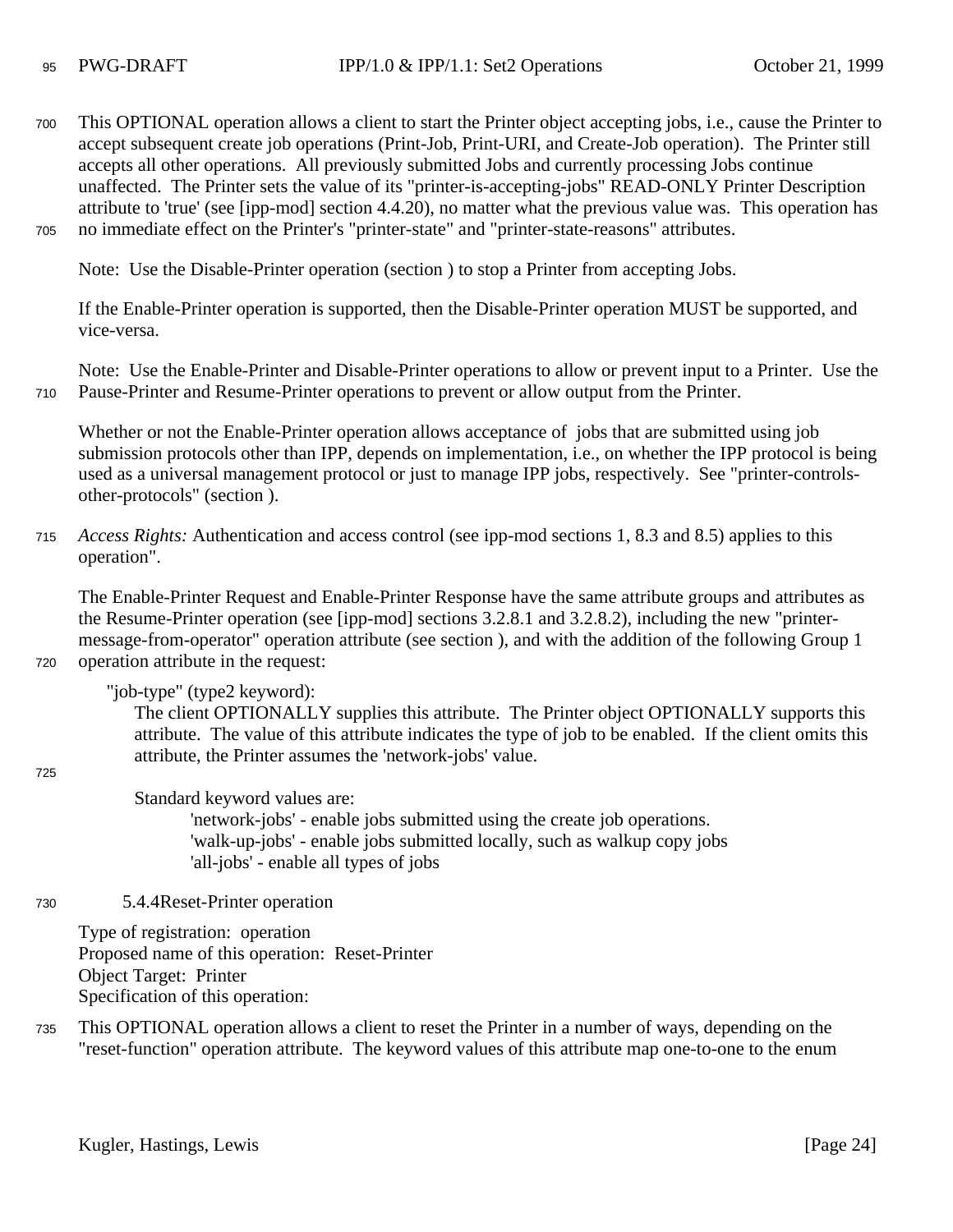values that the NMS writes into the prtGeneralReset object in the Printer MIB [RFC1759] to affect a reset operation. As in the Printer MIB, the 'reset-to-nvram' (soft reset) value MUST be supported, if this operation is supported. The other values are OPTIONAL.

As is says in the Printer MIB specification, if a device does not have NVRAM (non-volatile RAM), the device MUST none-the-less respond to this operation for the 'reset-to-nvram' value with some sort of warm reset that resets the device to some implementation-defined state that is preferably under control of the system administrator by some means outside the scope of the Printer MIB and this document. 740

The effect of this operation on the currently processing job(s), if any, is not specified by this document. Note: If this operation does affect the current job(s), it is expected that the operator would issue this operation on a Printer in the 'idle' state after disabling the Printer with the Disable operation in order to prevent a job from inadvertently being affected by this operation. 745

The Printer object MUST accept this operation in any state and transition the Printer object to the 'idle' state.

*Access Rights:* Authentication and access control (see ipp-mod sections 1, 8.3 and 8.5) applies to this operation". 750

The Reset-Printer Request and Reset-Printer Response have the same attribute groups and attributes as the Pause-Printer operation (see [ipp-mod] sections 3.2.7.1 and 3.2.7.2), including the new "printer-messagefrom-operator" operation attribute (see section ), the new "when" operation attribute (see section ), and with the addition of the following Group 1 operation attributes in the request:

"reset-function" (type3 keyword):

The client OPTIONALLY supplies this attribute. The Printer object MUST support this attribute, if it supports this operation. The value of this attribute indicates the reset function to be performed. If the client omits this attribute, the Printer assumes the 'reset-to-nvram' value.

760

755

## Standard keyword values are:

'power-cycle-reset' - Cold start, i.e., to the state when the device is powered up. 'reset-to-nvram' - Warm start. 'reset-to-factory-defaults' - reset NVRAM to factory defaults, i.e. to factory settings and/or

765

100

values established at install time.

### 5.4.5Restart-Printer operation

Type of registration: operation Proposed name of this operation: Restart-Printer Object Target: Printer Specification of this operation: 770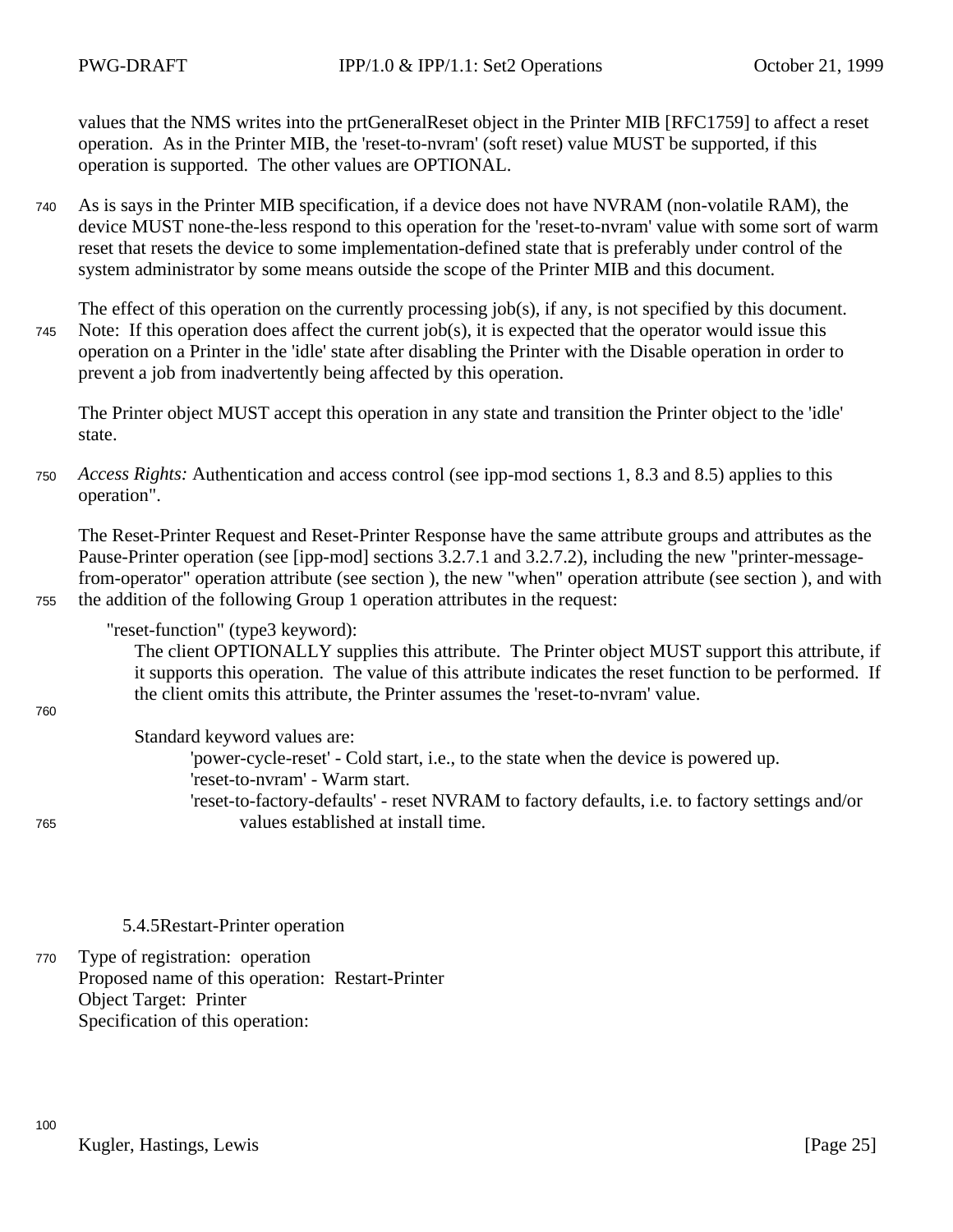This OPTIONAL operation allows a client to restart a Printer that has previously been shutdown in standby mode (see section ). Standby mode is indicated by the Printer's "printer-state" being 'stopped' and its "printer-state-reasons" including the 'standby' and 'paused' values. If the Printer is not in standby mode, the Printer MUST reject this operation and return the 'client-error-not-possible' status code. 775

ISSUE 9: What state does the Printer comes back up on Restart-Printer and how can the client control?

Possible alternatives:

790

795

800

a. Restart-Printer always brings the Printer up Disabled ("printer-is-accepting-jobs" = 'false') and Paused ("printer-state" = 'stopped', and "printer-state-reasons" = 'paused') which is the state that Shutdown-Printer leaves the Printer in. Then the operator issues Enable-Printer and Resume-Printer when want to restore normal operation. The client can automatically issues these addition 2 operations depending on GUI options. Advantages: This is the simplest to implement, allows new states to be added without changing the Restart-Printer operation, and can have the same GUI interface as b: 780 785

> b. Add a REQUIRED operation attribute to Restart-Printer, something like "printer-condition" with values: 'disabled-and-paused', 'enabled-and-paused', and 'enabled-and-idle'.

TH 7/26: Remove the Shutdown-Printer 'standby' mode concept. Shutdown-Printer always powers off eventually. Also remove Restart-Printer operation all together. Instead change the Disable-Printer and Enable-Printer operations to Disable-Operations and Enable-Operations, so that individual operations are enabled and disabled independent of the state of the Printer and don't otherwise affect the state of the Printer.

HRL 9/18: How can the state of the printer not be effected when you disable or enable it? Don't understand 2<sup>nd</sup> half of this issue resolution.

Den> Consider "shutdown-attributes" similar to Windows "shutdown". Like

- $\cdot$  Completely power off (walk to printer to bring it back up
- Power off but listen for "restart" shutdown to standby

Den1> Also consider restart attributes.

- Restart to Standby (disabled and paused) (two step bring up)
	- Restart (fully).
	- Restart sych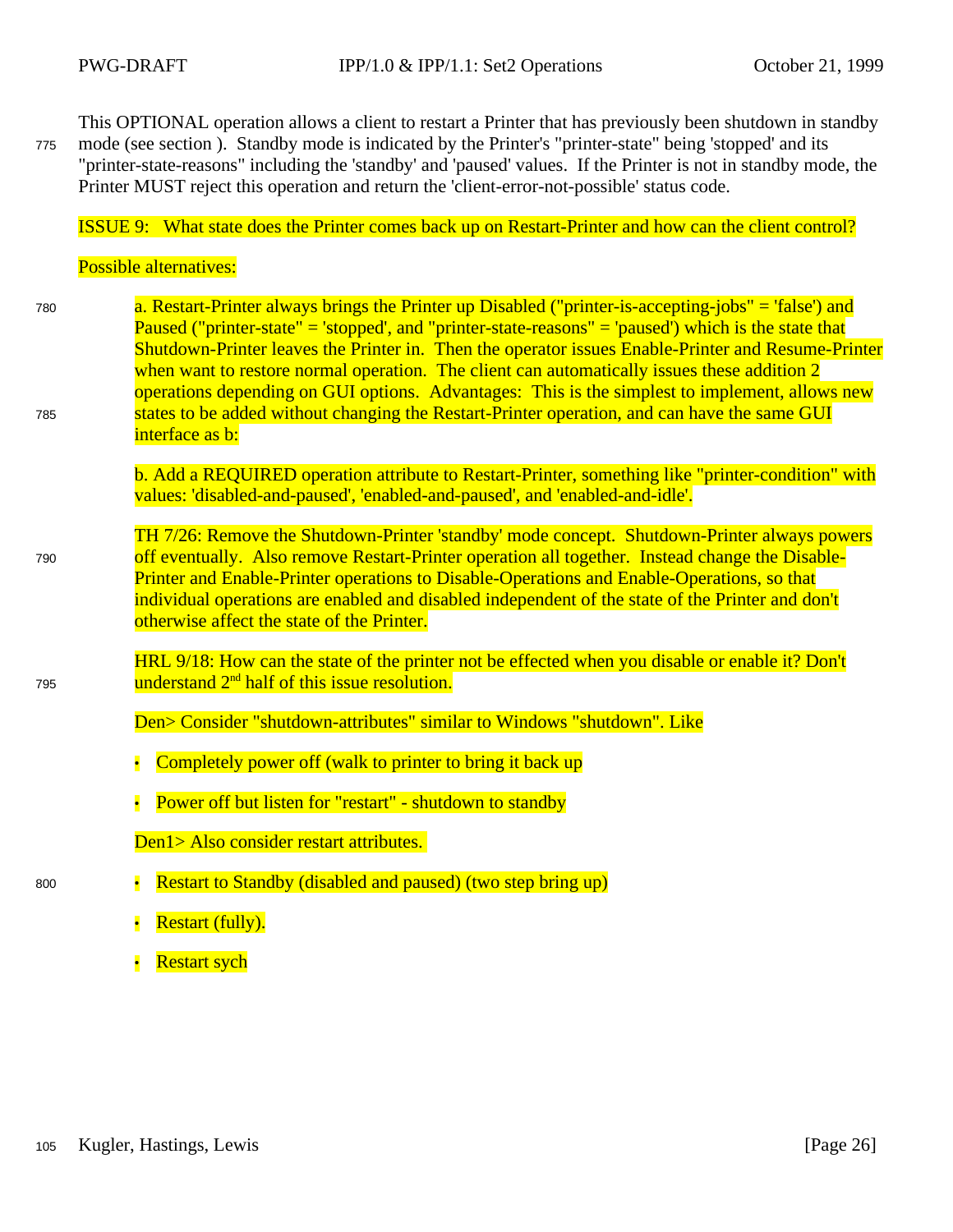*Access Rights:* Authentication and access control (see ipp-mod sections 1, 8.3 and 8.5) applies to this operation". 805

The Restart-Printer Request and Restart-Printer Response have the same attribute groups and attributes as the Resume-Printer operation (see [ipp-mod] sections 3.2.8.1 and 3.2.8.2), including the new "printermessage-from-operator" operation attribute (see section ) and the following Group 1 operation attribute:

810

5.4.6Non-Process-Run-Out

Type of registration: operation Proposed name of this operation: Non-Process-Run-Out Object Target: Printer

Specification of this operation: 815

> This OPTIONAL operation effectively moves the last printed sheet to the exit or stacker. The terminology is common to long path continuous forms devices but may have applicability on shorter devices or in cutsheet applications.

*Access Rights:* Authentication and access control (see ipp-mod sections 1, 8.3 and 8.5) applies to this operation". 820

The Non-Process\_Run-Out Request and Response have the same attribute groups and attributes as the Pause-Printer operation (see [ipp-mod] sections 3.2.7.1 and 3.2.7.2), including the new "printer-messagefrom-operator" operation attribute (see section ), the new "when" operation attribute (see section ).

825

I

## 5.4.7Shutdown-Printer Operation

Type of registration: operation Proposed name of this operation: Shutdown-Printer Object Target: Printer

Specification of this operation: 830

> This OPTIONAL operation allows a client to shutdown a Printer, i.e., stop processing jobs and power off in some (implementation dependent) appropriate fashion. The purpose of Shutdown-Printer is to shutdown the Printer for an extended period, not to reset the device(s) or modify a Printer attribute. See Reset-Printer (section ) for the way to reset the device(s). See Disable-Printer (section ) for the way to stop processing without shutting down.

835

 The Printer is disabled immediately (see the Disable-Printer operation in section ). The Printer adds the 'shutdown' value (see [ipp-mod] section 4.4.11) to its "printer-state-reasons" Printer Description attribute. The "when" operation attribute specifies how much processing occurs before the Printer is paused (see [ipp-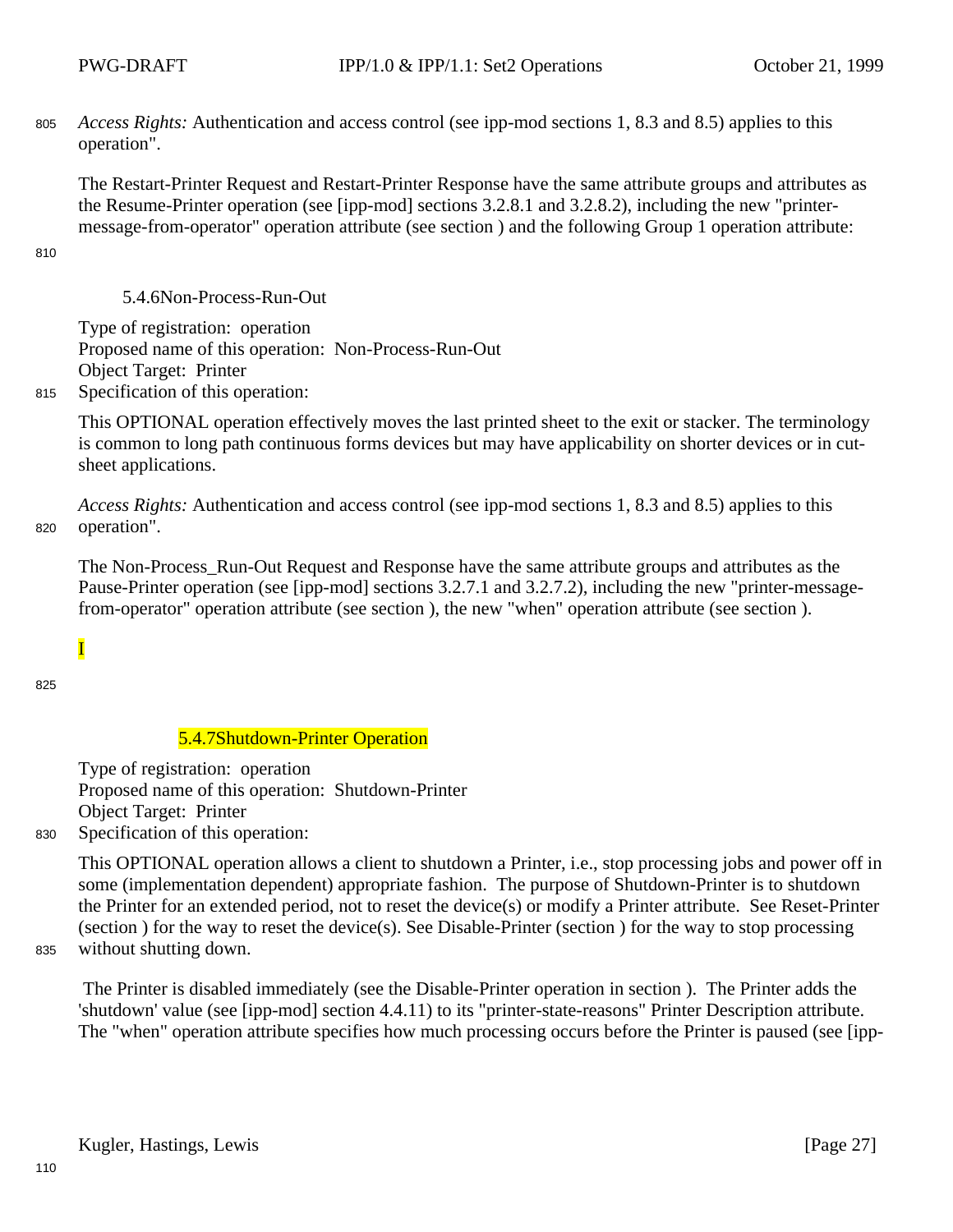mod] section 3.2.7) and the shutdown is complete. All other requests continue to be accepted until the printer is powered down. 840

ISSUE 11 - Need to look at life cycle of the Printer versus standby/power-down and the other operations that can be accepted. There can be appreciable time between acceptance of this operation and when the final state of the printer, either standby or powered down is reached. Is it ok for non-submission operations to continue to be accepted during this time? May need 'moving-to-shutdown'. What about 'moving-tostandby'?

845

870

TH> Add 'moving-to-shutdown' which the Shutdown-Printer sets immediately (analogous to 'moving-topaused'). Then the 'shutdown' values means that the shutdown has completed (and is only meaningful to a server implementation that hosts the Printer object). Thus the server can still respond to a Get-Printer-Attributes operation after the Printer is shutdown as stated in IPP/1.1.

HRL> Is this granularity really achievable enough of a wide enough variety of environments to be reliable or, in reality, will this be implementation dependent? 850

Whether or not the Shutdown-Printer operation affects jobs that were submitted to the device using job submission protocols other than IPP, depends on implementation, i.e., on whether the IPP protocol is being used as a universal management protocol or just to manage IPP jobs, respectively. See "printer-controlsother-protocols" (section ).

855

The Printer object MUST accept this operation in any state and transition the Printer object to the 'idle' state.

*Access Rights:* Authentication and access control (see ipp-mod sections 1, 8.3 and 8.5) applies to this operation".

- The Shutdown-Printer Request and Shutdown-Printer Response have the same attribute groups and attributes as the Pause-Printer operation (see [ipp-mod] sections 3.2.7.1 and 3.2.7.2), including the new "printer-message-from-operator" operation attribute (see section ), the new "when" operation attribute (see section ), and with the addition of the following Group 1 operation attributes in the request: 860
	- "shutdown-function" (type2 keyword)
- The client OPTIONALLY supplies this attribute. The Printer object OPTIONALLY supports this attribute. This attribute indicates which shutdown function is to be performed. 865

Standard keyword values are:

- 'standby' shutdown the Printer, but leave it in standby-mode (disabled and paused), which means that Get-Printer-Attributes and Restart-Printer operations are accepted.
- 'power-off' shutdown the Printer and power it off. No operations are accepted after power off.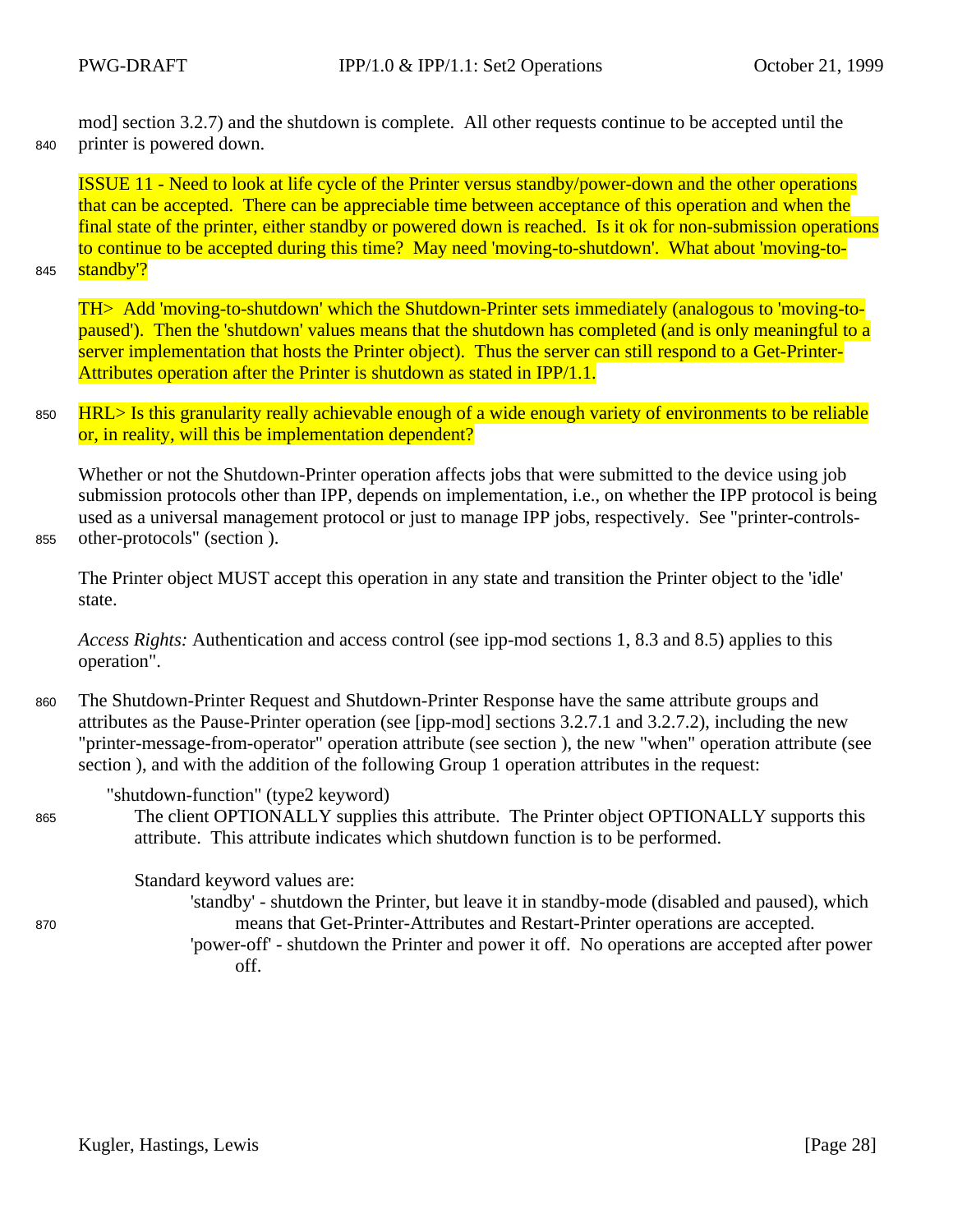| 875 | "synchronize" (boolean)                                                                                  |
|-----|----------------------------------------------------------------------------------------------------------|
|     | The client OPTIONALLY supplies this attribute. The Printer object OPTIONALLY supports this               |
|     | attribute. This attribute indicates whether or not the printer is to synchronize the checkpoint data for |
|     | the current job ("when" = 'now') with the pages that have actually printed. If the value of the "when"   |
|     | attribute is not 'now' or the "when" attribute is not supplied, then the "synchronize" attribute has no  |
| 880 | meaning and the Printer MUST ignore it. If this attribute is supported, then a value of 'true' implies   |
|     | that the Printer will be able to resume the job at the point of synchronization when the Printer is      |
|     | restarted. If the implementation does not support resuming a job (either automatically or with the       |
|     | Resume-Job operation) after a Shutdown-Printer with "when" = 'now', then it does not implement           |
|     | this attribute. In this case, checkpointing implies that the job may be resumed, in the future, exactly  |
| 885 | from the point and in the state and resource context from which it left off.                             |

If the Printer supports this attribute but the client does not supply it, the Printer is assumed to perform synchronization ('''true' behavior). If the Printer does not support this attribute, the Printer is assumed to not synchronize ('false' behavior).

ISSUE 15: Is the current job automatically restarted when the Printer is restarted? Or does some client have to issue a Restart-Job operation?

The question is moot, if we remove the Restart-Job operation, as suggested: 895

TH 7/26: Remove the Shutdown-Printer 'standby' mode concept. Shutdown-Printer always powers off eventually. Also remove Restart-Printer operation all together. Instead change the Disable-Printer and Enable-Printer operations to Disable-Operations and Enable-Operations, so that individual operations are enabled and disabled independent of the state of the Printer and don't otherwise affect the state of the Printer.

#### 900

890

HRL> Then, how do we restart the printer?

5.5Job Operations

All Job operations are directed at Job objects. A client MUST always supply some means of identifying the Job object in order to identify the correct target of the operation. That job identification MAY either be a single Job URI or a combination of a Printer URI with a Job ID. The IPP object implementation MUST support both forms of identification for every job. 905

5.5.1Set-Job-Attributes

Type of registration: operation Proposed name of this operation: Set-Job-Attributes Object Target: Job Specification of this operation: 910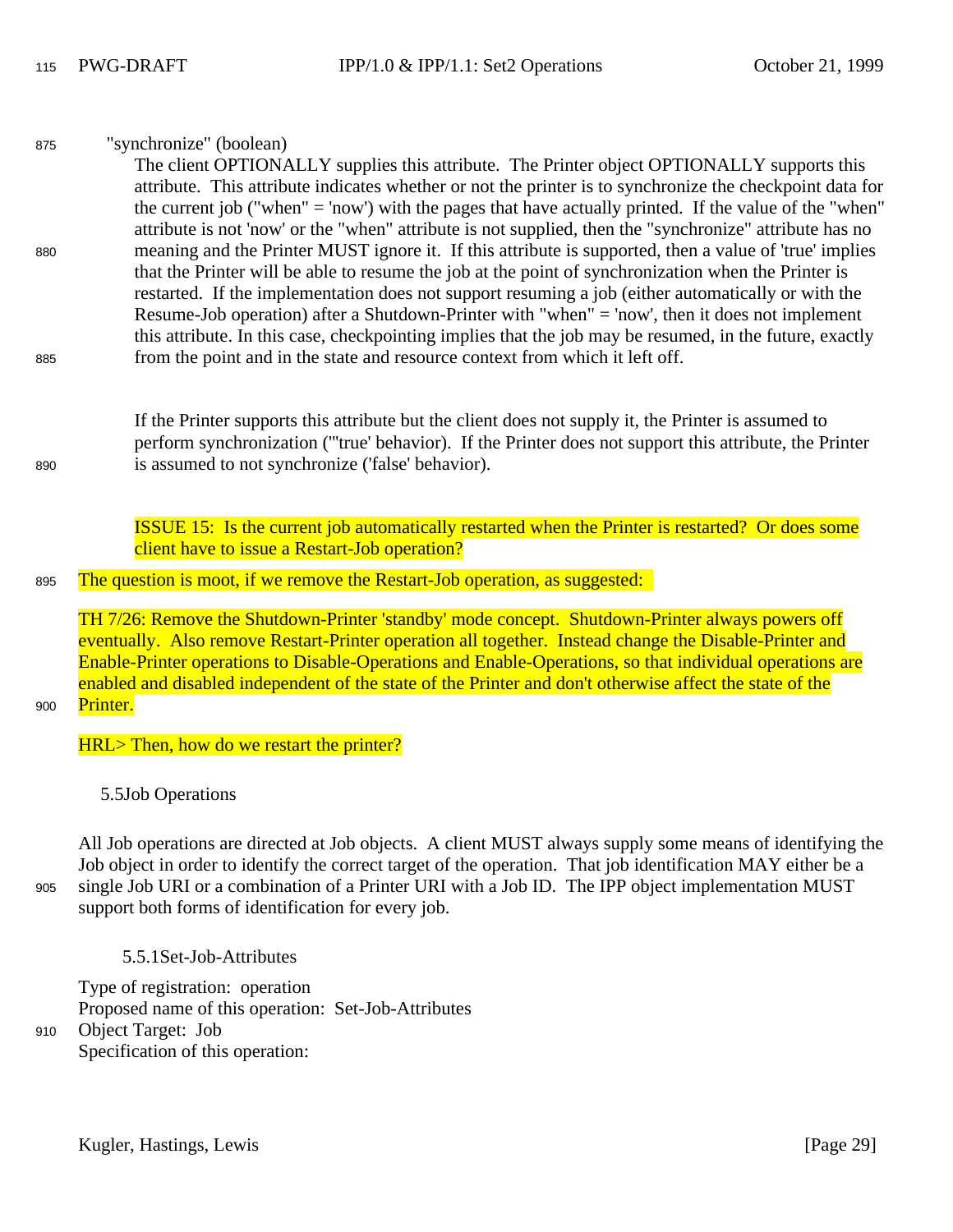This OPTIONAL operation allows a client to set the values of the attributes of a Job object. In the request, the client supplies the set of Job attribute names and values that are to be set. In the response, the IPP object returns success or rejects the request with indications of which attribute or attributes could not be set.

- This operation is almost identical to the Set-Printer-Attributes operation (see section ). The only differences are that the Set-Job-Attributes operation is directed at a Job object rather than a Printer object, there is no "document-format" operation attribute used when setting a Job object, and the validation is the same as the create job operations, i.e., depends on the "xxx-supported" Printer Description attributes. 915
- The validation of the Set-Job-Attributes request is performed as if the job had been submitted originally with the new values and with "ipp-attribute-fidelity" set to 'true', i.e., all modified attributes MUST be supported along with the attributes not modified. If such a create job operation would have been accepted, then the Set-Job-Attributes MUST be accepted. If such a create job operation would have been rejected, then the Set-Job-Attributes MUST be rejected and the Job MUST be unchanged. 920

The IPP object MUST accept or reject the request based on the job's current state and transition the job to the indicated new state as follows: 925

| Current "job-state"  | New "job-state"      | IPP object's response status code and action:                                                                                                                   |
|----------------------|----------------------|-----------------------------------------------------------------------------------------------------------------------------------------------------------------|
| 'pending'            | 'pending'            | 'successful-ok'                                                                                                                                                 |
| 'pending'            | 'pending-held'       | 'successful-ok' - needed resources are not ready                                                                                                                |
| 'pending-held'       | 'pending-held'       | 'successful-ok'                                                                                                                                                 |
| 'pending-held'       | 'pending'            | 'successful-ok' - needed resources are ready                                                                                                                    |
| 'processing'         | 'processing'         | 'successful-ok' or 'client-error-not-possible'<br>depending on the attributes being set, whether the<br>job has started marking media, and/or<br>implementation |
| 'processing-stopped' | 'processing-stopped' | 'successful-ok' or 'client-error-not-possible'<br>depending on the attributes being set, whether the<br>job has started marking media, and/or<br>implementation |
| 'completed'          | 'completed'          | 'client-error-not-possible'                                                                                                                                     |
| 'canceled'           | 'canceled'           | 'client-error-not-possible'                                                                                                                                     |
| 'aborted'            | 'aborted'            | 'client-error-not-possible'                                                                                                                                     |

5.5.1.1Settable and READ-ONLY Job Description attributes

If the Printer supports the "job-message-from-operator" Job Description attribute (see [ipp-mod] section 4.3.16) and the client explicitly supplies a new value for the "job-message-from-operator" in the request, then the Printer MUST set the "job-message-from-operator" Job attribute to this new value.

If the Printer supports the Set-Job-Attributes operation, then it SHOULD support setting of: 930

all Job Template ("xxx") attributes (see [ipp-mod] section 4.2 and extensions)

that the implementation supports.

120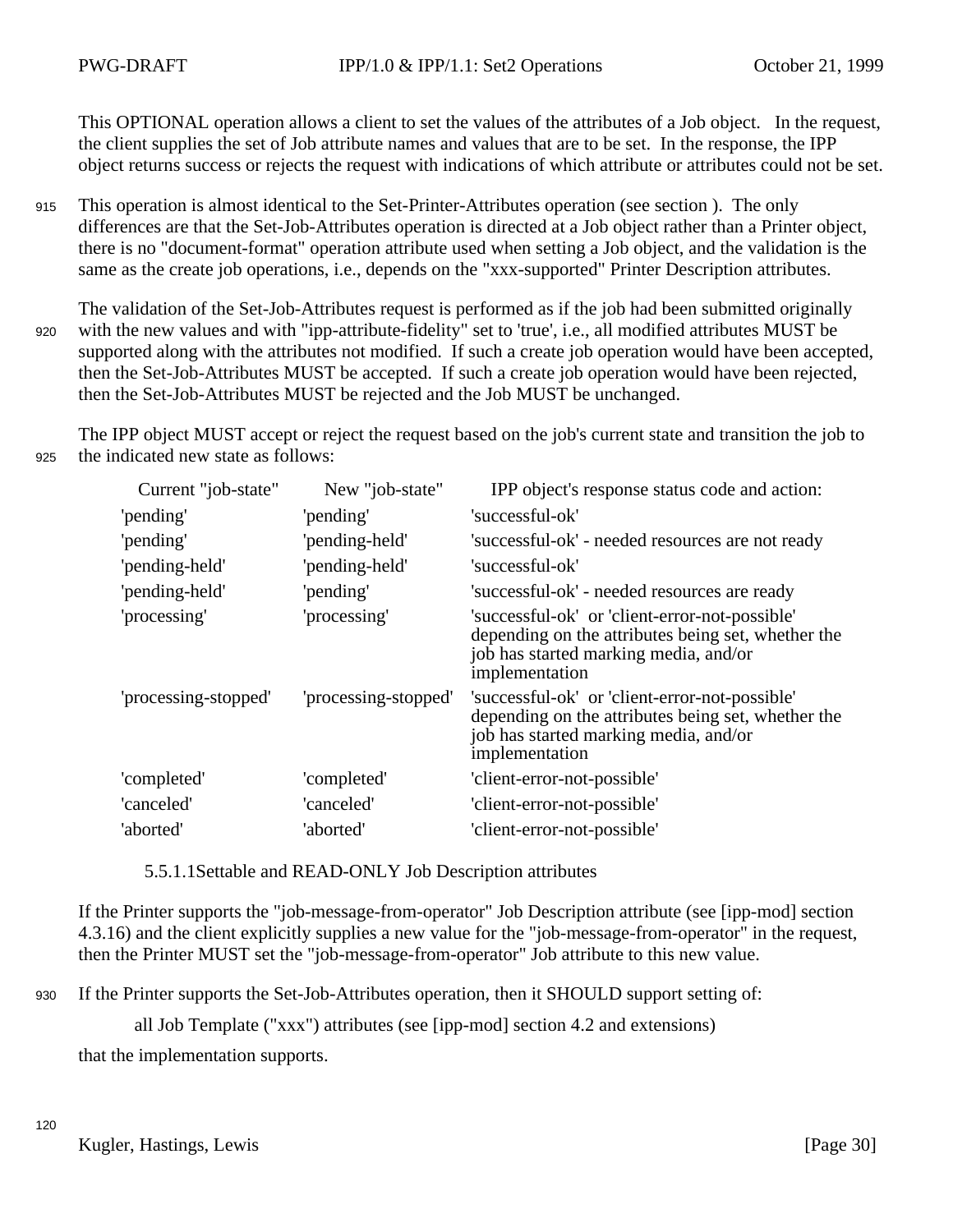The following Job Description attributes (see [ipp-mod] section 4.3) MUST NOT be settable, i.e., they are READ-ONLY:

| 935 | job-uri                                               |
|-----|-------------------------------------------------------|
|     | job-id                                                |
|     | job-printer-uri                                       |
|     | job-more-info                                         |
|     | job-originating-user-name - set in create operation   |
| 940 | job-state                                             |
|     | job-state-reasons                                     |
|     | job-state-message                                     |
|     | number-of-documents                                   |
|     | output-device-assigned                                |
| 945 | time-at-creation                                      |
|     | time-at-processing                                    |
|     | time-at-completed                                     |
|     | job-printer-up-time                                   |
|     | date-time-at-creation                                 |
| 950 | date-time-at-processing                               |
|     | date-time-at-completed                                |
|     | number-of-intervening-jobs                            |
|     | job-k-octets                                          |
|     | job-k-octets-processed                                |
| 955 | job-impressions-completed                             |
|     | job-media-sheets-completed                            |
|     | attributes-charset - set in create operation          |
|     | attributes-natural-language - set in create operation |

The remaining Job Description attributes MAY be settable using the Set-Job-Attributes operation, depending on implementation. 960

Whether or not the Set-Job-Attributes operation affects jobs that are submitted using job submission protocols other than IPP, depends on implementation, i.e., on whether the IPP protocol is being used as a universal management protocol or just to manage IPP jobs, respectively. See "printer-controls-otherprotocols" (section ).

- *Access Rights:* Authentication and access control (see ipp-mod sections 1, 8.3 and 8.5) applies to this operation". 965
	- 1.1.1.3Set-Job-Attributes Request

The following sets of attributes are part of the Set-Job-Attributes Request:

Group 1: Operation Attributes

Natural Language and Character Set: The "attributes-charset" and "attributes-natural-language" attributes as described in [ipp-mod] section 3.1.4.1. 970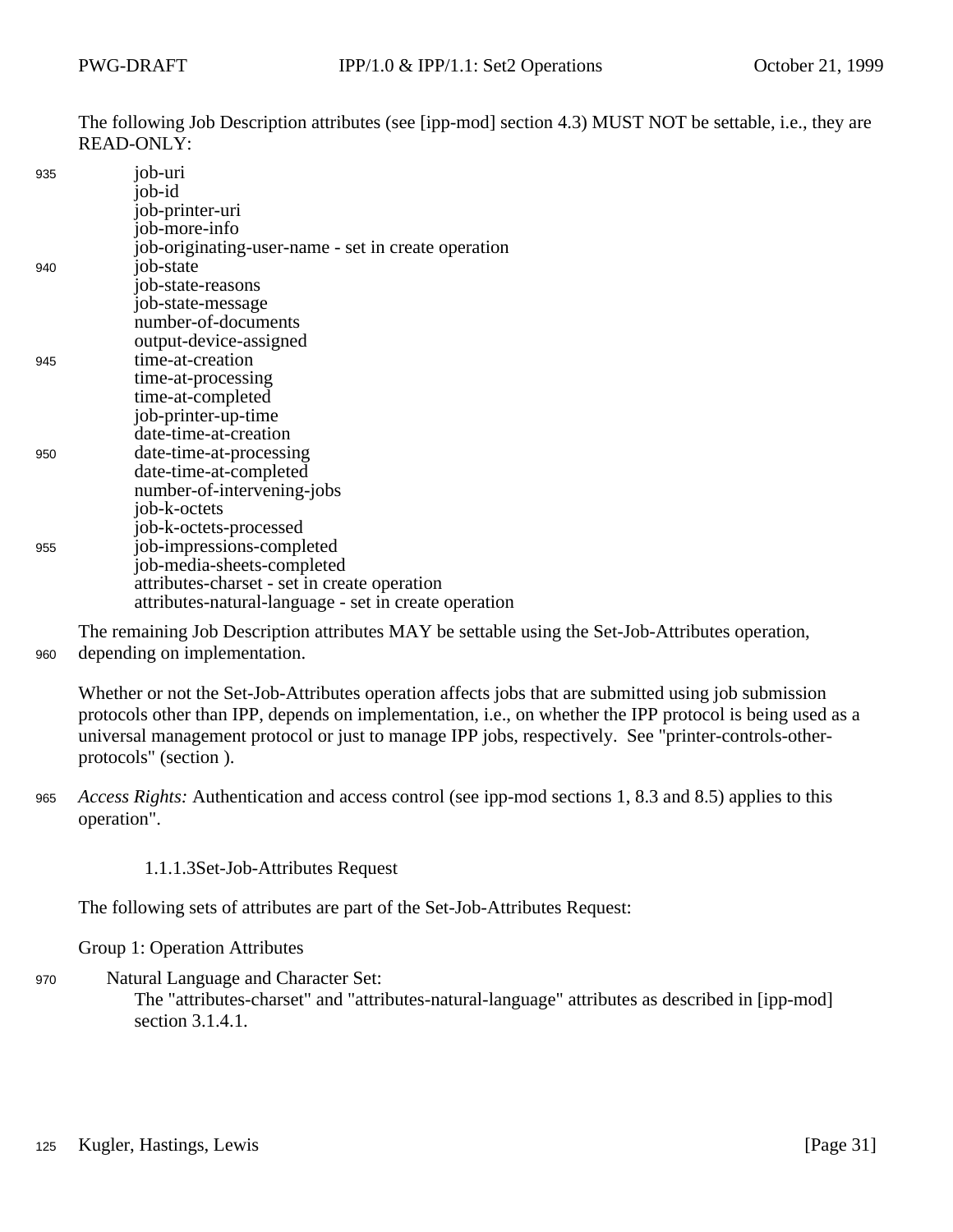Target:

975

980

985

995

1000

Either (1) the "printer-uri" (uri) plus "job-id" (integer(1:MAX)) or (2) the "job-uri" (uri) operation attribute(s) which define the target for this operation as described in [ipp-mod] section 3.1.5.

Requesting User Name:

The "requesting-user-name" (name(MAX)) attribute SHOULD be supplied by the client as described in [ipp-mod] section 8.3.

### Group 2: Job Attributes

The client MUST supply a set of Job attributes as defined in [ipp-mod] section 4.2 Job Template Attributes ("xxx" attributes) and section 4.3 Job Description Attributes. Each Job attribute supplied in Group 2 replaces the value(s) of the corresponding Job attribute on the target Job object. For attributes that can have multiple values (1setOf), all values supplied by the client replace all values of the corresponding Job object attribute.

1.1.1.4Set-Job-Attributes Response 990

The Printer object returns the following sets of attributes as part of the Set-Job-Attributes Response:

#### Group 1: Operation Attributes

Status Message:

In addition to the **REQUIRED** status code returned in every response, the response OPTIONALLY includes a "status-message" (text(255)) and/or a "detailed-status-message" (text(MAX)) operation attribute as described in [ipp-mod] sections 13 and 3.1.6.

#### Natural Language and Character Set:

The "attributes-charset" and "attributes-natural-language" attributes as described in [ipp-mod] section 3.1.4.2.

### Group 2: Unsupported Attributes

See [ipp-mod] section 3.1.7 for details on returning Unsupported Attributes.

The attributes returned are the same as for the create operation with the same new attribute values. In the case of attributes that are supported, but are not settable by the implementation, i.e., are not among the values of the Printer's "settable-attributes" Printer Description attribute (see section ), the Printer object returns the client-supplied attribute(s) with a substituted value of 'not-supported' (same out-of-band value as for attributes that are not supported). This value's syntax type is "out-ofband" and its encoding is defined by special rules for "out-of-band" values in the "Encoding and Transport" document [IPP-PRO]. Its value indicates that the attribute is either not settable or is not supported at all. 1005 1010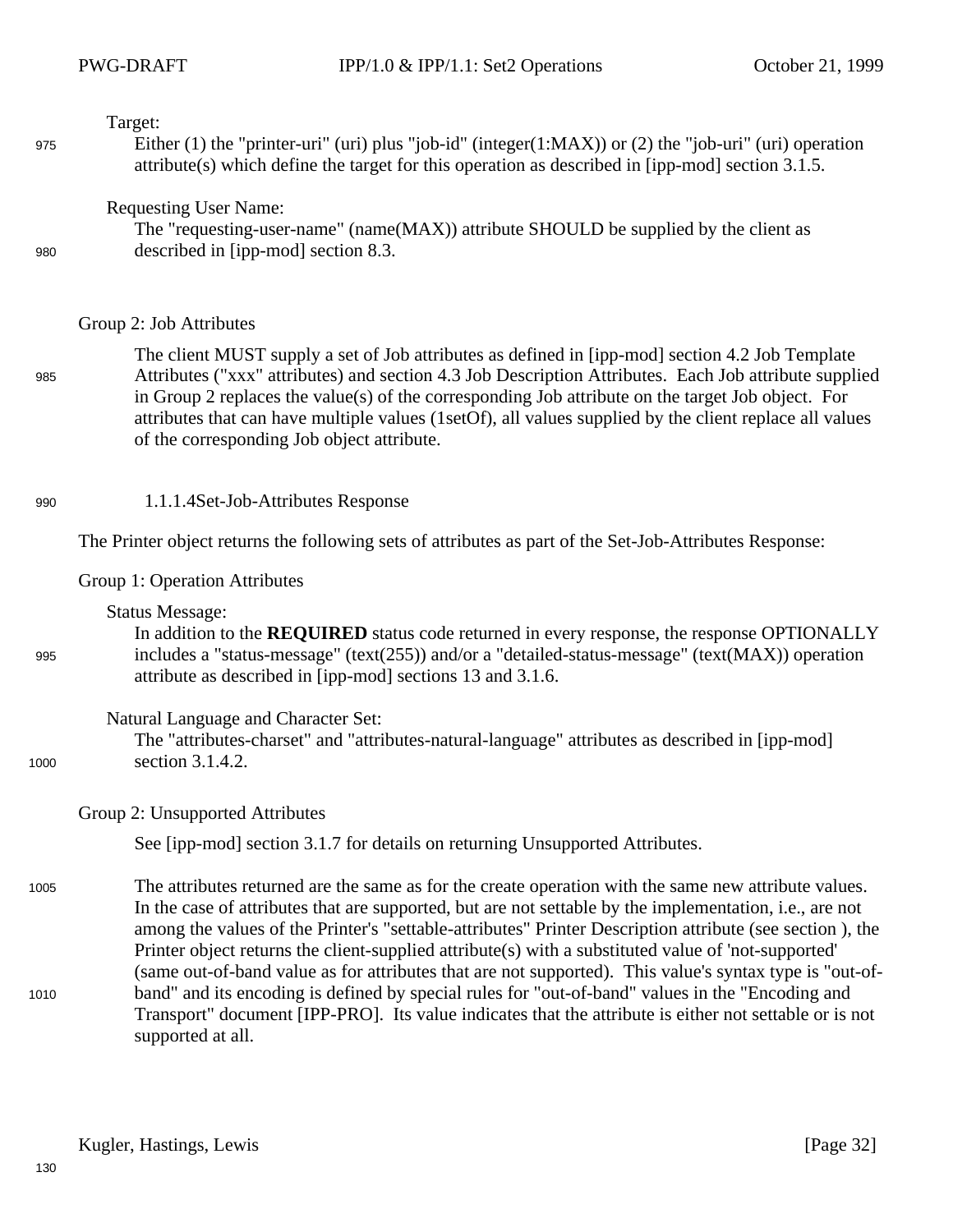## 5.5.2Reprocess-Job Operation

This OPTIONAL operation is a create job operation that allows a client to re-process a copy of a job that had been retained in the queue after processing completed, was canceled, or was aborted (see [ipp-mod] section 4.3.7.2). This operation is the same as the Restart-Job operation (see [ipp-mod] section 3.3.7), except that the Printer creates a new job that is a copy of the target job and the target job is unchanged. The new job is assigned new values to the "job-uri" and "job-id" attributes and the new job's Job Description attributes that accumulate job progress, such as "job-impressions-completed", "job-media-sheetscompleted", and "job-k-octets-processed", are initialized to 0 as with any create job operation. The target job moves to the Job History after a suitable period, independent of whether one or more Reprocess-Job operations have been performed on it. 1015 1020

If the Set-Job-Attributes operation is supported, then the "job-hold-until" operation attribute MUST be supported with at least the 'indefinite' value, so that a client can modify the new job before it is scheduled for processing using the Set-Job-Attributes operation. After modifying the job, the client can release the job for processing, by using the Release-Job operation specifying the newly assigned "job-uri" or "job-id" for the new job. 1025

5.5.3Cancel-Current-Job Operation

This **OPTIONAL** operation allows a client to cancel the current job on the target Printer or the specified job if it is the current job on the Printer. See [ipp-mod] section 3.3.3 for the semantics of canceling a job. Since a Job might already be marking by the time a Cancel-Current-Job is received, some media sheet pages might be printed before the job is actually terminated. 1030

**If the client does not supply a "job-id" operation attribute, the Printer MUST accept the request and cancel the current job if there is a current job in the 'processing' or 'processing-stopped' state; otherwise, it MUST reject the request and return the 'client-error-not-possible' status code. If more than one job is in the 'processing' or 'processing-stopped' states, the one that is marking is canceled and the others are unaffected.** 1035

Warning: On a shared printer, there is a race condition. Between the time that a user issues this operation and its acceptance, the current job might change to a different job. If the user or operator is authenticated to cancel the new job, the wrong job is canceled. To prevent this race from canceling the wrong job, the client MAY supply the "job-id" operation attribute which is checked against the current job's job-id. If the job identified by the "job-id" attribute is not the current job on the Printer, i.e., is not in the 'processing' or 'processing-stopped' states, the Printer MUST reject this operation and return the 'client-error-not-possible' status code. **Otherwise, the Printer cancels the specified job.** 1040 1045

*Access Rights:* Authentication and access control (see ipp-mod sections 1, 8.3 and 8.5) applies to this operation".

The Cancel-Current-Job Request and Cancel-Current-Job Response have the same attribute groups and attributes as the Resume-Printer operation (see [ipp-mod] section 3.2.8), including the new "job-message-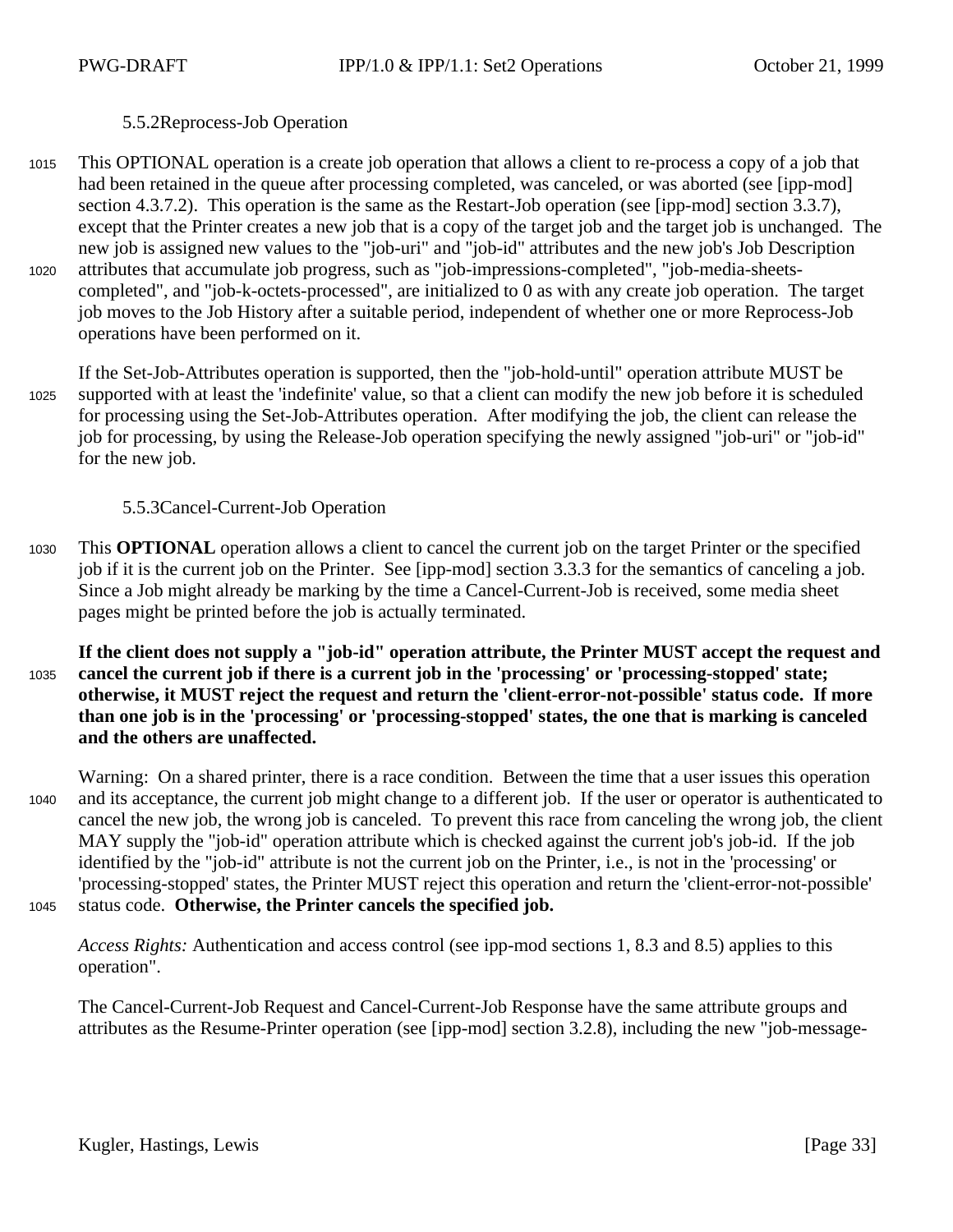from-operator" operation attribute (see section ), with the addition of the following Group 1 Operation attributes in the request: 1050

"job-id" (integer(1:MAX)):

The client OPTIONALLY supplies this Operation attribute in order to verify that the identified job is still the current job on the target Printer object. The IPP object MUST supports this operation attribute, if it supports this operation.

### 5.5.4Pause-Current-Job operation

1060

1065

1055

This OPTIONAL operation allows a client to stop the current job on the target Printer or the specified job if it is the current job on the Printer, and allow other jobs to be processed instead. The Printer moves the current job or the target job to the 'processing-stopped' state and sets the 'job-paused' value in the job's "jobstate-reasons" attribute and processes other jobs.

**If the client does not supply a "job-id" operation attribute, the Printer MUST accept the request and pause the current job if there is a current job in the 'processing' or 'processing-stopped' state; otherwise, it MUST reject the request and return the 'client-error-not-possible' status code. If more than one job is in the 'processing' or 'processing-stopped' states, all of them are paused.**

Warning: On a shared printer, there is a race condition. Between the time that a user issues this operation

and its acceptance, the current job might change to a different job. If the user or operator is authenticated to pause the new job, the wrong job is paused. To prevent this race from pausing the wrong job, the client

MAY supply the "job-id" operation attribute which is checked against the current job's job-id. If the job identified by the "job-id" attribute is not the current job on the Printer, i.e., is not in the 'processing' or 'processing-stopped' states, the Printer MUST reject this operation and return the 'client-error-not-possible' status code. Otherwise, the Printer pauses the specified job and processed other jobs. 1070

A paused job is resumed using the Resume-Job operation (see section ). If the Pause-Current-Job operation is supported, then the Resume-Job operation MUST be supported, and vice-versa.

**The Printer MUST reject a Release-Job request (and return the 'client-error-not-possible') for a job that has been paused , i.e., for a job in the 'processing-stopped' state, with the 'job-paused' value in its "job-state-reasons" attribute. The Hold-Job and Release-Job operations are for holding and releasing held jobs, not pausing and resuming paused jobs.** 1075

*Access Rights:* Authentication and access control (see ipp-mod sections 1, 8.3 and 8.5) applies to this operation". 1080

The Pause-Current-Job Request and Pause-Current-Job Response have the same attribute groups and attributes as the Resume-Printer operation (see [ipp-mod] section 3.2.8 ), including the new "job-messagefrom-operator" operation attribute (see section ), the new "when" operation attribute (see section ), with the addition of the following Group 1 Operation attributes in the request: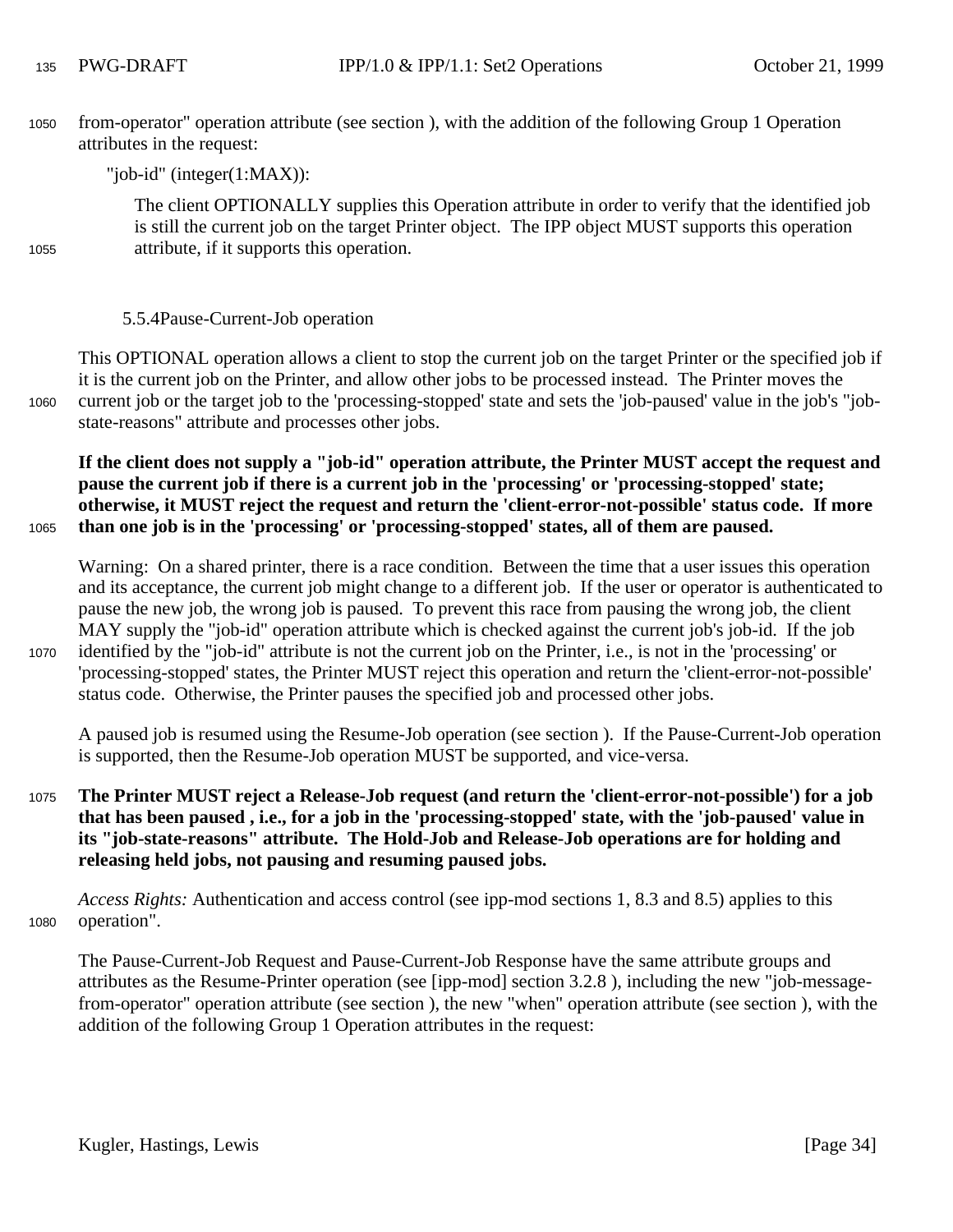"job-id" (integer(1:MAX)):

The client OPTIONALLY supplies this Operation attribute in order to verify that the identified job is still the current job on the target Printer object. The IPP object MUST supports this operation attribute, if it supports this operation.

1090

1085

## "synchronize" (boolean)

#### The client OPTIONALLY supplies this attribute. The Printer object OPTIONALLY supports this attribute. This attribute indicates whether or not the printer is to synchronize the checkpoint data for the current job being paused with the pages that have actually printed. If this attribute is supported, then a value of 'true' implies that the Printer will be able to resume the job at the point of synchronization when the job is resumed. 1095

If the Printer supports this attribute but the client does not supply it, the Printer is assumed to perform synchronization ('''true' behavior). If the Printer does not support this attribute, the Printer is assumed to not synchronize ('false' behavior). 1100

## 5.5.5Resume-Job operation

This OPTIONAL operation allows a client to stop the target job and allow other jobs to be processed instead. The Printer moves the target job to the 'pending' state and removes the 'job-paused' value from the job's "job-state-reasons" attribute. 1105

**If the target job is not in the 'processing-stopped' state with the 'job-paused' value in the job's "jobstate-reasons" attribute, the Printer rejects the request and returns the 'client-error-not-possible' status code, since the job was not paused.**

If the Resume-Job operation is supported, then the Pause-Current-Job operation MUST be supported, and vice-versa. 1110

*Access Rights:* Authentication and access control (see ipp-mod sections 1, 8.3 and 8.5) applies to this operation".

The Resume-Job Request and Resume-Job Response have the same attribute groups and attributes as the Release-Job operation (see [ipp-mod] section 3.3.6), including the new "job-message-from-operator" operation attribute (see section ). 1115

140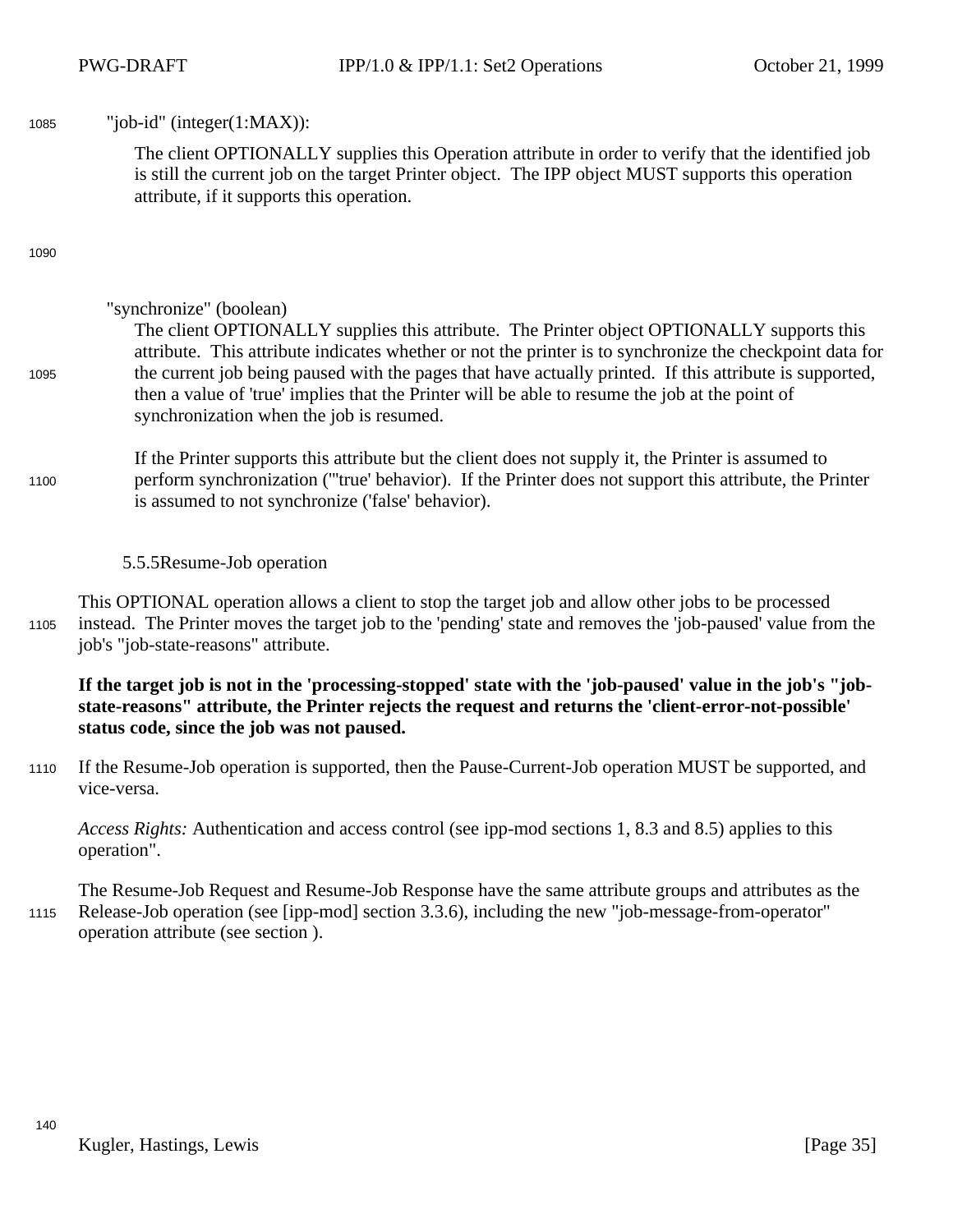### 5.5.6Promote-Job operation

This OPTIONAL operation allows a client to make the pending target job be processed next after the current job completes. This operation is specially useful in a production printing environment where the operator is involved in job scheduling.

1120

**If the target job is in the 'pending' state, this operation does not change the job's state, but causes the job to be processed after the current job(s) complete. If the target job is not in the 'pending' state, the Printer rejects the request and returns the 'client-error-not-possible' status code. The Printer returns the target job immediately after the current job(s) in a Get-Jobs response (see [ipp-mod] section 3.2.6) for the 'not-completed' jobs.**

1125

1130

1135

**When the current job completes, is canceled, paused, or aborted, the target of this operation is processed next.**

**If a client issues this request (again) before the target of the operation of the original request started processing, the target of this new request is scheduled before the previous job that was to be processed next.** 

**Note: IPP is specified not to require queues for job scheduling, since there are other implementations for scheduling multiple jobs. However, if an implementation does implement queues for jobs, then the Promote-Job puts the specified job at the front of the queue. A subsequent Promote-Job before the first job starts processing puts that specified job at the front of the queue, so that it is "in front" of the previously promoted job.**

*Access Rights:* Authentication and access control (see ipp-mod sections 1, 8.3 and 8.5) applies to this operation".

The Promote-Job Request and Promote-Job Response have the same attribute groups and attributes as the Cancel-Job operation (see [ipp-mod] section 3.3.3), including the new "job-message-from-operator" operation attribute (see section ).

1140

5.5.7Space-Current-Job operation

This OPTIONAL operation allows a client to repeat or skip a specified number of impressions for the current job on the target Printer or the specified job if it is the current job on the Printer. **The Printer repeats or skips the indicated number of impressions specified by the "back-space" or "forwardspace" operation attribute, respectively.** This operation is typically supported in a continuous forms implementation for synchronizing the web after forms run out or media change. 1145

**If the client does not supply a "job-id" operation attribute, the Printer MUST accept this request in any state, whether or not there is a current job, and** advance or backspace the media the indicated number of impressions specified by the "back-space" or "forward-space" operation attribute, respectively**.**

**If more than one job is in the 'processing' or 'processing-stopped' states, the one that is marking is spaced and the others are unaffected.** 1150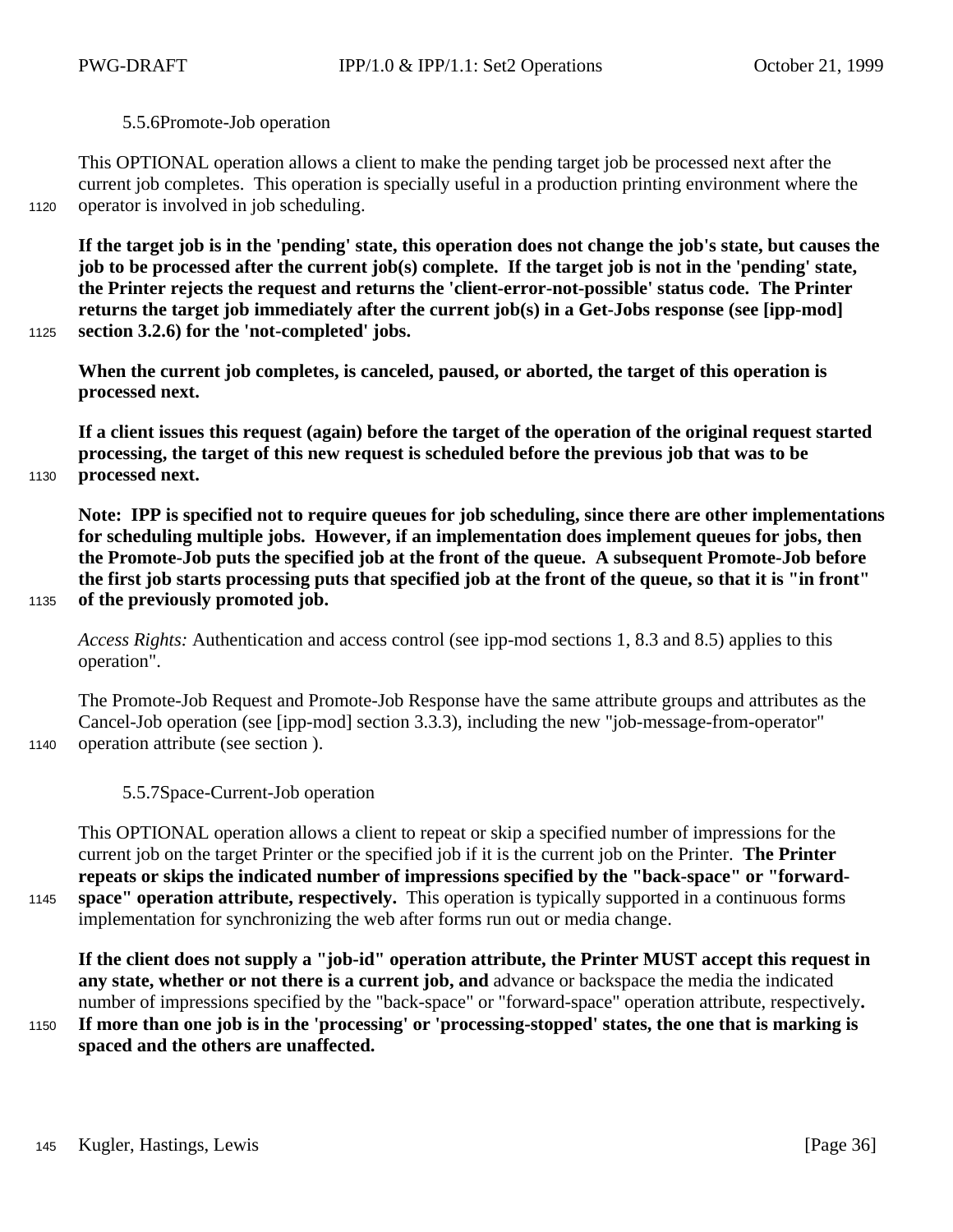## **It is reasonable (although not mandatory) to perform Space-Current-Job while the printer is stopped, paused or running.**

 Between the time that a user issues this operation and its acceptance, the current job might change to a different job. To prevent this race from spacing the wrong job, the client MAY supply the "job-id" operation attribute which is checked against the current job's job-id. If the job identified by the "job-id" attribute is not the current job on the Printer, i.e., is not in the 'processing' or 'processing-stopped' states, or is not the job that has impressions in the media path even if the job has completed, the Printer MUST reject this operation and return the 'client-error-not-possible' status code. Otherwise, the Printer advances or backspaces the media the indicated number of impressions specified by the "back-space" or "forwardspace" operation attribute, respectively. 1155 1160

1175

1180

*Access Rights:* Authentication and access control (see ipp-mod sections 1, 8.3 and 8.5) applies to this operation".

The Space-Current-Job Request and Space-Current-Job Response have the same attribute groups and attributes as the Resume-Printer operation (see [ipp-mod] section 3.2.8), including the new "job-messagefrom-operator" operation attribute (see section ), with the addition of the following Group 1 Operation attributes in the request: 1165

"job-id" (integer(1:MAX)):

The client OPTIONALLY supplies this Operation attribute in order to verify that the identified job is still the current job on the target Printer object. The IPP object MUST supports this operation attribute, if it supports this operation. 1170

"back-space" (integer(1:MAX)):

The client OPTIONALLY supplies this Operation attribute. The IPP object OPTIONALLY supports this operation attribute, if it is able to repeat impressions.

If the client supplies a value that specifies more impressions than the job has performed, the job is positioned at the beginning without any indication.

"forward-space" (integer(1:MAX)):

The client OPTIONALLY supplies this Operation attribute. The IPP object OPTIONALLY supports this operation attribute, if it is able to skip impressions.

If the client supplies a value that specifies more impressions than remain in the job, the job is positioned at the end without any indication.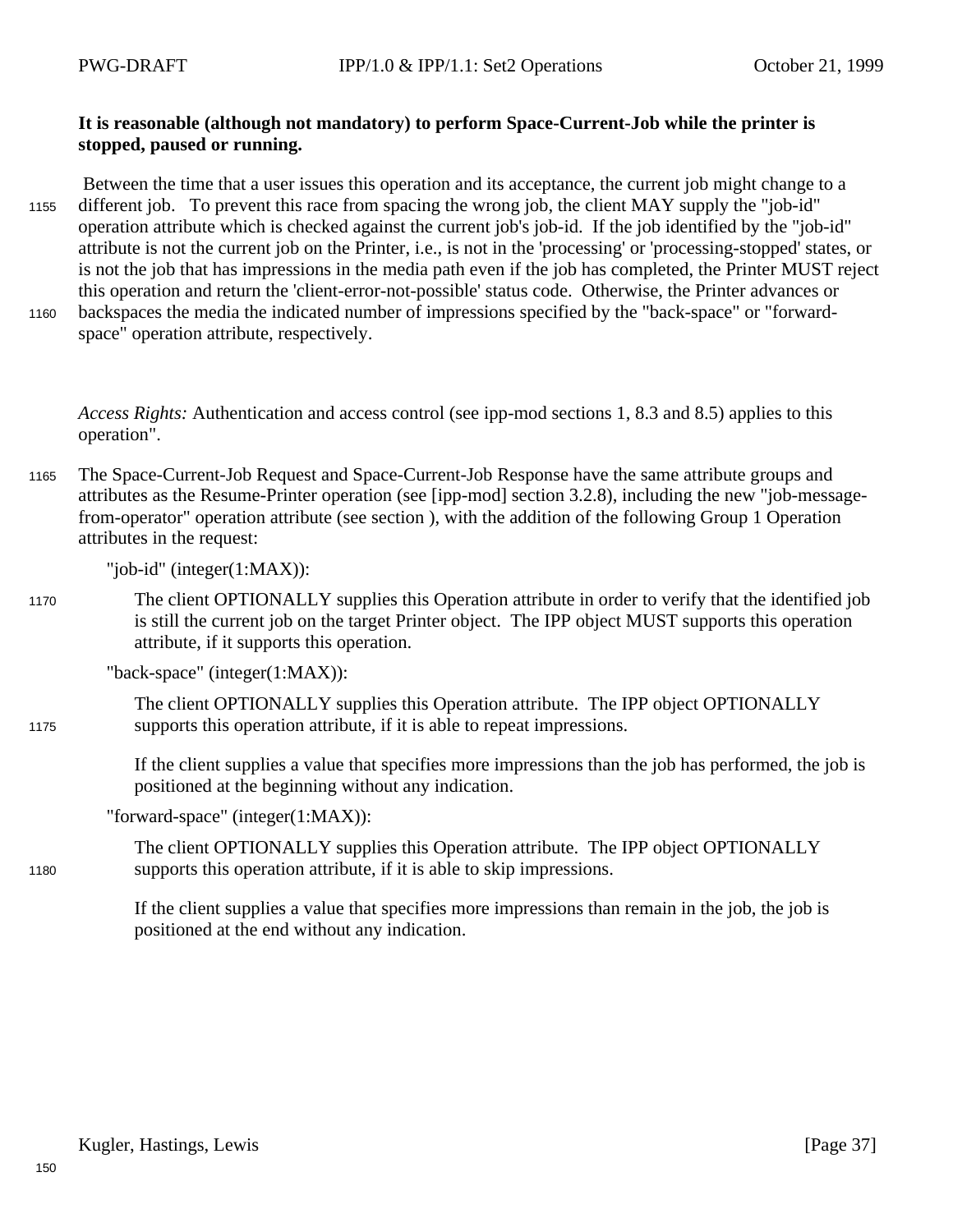#### 6. References

#### [ipp-mod] 1185

1200

R. deBry, T. Hastings, R. Herriot, S. Isaacson, P. Powell, "Internet Printing Protocol/1.0: Model and Semantics", <draft-ietf-ipp-model-v11-03.txt>, June, 1999.

#### [RFC2566]

R. deBry, T. Hastings, R. Herriot, S. Isaacson, P. Powell, "Internet Printing Protocol/1.0: Model and Semantics", RFC 2566, April 1999. 1190

7. Change History

This section summarizes the changes. Each sub-section is in reverse chronological order.

7.1Changes to the June 30, 1999 version to make the July 19, 1999 version

The following changes to the June 30, 1999 version to make the July 19, 1999 version as a result of the IPP WG meeting in Copenhagen, 7/7/99-7/8/99, and the IPP telecon, 7/14/1999: 1195

- 1. Sections 2.1 and 2.2: Clarified that the way to remove a message from the operator was for the client to supply a zero-length or all white space text string which is copied as usual to the "xxx-message-fromoperator" attribute.
- 2. Section 2.3: Added "factory-settings" (boolean) operation attribute to the Get-Printer-Attributes operation.
	- 3. Section 2.4: Added the "when" operation attribute to the Pause-Current-Job operation.
	- 4. Section 2.4: Made the "when" operation attribute OPTIONAL for use in operations (Pause-Printer, Reset-Printer, Shutdown-Printer, and Pause-Current-Job operations).
	- 5. Sections 2.5: Added table of operation attributes for the Printer operations to make it easy to compare.
- 6. Sections 2.6: Added table of operation attributes for the Job operations to make it easy to compare. 1205
	- 7. Section 3.1: Added "settable-attributes" (1setOf type2 keyword) READ-ONLY Printer Description attribute.
	- 8. Section 3.2: Added "printer-controls-other-protocols" (boolean) Printer Description attribute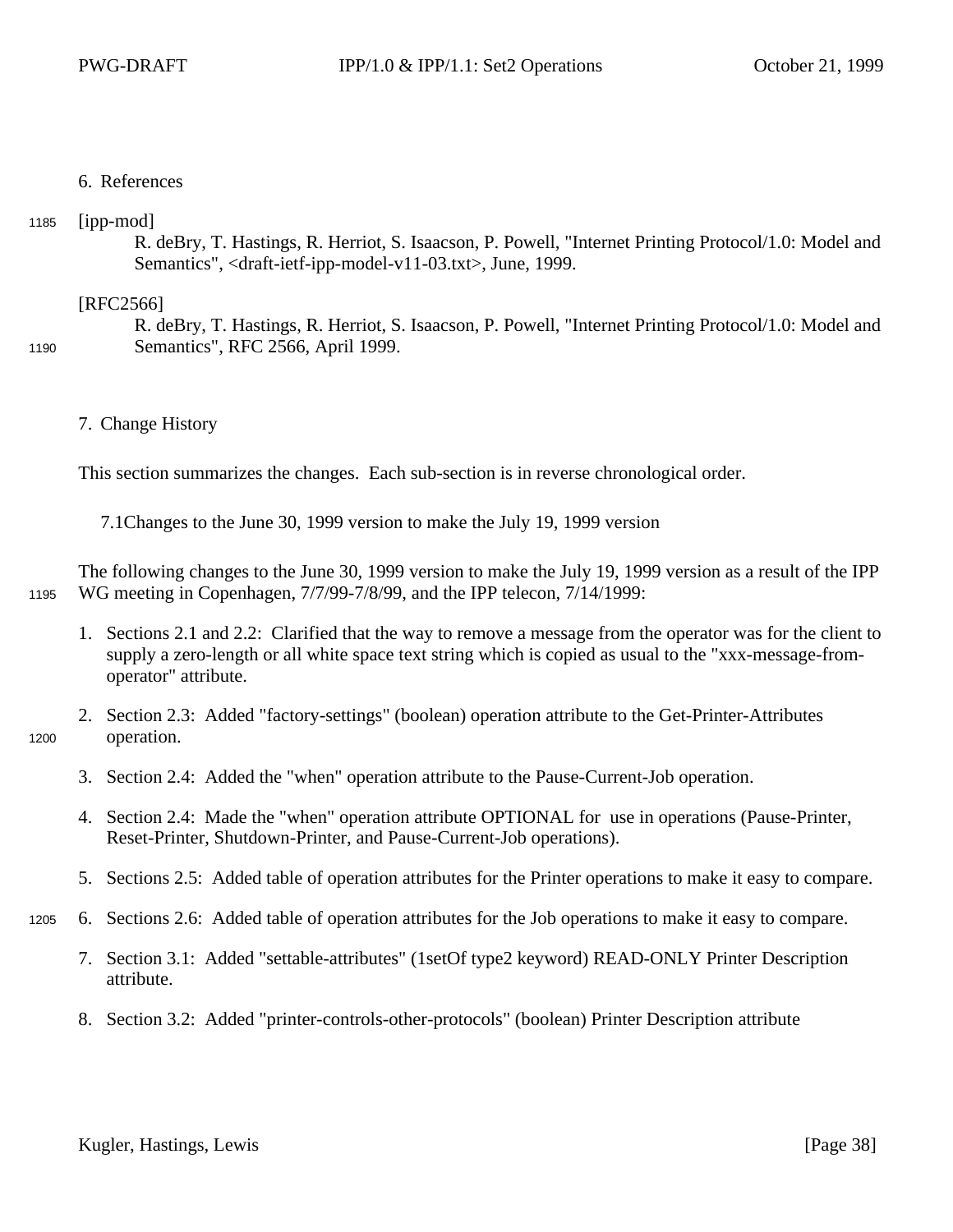1225

1240

- 9. Section 3.3: Added the READ-ONLY "printer-message-time" (integer(MIN:MAX)) Printer Description attribute to keep time message updated in time ticks. 1210
	- 10. Section 4.2: Deleted the 'process-next' "job-state-reasons" value, so that repeated Promote-Job operations promote each job "to the front of the queue".
	- 11. Sections 6.1.1.1 and 6.2.1.1: Replaced the table that listed all attributes with one that lists only the attributes that MUST be READ-ONLY.
- 12. Section 6.1.1.1: Indicated that attributes that are not specified as READ-ONLY in this document MAY be settable. If they control behavior, that changing their values MUST change the behavior. 1215
	- 13. Section 6.1.1.2 and 6.2.1.2: Deleted the "ipp-attribute-fidelity" operation attribute from the Set-Printer-Attributes and Set-Job-Attributes operations. All set operations are atomic.
- 14. Section 6.1.1.2: Add the concept of the Interpreter object to handle attributes whose values vary in the Set-Printer-Attributes and Get-Printer-Attributes, depending on the value of the "document-format" operation attribute. 1220
	- 15. Sections 6.1.1.3 and 6.2.1.2: Changed the "out-of-band" 'not-settable' value back to the existing 'notsupported' value.
	- 16. Section 6.1.2 and 6.1.3: Added "job-type" operation attribute to Disable-Printer and Enable-Printer operations with values: 'network-jobs', 'walk-up-jobs', and 'all-jobs'.
		- 17. Section 6.1.5: Clarified that Restart-Printer brings up the Printer disabled and paused, since that is the eventual state that Shutdown-Printer leaves the printer in.
		- 18. Section 6.1.5: Indicated that if Restart-Printer is supported, then Shutdown-Printer MUST be supported.
- 19. Section 6.1.6: Deleted Space-Printer operation. Keep Space-Current-Job operation only which has a "job-id" operation attribute that a client MAY supply. 1230
	- 20. Section 6.1.6: Clarified that Shutdown-Printer is for a long period of time, not just to reset the device or change attribute values. Also that Shutdown performs an immediate Disable-Printer and an eventual Pause-Printer.
- 21. Sections 6.2.3, 6.2.4, and 6.2.7 : Added a "job-id" operation attribute to Cancel-Current-Job, Pause-Current-Job, and Space-Current-Job that a client MAY supply to check for race condition where current job changes 1235
	- 22. Section 6.2.4: Combined Pause-Job into Pause-Current-Job operation.
	- 23. Sections 6.2.4 and 6.2.5: Pause-Current-Job puts job in 'processing-stopped' state, not 'pending-held' state.